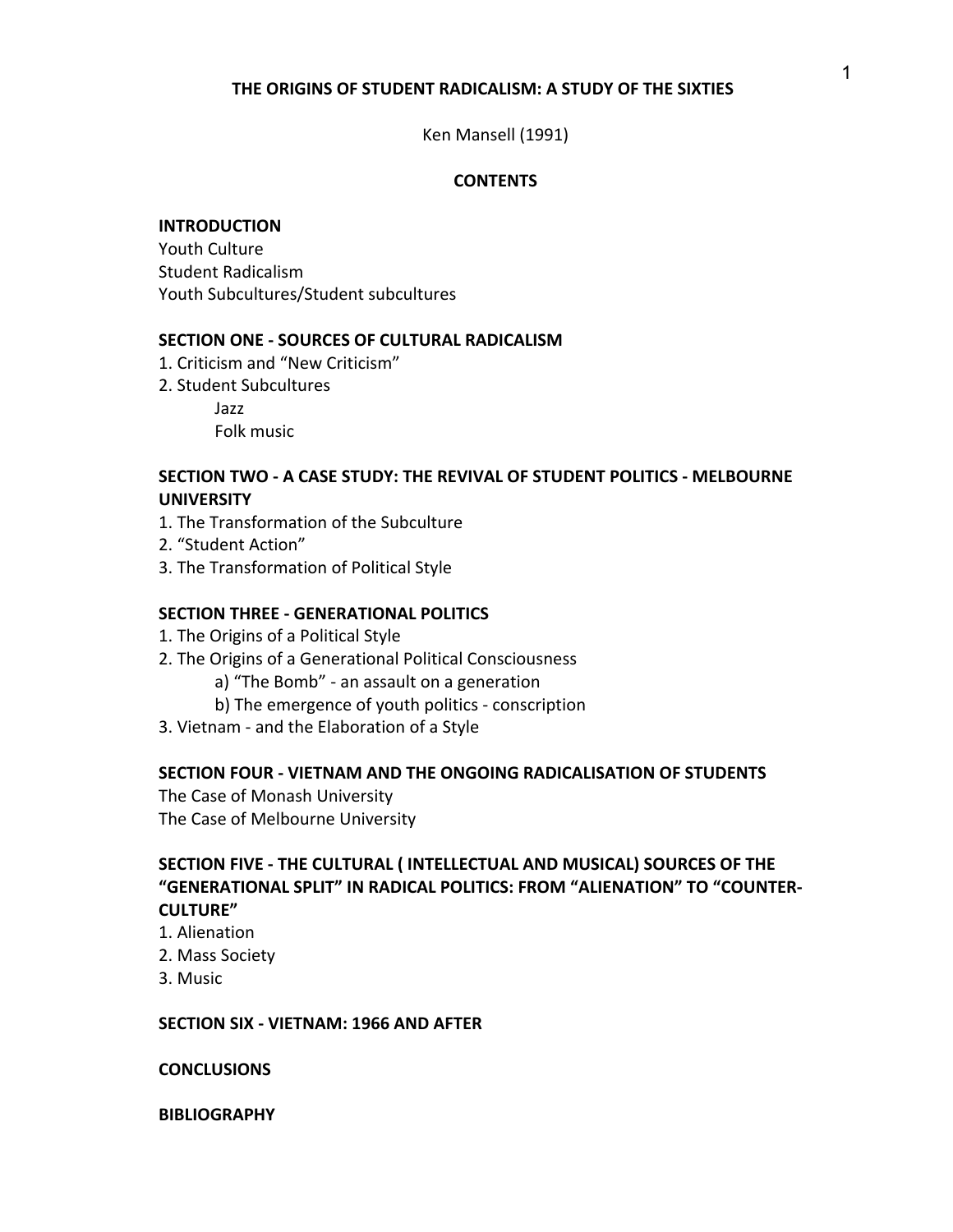### **INTRODUCTION**

This essay is a study of the emergence of political and cultural radicalism in the sixties, specifically those forms of dissent and rebellion which were expressed by a particular generation of student (and therefore 'middle-class') youth in Melbourne. My purpose has been to account for the origins of the new forms of student radicalism and to assess the particular impact of the Vietnam War as a factor contributing to the radicalisation.

The radicalisation process witnessed and experienced in Australia was not separate from the process of growing dissent that occurred internationally in the sixties and that in some countries was strong enough to shake the ruling order of society. Still by far the best sociological studies of sixties radicalism in Australia, partly because they so rigorously interrogate the very notion itself, are two articles (by Richard Gordon and Warren Osmond ) that appeared in the 1970 publication "The Australian New Left".<sup>1</sup> There has been a surprising paucity of analysis since that effort, which may reflect the decline and fragmentation of the same sixties movements but which is hardly warranted from the point of view of their historical importance. Most of the recent work has a tendency to focus on the later, more radical, sixties years (1966-72). This study below will offer a counter-balance in order to assess the impact of 'Vietnam' but also on the grounds that the radicalism of the sixties originated in the distinctive earlier years (1961- 5).

## **Youth Culture.**

 $\overline{a}$ 

Without attempting to suggest that there may be a single cause, it is important to seek an explanation for the sixties. The most common explanation offered for the radicalisation is the notion of the development of a youth culture, and a corresponding generational consciousness. Almost without exception, those authors who have dealt specifically with the cultural/political radicalism of the sixties emphasise the generational character of the rebellion—a "self-consciously alienated"<sup>2</sup> reaction against the way of life of 'the oldies'. Various factors, emerging in the fifties and becoming increasingly apparent over the following decade, have been suggested to explain the strong generational identification of youth. Two stand out––a decline in the sense of belonging to a 'class' was both a cause and effect of this identification;<sup>3</sup> the increasingly prolonged period of adolescence experienced by the youth of the post-war 'baby-boom' generation encouraged a specific and independent 'youth culture'. <sup>4</sup> Not only was the

 $<sup>1</sup>$  Richard Gordon and Warren Osmond, "An Overview of the Australian New Left" and Warren Osmond,</sup> "Toward Self-Awareness", in Richard Gordon (ed.), *The Australian New Left*, Melbourne, Heinemann, 1970.

<sup>2</sup> Peter Cochrane, "The War at Home" in G. Pemberton (ed.), *Vietnam Remembered*, Weldon Publishing, 1990, pp. 169-70.

<sup>3</sup> Stephen Alomes, "Cultural Radicalism in the Sixties", *Arena* No. 62 (1983), pp. 32-3, 34. See the discussion in Hebdige (p. 74) of the development of youth culture (and its 'marginal discourses') as part of the process of polarization and fragmentation of working-class community. Dick Hebdige, *Subculture - The Meaning of Style*, London, Methuen, 1980.

<sup>4</sup> See Stephen Alomes, op. cit, p. 33; Stephen Alomes, *A Nation At Last*, Sydney, Angus and Robertson, 1988, pp. 185, 189; Donald Horne, *Time of Hope*, Sydney, Angus and Robertson, 1980, p. 49;Julie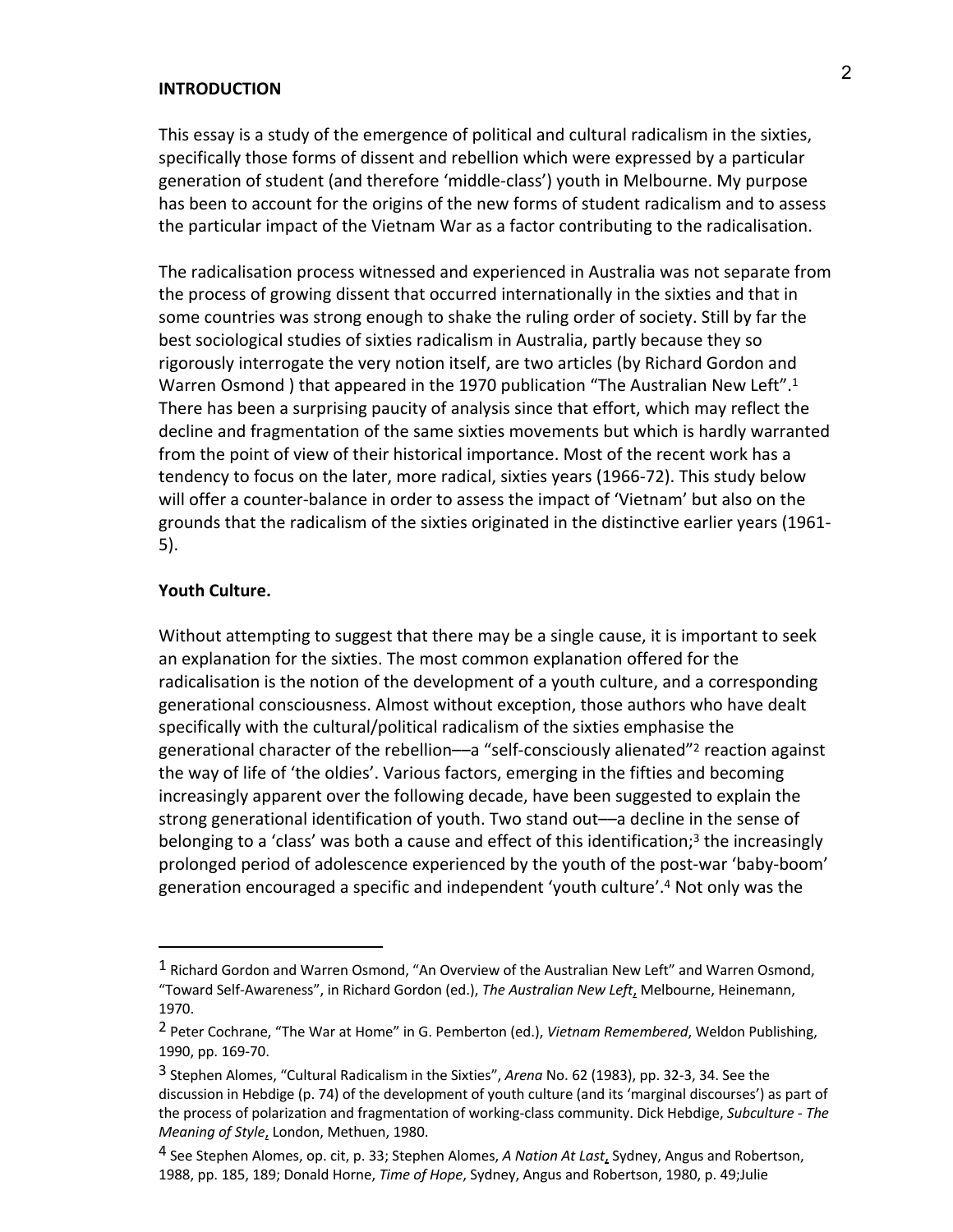sixties' teenage cohort proportionately large, far greater numbers of young people were staying on at school, or attending university.<sup>5</sup> It has been suggested that these conditions allowed the emergence of a "youth market"6 but also the space for questions of meaning and identity to arise.<sup>7</sup>

The concept of a "youth market" was first put forward in 1980 by Donald Horne, an author who himself played a decisive historical role in the sixties. In Horne, the context for this concept was the development of a "permissive", "self-indulgent" society made possible by affluence ("the era of assured and optimistic economic faith"), and the extension of consumerism, both conditions transforming middle-class values away from traditional puritanism.8 Peter Cochrane has employed the same basic economic framework––the notion of an indulgent "permissive consumerism" stemming from the "marketplace" of a capitalism that had "itself signalled that the time for deviation was approaching."<sup>9</sup> According to both Horne and Cochrane, permissive consumerism, as an ideology, encouraged a belief in the right to self-fulfillment.<sup>10</sup> The critique of the mass society which developed at the same time started from the awareness that selffulfillment could not be achieved through consumer goods.<sup>11</sup> Thus, for Cochrane, "it was capitalism (that was) laying the foundations for the discontent of the Vietnam era".<sup>12</sup> And affluent post-war Australia was also making room for 'romanticism'.<sup>13</sup>

It is thus, for these authors, basic economic causes that produced the 'youth culture' and, in turn, questioning, dissent and radicalism. For York, the Vietnam protest movement too 'emerged' from the 'youth culture'. <sup>14</sup> According to Cochrane, the permissive ideology of the 'youth culture' created by the market of consumer capitalism15 contained "no simple and direct lines" into radical activity or political

Ockenden, Anti- War Movement and the Student Revolt at Monash: an examination of Contending Ideologies 1967-70 (BA Hons. Thesis), Monash University, 1985, pp. 6-7.

<sup>5</sup> Cochrane, op. cit, p. 169; Horne, op. cit, p. 41; Barry York, Student Revolt Latrobe University 1967-73 (MA Thesis, Sydney University, 1984 ), pp. 9, 25; Sol Encel, "Education and Politics", *Outlook*, No. 1 (February ) 1965.

 $6$  Horne, op. cit, p. 41; Ockenden, op. cit, p. 7.

 $^7$  Cochrane, op. cit, p. 169. On the Left, what was initially seen by some as the negative, exploitative 'cult of the teenager' had, by 1966, become a positive phenomenon associated with the "aware generation". W.E. Gollan, 'Society and the Juvenile Delinquent', *Orbit*, Vol 3, No. 3 (December 1963); Editorial, *Target*, Vol. 5. No. 1, 1966.

 $8$  Horne, op. cit, pp. 3, 13, 73, 84. Horne refers at one point to "the spirit of permissiveness" (p. 26).

<sup>9</sup> Cochrane, op. cit, p. 167.

 $10$  Horne, op. cit, demonstrates that this idea extended to the belief in the right to (consume) sex - the subject of his first chapter.

 $11$  For the development of moods of romanticism among the 'affluent alienated', see Alomes, op. cit, pp. 37-9. See also Horne, op. cit, pp. 43, 73.

<sup>12</sup> Cochrane, op. cit, p. 168. Alomes also employs the notion of 'consumer capitalism' in his basic framework. See Alomes, op. cit, p. 28.

<sup>13</sup> Cochrane, op. cit, p. 166.

<sup>14</sup> Barry York, Power to the Young, in V. Burgmann and J. Lee (eds), *Staining the Wattle*, Penguin, 1988, pp. 228, 233.

<sup>15</sup> For the pivotal role of the transistor radio for teenagers, see Barry York, *Student Revolt Latrobe University 1967-73,* Canberra, Nicholas Press, 1989, p. 26. York, Power to the Young, op. cit, p. 233.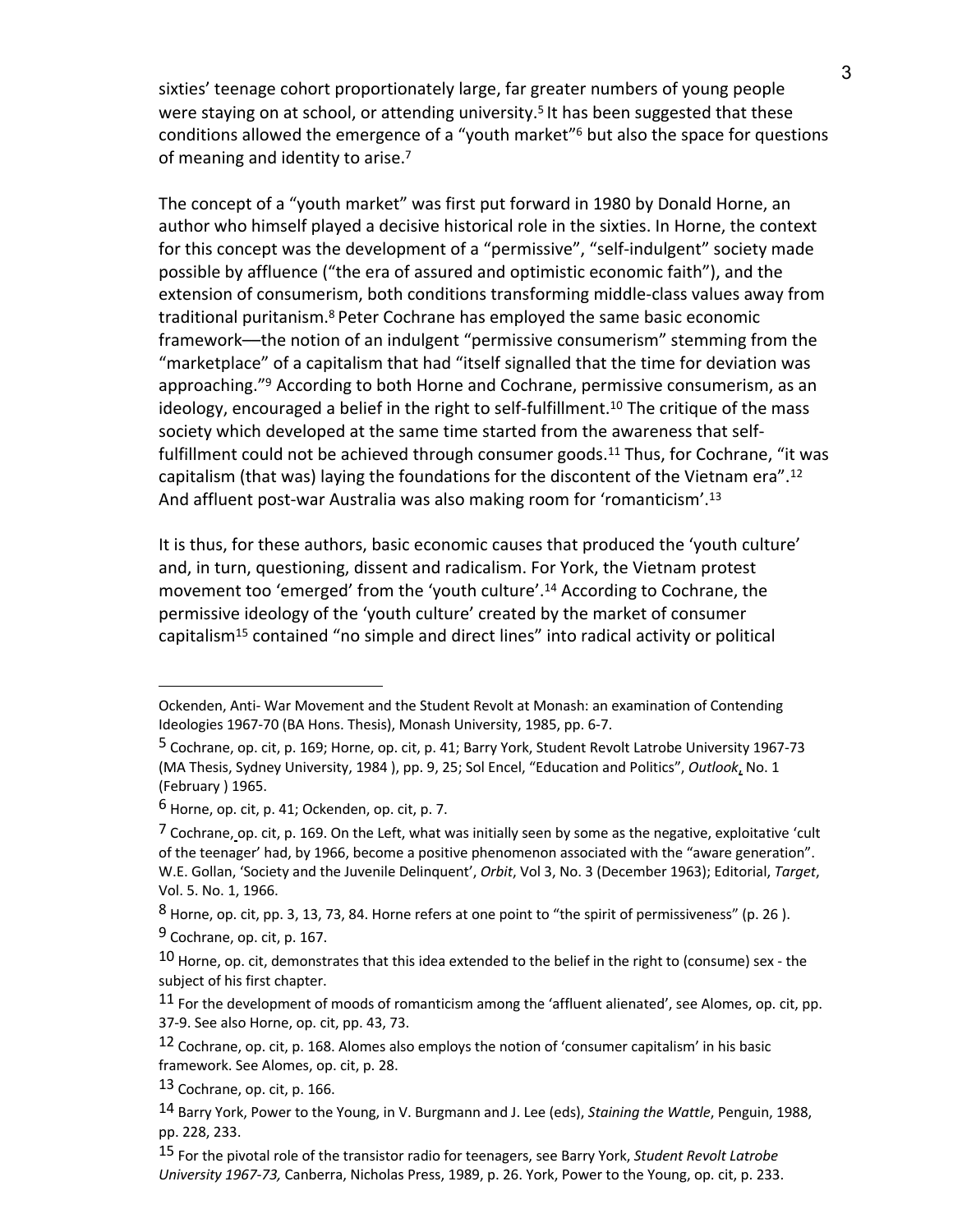activism and could just as easily lead into sensualism.16 He admits difficulty in explaining why some took the political path rather than the hedonistic road, and suggests biographical method, or psychology, might be necessary.<sup>17</sup> Perhaps, however, there is a flaw in Cochrane's historical method. Certainly the idea that some took the 'search for self-fulfilment' 'beyond the market-place' into political action explains very little.18

## **Student Radicalism**

Cochrane asserts that student rebels "came out of a distinctive youth culture". <sup>19</sup> This culture was not unified but consisted of various subcultures (rockers, sharpies, surfers etc) all alienated from the parent culture. Yet Cochrane's chapter does not contain one reference to the specific characteristics of the student subculture. Consequently, this subculture is effectively reduced to, or collapsed into, the generalised 'youth culture' concept. Precisely because student subculture was characteristically 'literary' and its music (initially jazz, folk ) an expression of the rejection of mass consumerism, student subculture ( at least in the early sixties ) bears a certain antagonism towards 'youth culture' and certainly cannot be reduced to it. And being 'cultural' (i.e. created rather than consumed, commodified) it gives rise to a cultural radicalism whose origins are not in the economy but relatively autonomous in relation to the economy ( understood as 'a market' ). For instance, the mood of romanticism, so strongly present in the subculture of students, was not a product of, or a reaction to, the market-place (permissive indulgence), but a response, having its own intellectual and literary history, to "urban industrial society".20

It is possible, therefore, to interpret the relationship between sixties cultural dissent and the 'market' in quite the opposite way to that undertaken by Cochrane and York, as Alomes has done in his discussion of the co-option of romantic moods, creative and oppositional cultural initiatives, sexuality, and the desire for self-fulfilment, by consumer capitalism.21 One can accept the importance of post-war affluence as the general background to sixties dissent without ascribing some sort of demiurgic power to the 'market'. <sup>22</sup> This essay develops the view that the sixties cultural and political radicalisation of students emerged from the specific subcultures of students rather than from the marketed and merchandised 'youth culture'. <sup>23</sup> Those student subcultures

<sup>16</sup> For a discussion of the functionality (to capitalism) of the hedonism of the sixties, see the views of Kelvin Rowley (and the counter-views of Denis Altman ) in John Docker, "Those Halcyon Days - the Moment of the New Left", in B. Head and J. Walter ( eds), *Intellectual Movements and Australian Society,* Melbourne, Oxford, 1988, pp. 293-4.

<sup>17</sup> Cochrane, op. cit, p.173.

<sup>18</sup> Cochrane, op. cit, p.169.

<sup>19</sup> Cochrane, op. cit, p.169; York, Power to the Young, op. cit, p. 233.

<sup>20</sup> Alomes, op. cit, pp. 35-37.

<sup>21</sup> Alomes, op. cit, pp. 43-5, 46.

<sup>&</sup>lt;sup>22</sup> For a discussion of the significance of 'affluence', see Docker's presentation of the views of Denis Altman, in Head and Walter, op. cit, pp. 290-293. Capitalism can be interpreted in terms of its social relations rather than in terms of the 'market'.

<sup>23</sup> York suggests that it is not possible to analyse the sources of student unrest in isolation from the 'youth culture'. This is correct, but does not entitle him to ignore the specific student culture (that preceded the establishment of Latrobe University).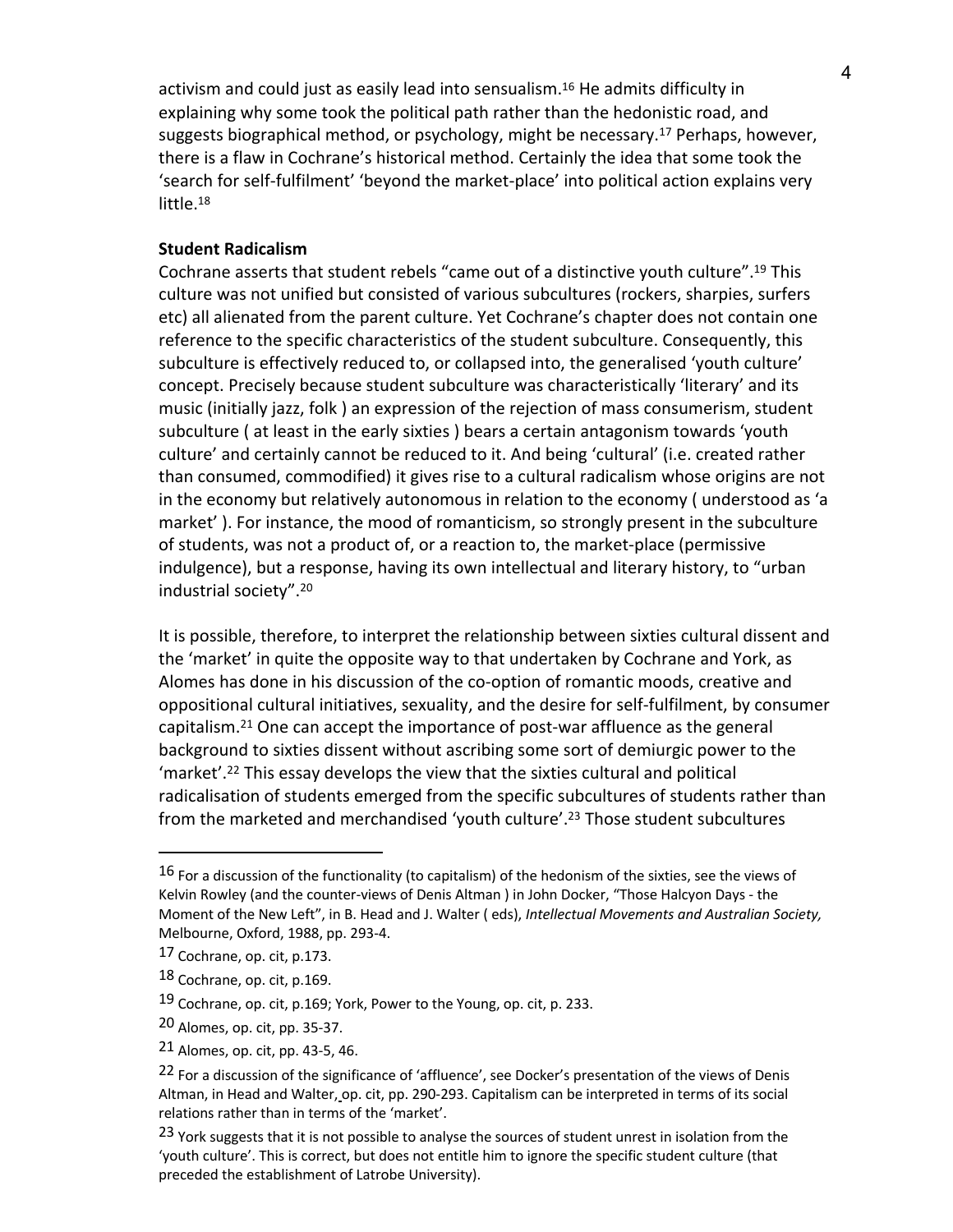formed in reaction to the mass culture were an expression of students making their own history, and attempting to make sense of their social world.24 Similarly, the generational consciousness of students was 'made' rather than absorbed.

The student subcultures are historiographically ignored by Cochrane and York (no doubt 'explained', in the case of the latter, by the lack of a tradition at Latrobe University) partly because, in believing that the sixties 'earns its reputation in the latter part of the sixties', they do not attempt to present the actual historical development of student radicalism from the early sixties.<sup>25</sup> The narrative in this essay instead begins in this period - not because of any disagreement with Cochrane's view that the 'sixties' is an arbitrary concept,26 but because from the point of view of chronological narrative the period 1960-1 is when student radicalism actually begins to be 'made'.

The disturbing aspect of the York/Cochrane view is that a radicalisation created by capitalism itself<sup>27</sup> can just as easily, in a new manifestation of capitalism, be eroded irrespective of the political relevance of the strategies of the radicals. Such an 'economistic' or 'structuralist' approach can not take into account the specific political weaknesses that eroded the strength of the radical movement in the sixties and seventies.

As a control experiment in the exploration of student radicalism in the sixties this essay will focus on a case study of Melbourne University.<sup>28</sup> The absence of any reference to specific spatial locations is a weakness of some of the material written about sixties radicalism. In the work of Stephen Alomes, for instance, the benefit of the degree of abstraction in his method is the success he has achieved in integrating and interconnecting so many different themes into a convincing whole.<sup>29</sup> But his brush strokes are too sweeping, and pay no heed to location; nor do they recognise any chronological distinctions. There is no sense, in the Alomes essay, of a transition between various phases of the history of sixties radicalism.<sup>30</sup> His essay, organised as a complex structure, employs none of the methods of narrative history––with its ability to show interconnections by presenting movement through time.

<sup>&</sup>lt;sup>24</sup> For the 'culturalist' ( and anti-structuralist ) view that people 'make' their own history, see Susan Dermody et al, *Nellie Melba, Ginger Meggs and Friends,* Malmsbury, Kibble, 1982, pp. 1-3 ( introduction ). See also Docker, in Head and Walter, op. cit, p. 289.

<sup>25</sup> Cochrane, op. cit, p. 165. York (*Student Revolt*, p. 39) suggests that the student movement, before the onset of the Vietnam War, was not 'sustainable' or 'conscious'. Altman also dates the sixties from the elections of 1966. See Dennis Altman, "The Personal is Political", in Head and Walter, op. cit, p. 308.

<sup>&</sup>lt;sup>26</sup> 'History does not conform to ten-year blocks'. Cochrane, op. cit, p. 165.

<sup>27</sup> Cochrane (p. 183) uses the term 'a temporary alignment of forces'.

<sup>28</sup> See Patrick O'Brien, *The Saviours: An Intellectual History of the Left in Australia*, Drummond, 1977; Kelvin Rowley, "Melbourne University: Fluctuating Fortunes of the Left", *Old Mole*, No. 3, June 29, 1970. 29 Alomes, op. cit.

<sup>30</sup> This tendency is also present in Horne and in Docker who both at various times jump about the decade in seven league boots. York, on the other hand, does recognise these phases, but completely discounts the importance of the earlier phase (prior to 1965-6). See York, *Student Revolt*, op. cit, p. 21. The treatment by Osmond (op. cit, p. 173) is notable for recognising the transition between phases.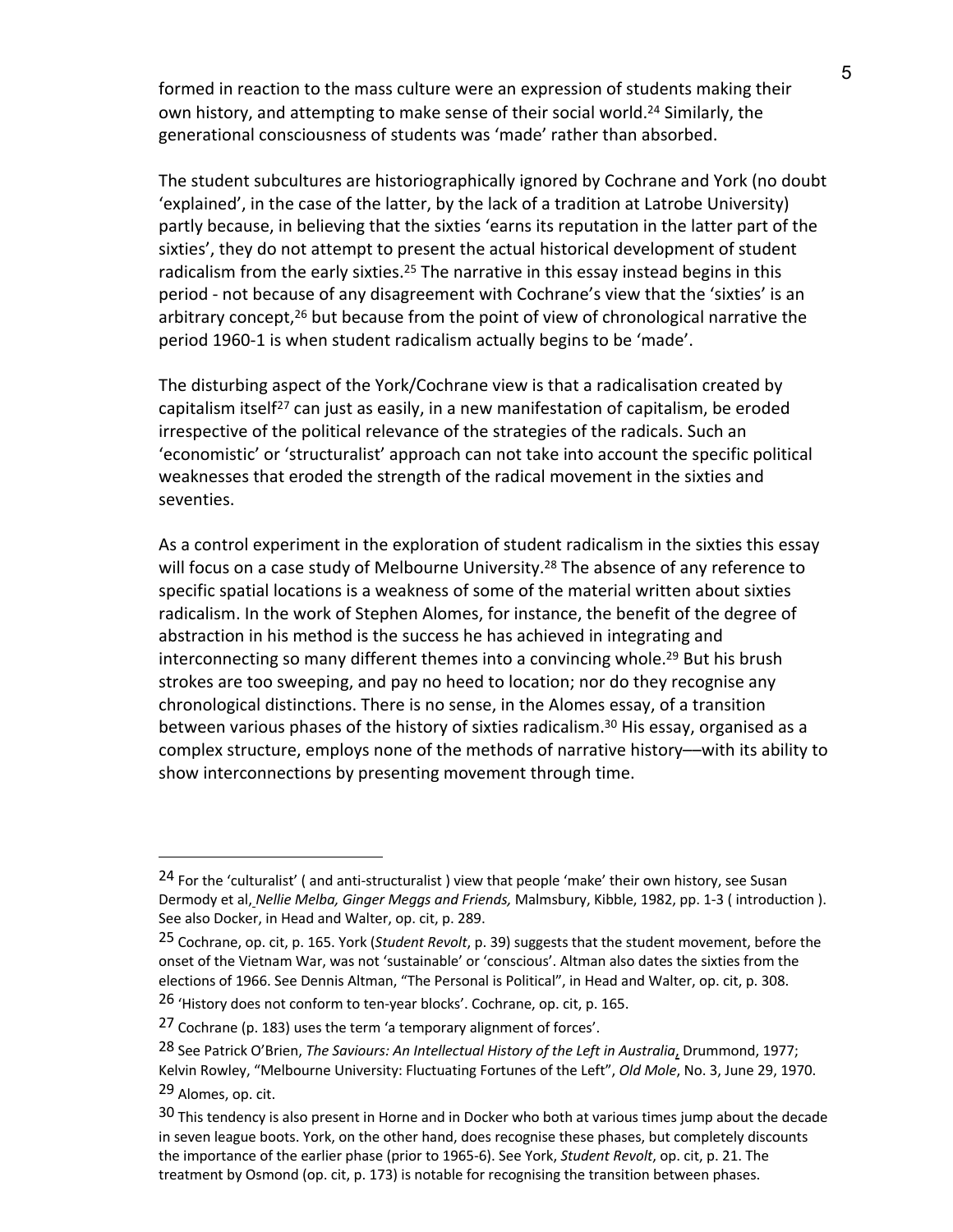The study below of radicalism at Melbourne University is also an attempt to relate concrete detail to certain abstract themes, in particular the content of student subcultures. One of the weaknesses of York's approach is that the content of his heavily theoretical opening chapters does not appear to be articulated in the narrative (of events at Latrobe University) that unfolds later in his book. We are not able to comprehend exactly how the specific rebellion at Latrobe illustrates the theories offered by York for student revolt in general, and this is because of the absence of the mediation provided by a consideration of student subcultures.

## **Youth subcultures/ Student subcultures**

In the post-war period, youth subcultures reflected "the breakdown of consensus". They represented a "challenge to hegemony…expressed obliquely, in style" and a form of resistance aimed at offending the silent majority.<sup>31</sup> In Australia, this pattern was manifested initially in the rocker, jazzer and surfie cults, and somewhat later in the 'mod'/'sharpie' wars.32 As distinct from the styles adopted by some other 'youth cultures' however (particularly various working-class youth cultures), student cultural style is more articulate, often literary, and consequently more easily 'read'.<sup>33</sup>

## **SECTION ONE: SOURCES OF CULTURAL RADICALISM**

## **1. Criticism and "New Criticism"**

 $\overline{a}$ 

To suggest in the very early years of the sixties that the decade that was to follow would eventually enjoy a mythical notoriety as the decade of turmoil and radicalism would have required a great feat of the imagination. Certainly there were very few in complacent and conservative Australia who would have dared. These were the years of the parliamentary dominance of Sir Robert Menzies, who had successfully applied the red smear to his opponents and enjoyed the kudos flowing from his association with 'affluence', the outcome of a seemingly endless economic boom. The causes of the profound social conservatism of Australians - as reflected in the values of discipline, hard work and respectability - were more basic. The post-war years had seen a consolidation of the 'cultural ascendancy' (hegemony) of those groups within the ruling class that have

<sup>31</sup> Hebdige, op. cit, pp. 17-18. See also Osmond, op. cit, p. 171 for a discussion of the phases of 'radicalization'. According to Osmond, rebellion begins in a pre-intellectual, but "implicitly radical", cultural phase where " 'instinctively' people seek 'alternatives' in their rejection of a society in which they feel alien". For example, in street-gangs. Osmond thus maintains that fully-developed radicalism must be intellectual.

<sup>32</sup> See, for example, Ian Meldrum, 'Mod Sharpie War - Special Report', *Go-Set*, November 6, 1966. See also Go-Set, August 10, 1966 ('Sharpies Hunt in Packs'); *Tribune*, March 13, 1963 ('surfies' versus 'rockers'). For reflections on the 'rocker' phenomenon, see Jeff Nuttall, *Bomb Culture*, London, Paladin, 1970, p. 33; Hebdige, op. cit, pp. 49-51.

 $33$  See Hebdige, op. cit, p. 148 (see also pp. 128-31).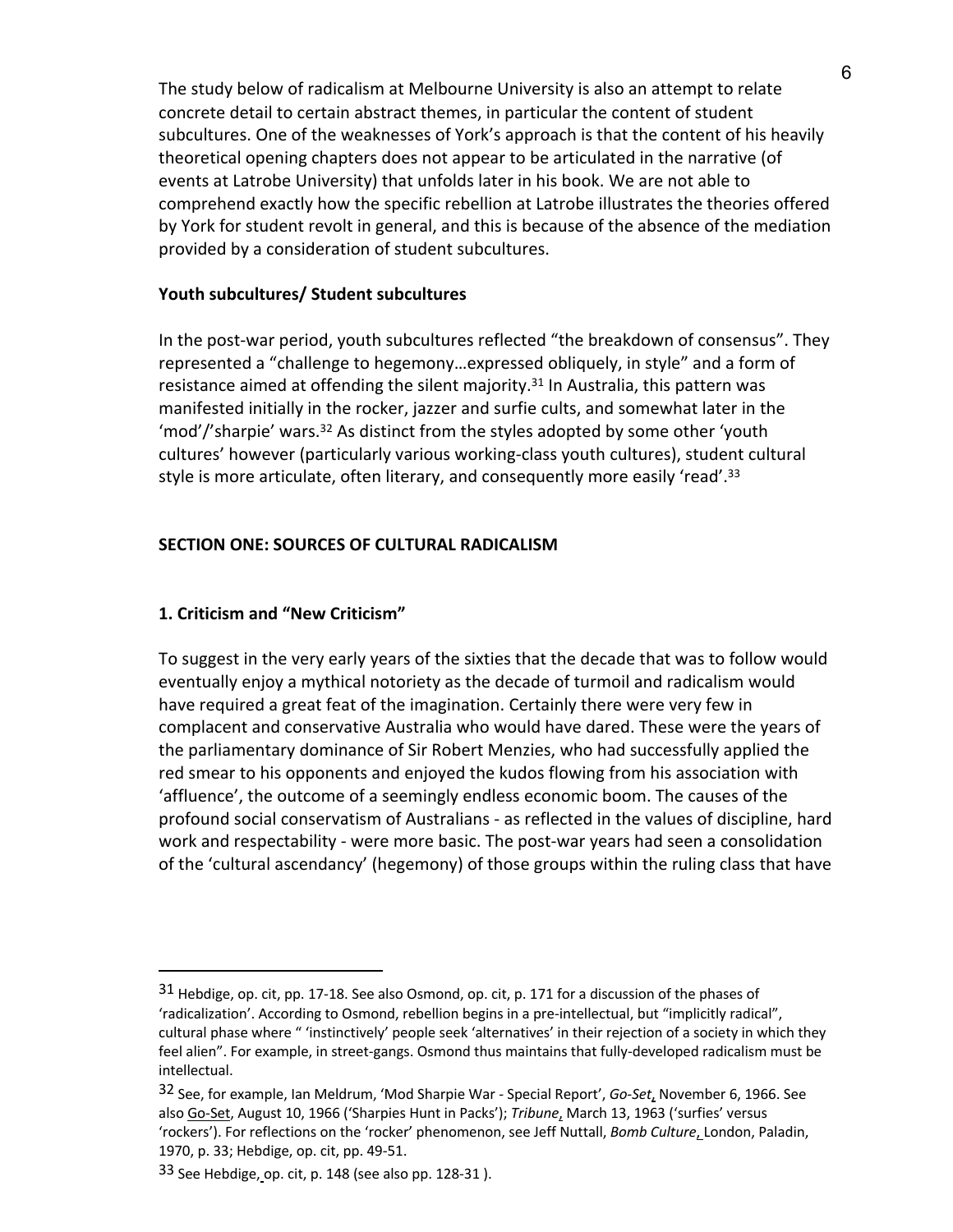been described as 'the industrial bourgeoisie'. <sup>34</sup> But these years had also spawned social groupings, in particular members of the 'new middle class' <sup>35</sup> based in the professions and closely aligned with an expanding tertiary-trained intelligentsia, who were to offer a challenge to traditional middle-class values.<sup>36</sup> The challenge was to be led by a 'class' of intellectuals (which included older 'liberals' such as Donald Horne, but also students rebelling against 'straight' society or 'distancing themselves from the privatised hedonism of suburbia $^{\prime}$ ).<sup>37</sup> The movement against conservatism represented an important revival and resurgence of liberalism in Australia and was characterised above all by a profoundly optimistic belief in the possibility of modernising Australia by overcoming the backwardness and parochialism of her cultural life.<sup>38</sup>

Despite the easing of Cold War tensions in the early sixties, and the softening of anticommunist attitudes, the cultural standing of left-wing, 'progressivist' thought in Australia had nevertheless been considerably weakened and thus complemented the reduced political influence of communist and left forces. The "radical-democratic definition of the national character<sup>"39</sup> that had been fostered by Australian communist intellectuals ("Left Australianism")<sup>40</sup> was now somewhat tattered. For many, it had been supplanted by a new definition, one seemingly more appropriate to the supposedly 'affluent' and 'classless' post-war Australia: the notion of an essentially "suburban" and "middle-class" national character. The trend was reflected in the more metaphysical and modernist themes of writers such as Patrick White, Vincent Buckley and A.D.Hope; the

37 Alomes, op. cit, p. 32.

<sup>34</sup> R.W. Connell and T. H. Irving, *Class Structure in Australian History*, Melbourne, Longman Cheshire, 1980, p. 298. For a discussion of the 'cultural order' prevailing at the height of the Menzies 'era', see also Horne, op. cit, pp. 4-5, 63; Cochrane, op. cit, p. 165.

<sup>35</sup> The term used by Alomes, op. cit; and Horne, *Time of Hope*, op. cit; Cochrane, op. cit, p. 168; Docker, in Head and Walter, op. cit, p. 303. Horne (p. 61) uses the term 'intellectualised middle class'. The validity of the term 'middle class' to categorise these groupings (which others have described as 'new working class') is perhaps problematic. As Rowse has argued, the term 'middle class' as used by the 'New Critics', rather than being a concept of class, was a generic term referring to certain positively regarded values and attitudes not present in the working class (associated with xenophobia, puritanism and egalitarianism ) and associated instead with go-ahead managerialism and pluralistic, modernist, internationalist attitudes to cultural life. Indeed all those attitudes that would go towards the making of a new middle-class version of the Australian Legend. See Tim Rowse, *Australian Liberalism and National Character,* Malmsbury, Kibble, 1978, pp. 198-203, 218, 221-3, 226.

<sup>&</sup>lt;sup>36</sup> Such as anti-intellectualism, puritanism, authoritarianism and philistinism. Reasons suggested for the challenge include 'affluence' ( "assured and optimistic economic faith" - Horne, op. cit, p. 84), and 'freedom from the 1950's inevitability of marriage, mortgage and children offered by the birth control pill' (Alomes, op. cit, pp. 31-2; Horne, *Time of Hope*, op. cit, pp. 96-99 ). For a derogatory view of the professional middle-class, see John Docker, in Head and Walter, op. cit, pp. 299-300.

<sup>38</sup> The new liberalism was very deliberately "internationalist". It would eventually mobilise sufficient political support (under Gough Whitlam) to sweep into parliamentary office in 1972. In the early sixties the 'new liberalism' also reflected a changing international situation (the thaw) and was inspired by the seemingly charismatic figures of Kennedy and Wilson. Much of the flavour of the new 'radical' movements in Australia (including those of students) was derived from this influence. As discussed below, the issues brought to the fore at this time were those of peace, censorship, hanging, education, racial discrimination. Alomes, Arena, op. cit, pp. 30-31; Alomes, *A Nation At Last*, pp. 183-4;Peter O'Brien, "Some Overseas Comparisons", in Gordon and Osmond, op. cit, pp. 223-4, 231-2. For a discussion of the definitions of 'liberalism' and 'radicalism', see Warren Osmond, Toward Self-Awareness, op. cit, pp. 179-80. 39 Tim Rowse, *Australian Liberalism and National Character*, pp. 192-195,196.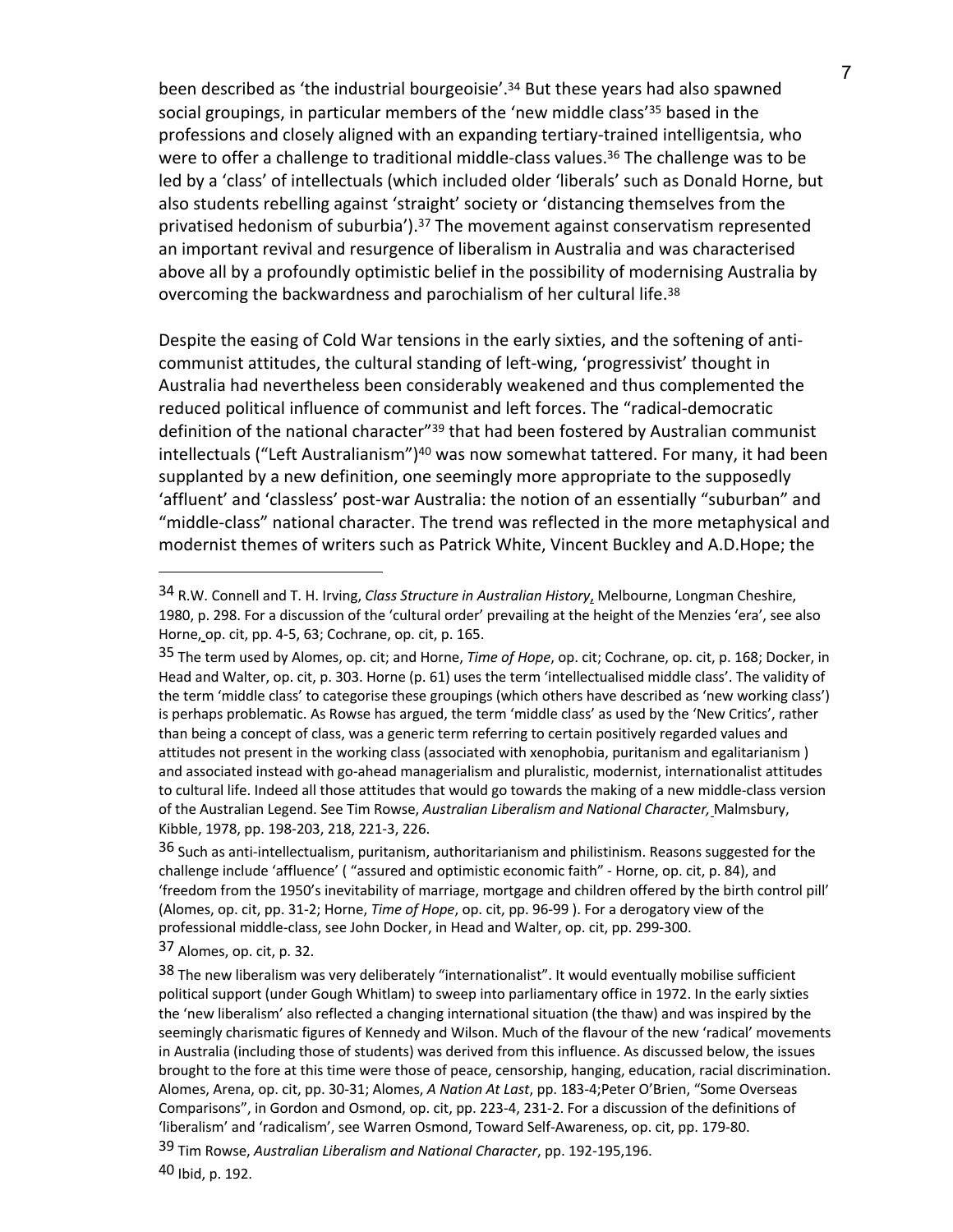definition itself had been forged in the sociological writings of the conservative 'New Critics' Donald Horne and Peter Coleman, editors respectively of *The Bulletin* and *The Observer*. 41

In *The Lucky Country*, <sup>42</sup> Horne, a self-styled 'radical conservative', outlined the tenets of a program (more accurately described as representing a "new liberalism") aimed at replacing those conservative leaders and governing elites ( which, for Horne, included the 'left establishment' ) he believed were preventing the modernization of Australian political and cultural life.<sup>43</sup> The critique aimed at Menzies and his entourage; on the other hand the populist 'New Critics' embraced the life of the suburbs and provided a legitimation of the lifestyle of 'Alf', the suburban everyman.44

A related source of iconoclastic criticism, much more irreverent than that found in Horne although similarly indebted to the Sydney Andersonian/libertarian tradition, 45 was the enormously popular genre of literary and stage satire of the early sixties.<sup>46</sup> The satirical onslaught, suggestive of a new political maturity despite its clearly elitist (even anti-humanist) origins, was often directed at the most sacred or hegemonic Australian cultural institutions––Menzies, the monarchy, the RSL, wowserism, the ABC––but its most significant contribution (quite radical in its implications) was to draw attention to the backwardness and prejudices of suburban 'Alf'. This undermined the populism of both the (Old) Left and the Right (Horne) and thus implicitly questioned the structures of everyday life.

*Oz* satirical magazine, launched in Sydney in 1963, albeit with a definite North Shore inflection and undergraduate tone, became, as one writer put it, "perhaps the most definitive and defiant 'moment' of the student sub-culture of the early sixties". <sup>47</sup> In pointing to the consumer mentality at the root of Australian conformity, 'Oz'

<sup>41</sup> Ibid, pp. 197, 216. John Docker, *Australian Cultural Elites*, Sydney, Angus and Robertson, 1974, pp. 144- 155.

<sup>42</sup> Donald Horne, *The Lucky Country*, Penguin, 1964.

<sup>43</sup> Rowse, op. cit, pp. 191, 208, 217. See also Stephen Alomes, *A Nation at Last?*, pp. 182, 188; Warren Osmond, *The Dilemma of an Australian Sociology*, Arena Monograph, 1972, pp. 6, 12.

<sup>44</sup> Rowse, op. cit, pp. 204, 206. Part of the appeal came from the impression created by the 'New Critics' that they were saying something 'fresh and radical' (Rowse, p. 260 ). For Rowse's criticisms of the "quietist populism" in the writings of Sydney writer Craig McGregor, see Ibid, pp. 209, 210-3, 255-7. For McGregor's eulogies to the richness of suburban life where "happiness is a Victa Motor Mower", see Craig McGregor, *People, Politics and Pop*, Sydney, Ure Smith, 1968, pp. 166, 168-170, 172-5. The communist author Judah Waten was initially crudely dismissive of Horne's book, but a later article in the communist *Guardian* ( written by Malcolm Salmon ) expressed respect for Horne's insights and suggested that the Left use the book as a stimulus to itself better analyse Australian society. *Guardian*, December 10, 1964; January 21, 1965 ('Donald Horne's Lucky Country - Another View'). The 'Alf' stereotype seems to have originated with the character in Alan Seymour's play 'The One Day of the Year' in 1961. See Stephen Alomes, *A Nation at Last?,* p. 185.

<sup>45</sup> Rowse, op. cit, p. 215.

<sup>&</sup>lt;sup>46</sup> The work of Barry Humphries, the Mavis Bramston Show (television show), the playwrights Alan Seymour and Ray Lawlor, and *Oz* magazine. See Rowse, op. cit, pp. 204-5, 206, 214-5, 260-1; McGregor, op. cit, pp. 36, 80; Alomes, *A Nation at Last?,* pp. 182-8; Donald Horne, *Time of Hope*, pp. 101, 116-7. <sup>47</sup> Gordon and Osmond, "An Overview", op. cit, p. 24. See also McGregor, op. cit, pp. 20, 39, 45-6, 82-90. Horne, *Time of Hope*, , p. 18.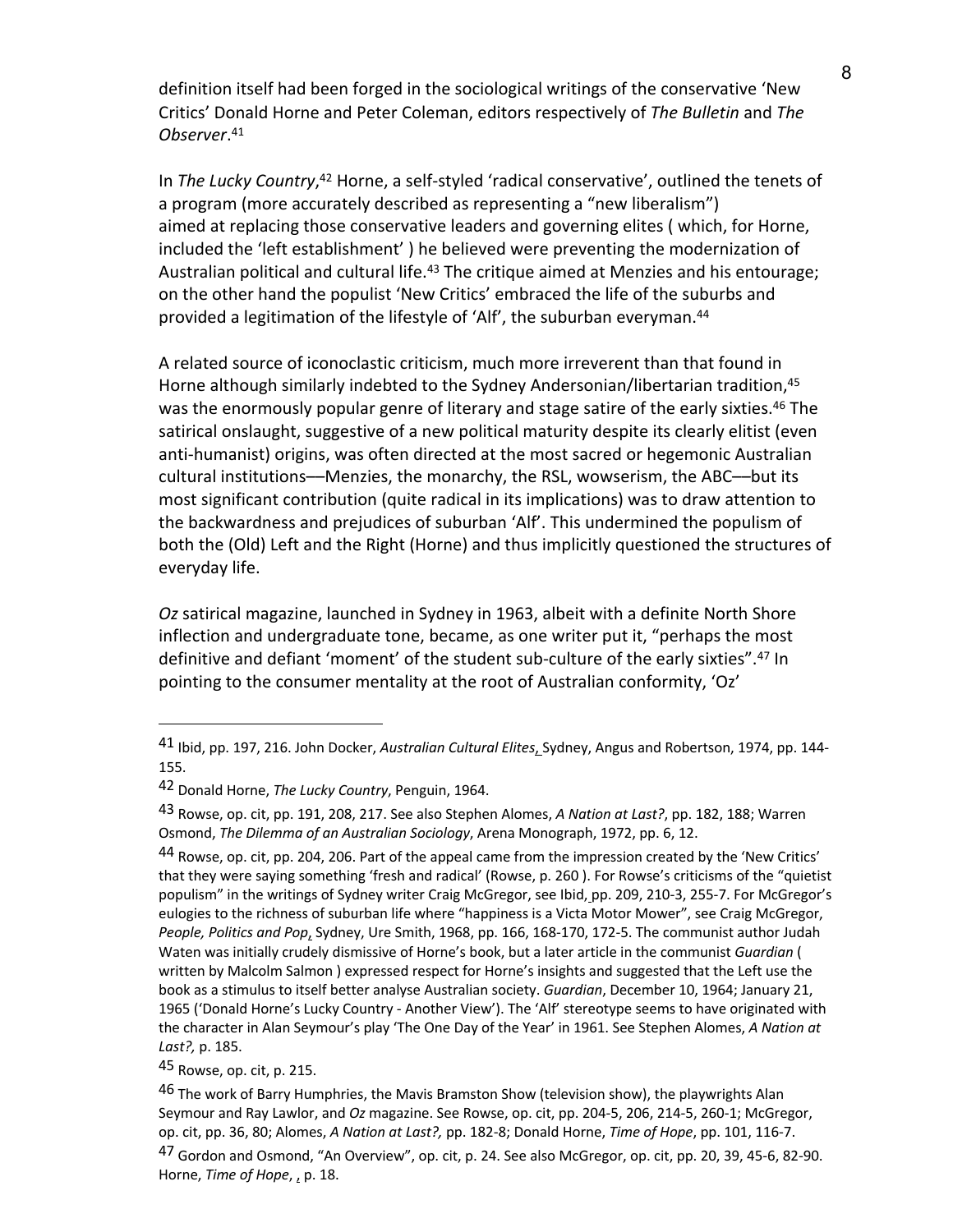contributed to the development of a radical cultural critique of the 'mass society', 48 and its focus on generational issues (exemplified in its treatment of the adult 'Alfs', and the Vietnam/conscription issue) contributed to the emergence of a politicised youth culture.49

## **2. Student Subcultures**

### **Jazz**

 $\overline{a}$ 

Osmond has suggested that the development of a distinctive (and privileged) 'university' subculture, identified by traditional jazz, beards, duffel coats etc, was an important factor that contributed to the growth of activist student politics.<sup>50</sup> Jazz, particularly the 'traditional' form, had been very popular as a cultural activity in left-wing political organizations in Australia<sup>51</sup> and seems to have retained such a status even as late as 1965.52 Later, in the fifties, it had become an important part of the middle-class subculture, particularly for duffel-coated youth in the Eastern Suburbs of Melbourne. In the early sixties, however, although a growing interest in Modern jazz was evident,<sup>53</sup> 'Trad' was in a state of decline: "The boom which made Trad jazz the plaything of the new generation of affluent youth has passed. From 1959 till last year "Jazz" was the social badge by which the affluent class could distinguish itself from the more "vulgar" "rockers". 54

Elsewhere jazz was closely associated with the symbols of a 'subterranean', specifically 'beatnik' (hipster/beat), subculture which identified closely with black (negro) folkstyles.55 There is little evidence that this 'beat' style existed in Australia to anywhere near the same extent as it did in England and the United States,<sup>56</sup> but by 1965 the mystique of 'guru' beat writers Kerouac and Ginsberg held a certain romantic fascination for the growing number of non-conformist students and indicated the emergence of an interest in the sensualist attitude (central to the "now" or "hippie" 'counter-culture' of

<sup>48</sup> Alomes, *A Nation at Last*?, p. 185.

<sup>49</sup> Ibid, p. 187.See 'The Truth About the Alf Conspiracy', *Oz*, No. 11, July 1964.

<sup>50</sup> Gordon and Osmond, "An Overview", op. cit, pp. 18, 22.

<sup>51</sup> The Eureka Youth League, for instance, had a close association with the Graeme Bell Band in the fifties. See B. Clunies-Ross, An Australian Sound: Jazz in Melbourne and Adelaide 1941-51, in P. Spearitt and D. Walker, *Australian Popular Culture*, Sydney, Allen and Unwin, 1979, pp. 78-9.See also I. Turner, *Room for Manoeuvre*, Melbourne, Drummond, 1982.

<sup>52</sup> *Target*, Volume 4, No. 1, (February) 1965.

<sup>53</sup> Note the strong student reception at Melbourne University for Dave Brubeck in 1962. *Farrago*, April 6, 1962. The 1963 Intervarsity Jazz Convention featured both 'trad' and 'modern' jazz. In March 1963 the Melbourne University SRC made tickets available for concerts by Louis Armstrong (*Farrago*, March 8, 1963). Note the role of the Melbourne University Rhythm Club which held 'record sessions' on campus.

<sup>54</sup> Adrian Rawlins, Melbourne's Jazz, *Farrago*, May 24, 1965. As Rawlins notes, 'trad' started to give way in popularity to 'modern' jazz at this time, especially with the opening (April 1963) of such venues as the 'Fat Black Pussy Cat' in Toorak Road South Yarra. See also *Farrago*, 18 October, 1963 (Ken Carter, 'Australian Jazz - A Perspective'). For 'trad' in Britain, see Hebdige, op. cit, p. 51. The Melbourne University student newspaper *Farrago* carried advertisements for trad jazz haunts like Bond Street in Glen Iris (See *Farrago*, October 6, 1961).

<sup>55</sup> Hebdige, op. cit, pp. 48-9, 51,147; J. Nuttall, *Bomb Culture*, pp. 98, 100-1.

<sup>56</sup> Peter O'Brien, in Gordon and Osmond, op. cit, p. 229.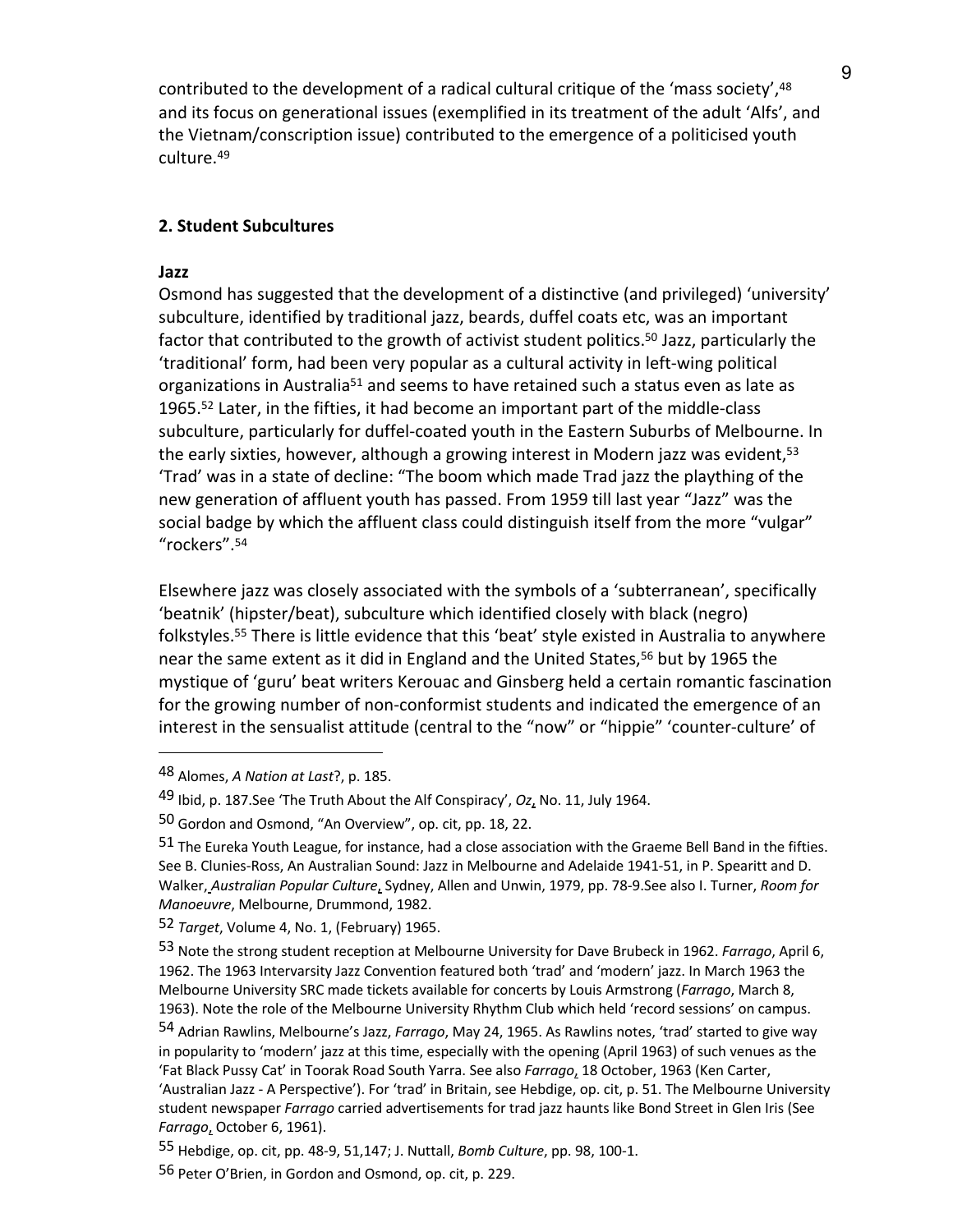the late sixties) of 'submission to the present'.57 Earlier 'beatnik' style seems to have been more intellectual and was associated with an interest in (in fact it had been modelled upon) existentialism,58 and with anti-bomb protests.59 In the 'public mind', the 'beat' association with protest carried over into the Vietnam period. The first battalion of Australian troops leaving for Vietnam were warned by their commanding officer to beware the "beatnik minority who will challenge you on Australia's presence in Vietnam."60

### **Folk Music**

 $\overline{a}$ 

As a practice in urban cultural style, folk music in Australia emerged in close association with traditional jazz <sup>61</sup> and seems to have shared with it both devotees and venues.<sup>62</sup> But even before the appearance of the very first coffee lounge troubadour in Melbourne, folk music was being encouraged by those on the left of the political spectrum - for its supposed intrinsic value as an authentic form of "peoples' " music and for its value as an exemplification of the left's version of the national/popular myth. An event roughly contemporaneous with the writing of Russel Ward's "The Australian Legend"<sup>63</sup> was the formation of the first Bush Music Clubs devoted to the collection and performance of traditional Australian music (mainly rural, "bush", songs and dances).<sup>64</sup> Despite the best efforts of the nationalist traditionalists, the "folk music" that most quickly caught on in Australia was that inspired by the American revival, in the crass form of the products of the commercial 'hootenanny' craze,<sup>65</sup> but also in the form of the protesting singer/songwriter taking a cue from the tradition of Woody Guthrie and Pete Seeger.<sup>66</sup>

<sup>57</sup> John Finlay, 'Hemingway and Kerouac - Two Generations', *Lot's Wife*, Vol. 5, No. 5, 15 June 1965. See also 'Editorial' in the same issue, for comment on the extremely popular Jack Kerouac. See also John Romeril, 'Childe Romerill to the Firetower Came', *Lot's Wife*, Volume 5, No. 3, April 22, 1965. In 1965 'Discurio' Record Shop in York Place, Little Collins Street (Melbourne) was selling a record made by the ultimate New York beatnik group, The Fugs. See *'Commen*t', Vol. 1, No. 1, April 1966.

<sup>58</sup> Nuttall, op. cit, p. 101. See also Colin Johnson, *Wild Cat Falling,* Sydney, Angus and Robertson, 1965.

<sup>59</sup> In England, says Nuttall, 'CND grew by the infectious enthusiasm of the beatnik group' (op. cit, p. 48).

<sup>60</sup> *Target*, Vol. 5, No. 3, July/August 1966. Hence, the term "Vietnik" for the early anti-Vietnam War protestors. See Russ Darnley, 'Why Demonstrate?', *Left Forum* (Sydney University Socialist Club ), March 1966.

 $61$  As in Great Britain, where interest in jazz led to an interest in country blues and folk music. See Nuttall, op. cit, p. 38. At a Sydney Town Hall Rally, for instance, on April 21, 1963, Graeme Bell and his All-Stars appeared on the platform with folksingers Marion Henderson and Tom Baker. *Tribune*, April 17, 1963. For the Folk revival in Australia (including its close early association with jazz), see Craig McGregor, *People, Politics and Pop*, pp. 146-155.

 $62$  A number of jazz spots, such as the New Fat Black Pussycat, the Downbeat Jazz Club, and Frank Traynor's, also hosted folk artists in the early sixties.

<sup>63</sup> Russel Ward, *The Australian Legend*, London, Oxford, 1958.

<sup>64</sup> Ian Turner, "Ten Years of Australian Folklore", *Australian Tradition*, March 1966. For a more critical perspective on the work of the early bush music clubs and folk lore societies associated with the left and the Communist Party, see Graeme Smith, Making Folk Music, *Meanjin*, Volume 44. No. 4, December 1985.

<sup>&</sup>lt;sup>65</sup> A Canadian hootenanny show called "Sing-Out" was shown on ABV-2 on Saturdays at 6.00 pm in mid-1964. See *Australian Tradition*, July 1964, p. 23.

<sup>66</sup> Even Tin Pan Alley had been forced to concede that folk music was "bigger than ever". Commercial interests in the United States even brought out a film called "Hootenanny Hoot". See Irwin Silber, Folk Music - 1963, *Sing-Out*, Vol. 13, No. 4, October/ November 1963; Irwin Silber, Review of 'Hootenanny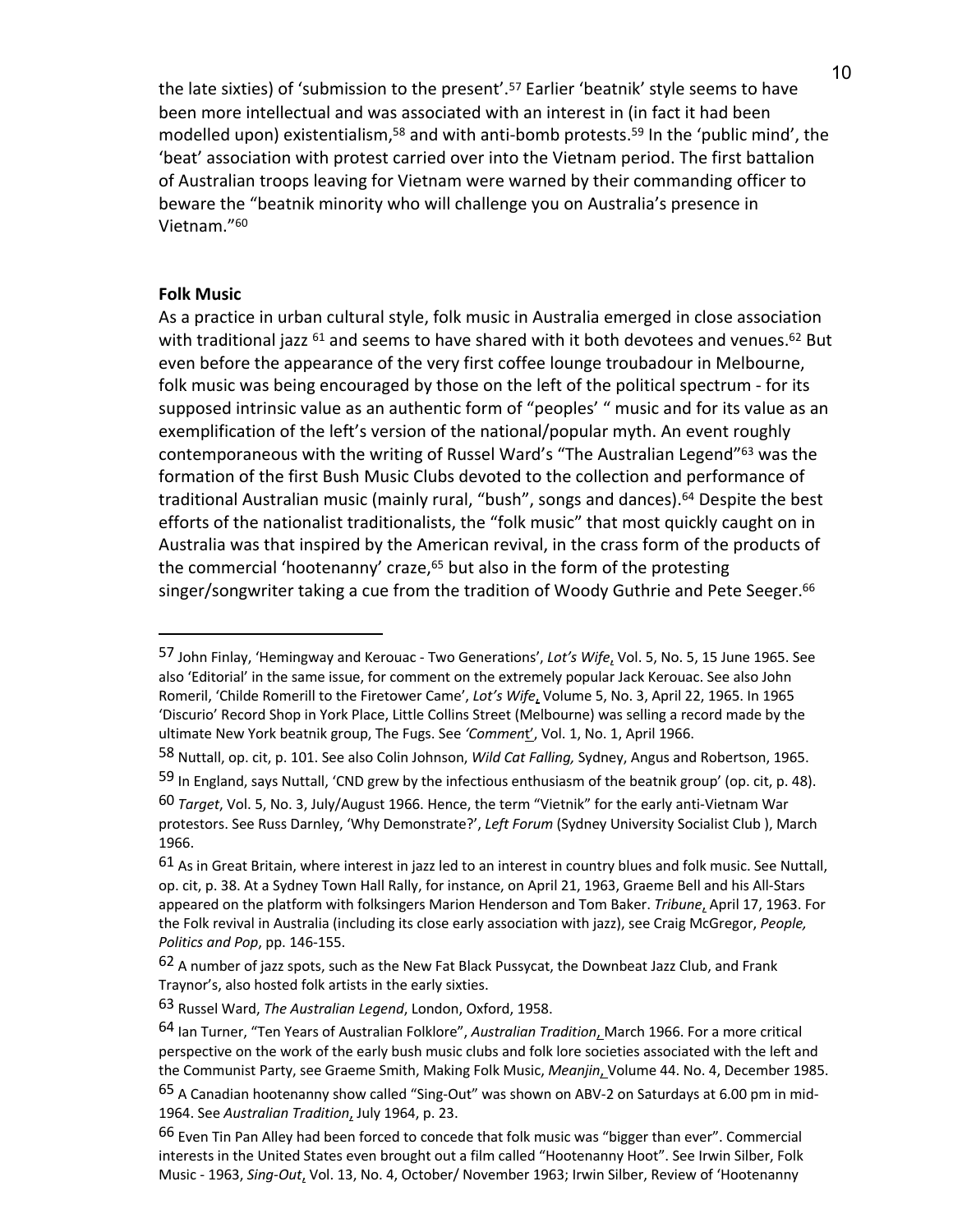Until the early sixties, just as the number of known genuine Australian traditional songs could be counted on a few hands, there were also very few political songs to choose from - although the Australian Student Labour Federation, the Eureka Youth League and the Victorian Fabian Society had made available socialist songbooks.<sup>67</sup> By September 1964, songbooks were abundant.<sup>68</sup> Also, from early 1963, the leftist "Sing-Out" magazine, available in quality bookshops in Australia, began printing the work of composer/performers like Bob Dylan, Phil Ochs and Tom Paxton<sup>69</sup> (and the songs arising from the black civil rights struggles in the South ).<sup>70</sup> The Australian left held Dylan in awe.71 Before long, and not necessarily in imitation, there were Australian singersongwriters.

In the period 1963-5 folk music seems to have been integral to many (adult) left-wing, labour movement and communist functions (fairs, election meetings etc)<sup>72</sup> including the essentially adult peace movement.<sup>73</sup> It is possible, however, to trace the gradual process by means of which the music became, in this period, the property of youth. By far the majority of the several thousand people who attended the Newport Folk Festival in early 1965 were teenagers and youth.<sup>74</sup> In recognition of the importance of folk music to young people, and as an attempt to use this popularity to revitalise the trade union movement, the ACTU held a Youth Week in August 1964, the main feature of which was

 $\overline{a}$ 

69 Gordon Friesen, Something New Has Been Added, *Sing-Out*, Vol. 13, No. 4, October/ November 1963.

70 At this moment, it was as if the new composed songs like Dylan's "With God on Your Side", "The Lonesome Death of Hattie Carroll", and "Only a Pawn in their Game" - and the spontaneous creations of the march, picket-line and boycott were mutually inspiring one another. Students at Berkeley ( California ), during the uprising there in 1965, composed their own protest songs (see Irwin Silber, Songs from Berkeley, *Sing-Out*, Vol. 15, No. 2, May 1965 ) and the tradition was extended even further with the first anti-Vietnam war songs in 1964/5 ( by Phil Ochs, Buffy St-Marie, Tom Paxton and Malvina Reynolds ).

71 *Guardian*, October 17, 1963, p. 4; Rex Mortimer, The Place of Topical Song, *Australian Tradition*, September 1964; Jan Richardson, Newport- USA, *Australian Tradition*, Vol. 2, No. 1, May 1965 ("Dylan seemed to give the present generation a sense of reality"). However, for the expression of a sense of ambivalence and concern at the extent of American influence, see the Editorial, *Australian Tradition*, Vol 2, No. 1, May 1965.

72 On his tour of Australia in September 1963, Pete Seeger made a point of singing to wharfies in their lunch-hour and the Sydney wharfies soon afterwards instituted a Folk Song Competition "in the Australian tradition". *Guardian*, September 19, October 17, 1963.

73 Martyn Wyndham-Read and Gary Shearston were two singers who in 1964 entertained the essentially adult peace movement. Shearston sang to 7000 people in the Sydney Stadium for the opening of the Australian Congress for International Co-operation and Disarmament. See *Guardian*, October 29, 1964. Wyndham-Read sang to about 1000 people at a CICD function in the Royale Ballroom of the Exhibition Buildings. See *Guardian*, August 27, 1964. Brian Mooney also sang to the Peace Congress in Sydney, at a concert in the Trocadero. See Target, Vol. 3, No. 10, November 1964. Committed left-wing performers were Jean Lewis, Denis Kevans, Don Henderson, and Clem Parkinson.

74 *Target*, Vol. 4, No. 1, February 1965 (Report by Brian Aarons on the Newport Folk Festival).

Hoot', *Sing-Out*, Vol. 13, No. 5, December/ January 1963/4; Irwin Silber, Traditional Folk Artists Capture the Campus, *Sing-Out*, Vol. 14, No. 2, April/May 1964 (see especially p. 14 ).

<sup>67</sup> See, in particular, the 1962 *Eureka Youth League Songbook*, with an introduction by Rex Mortimer.

<sup>68</sup> Singer Gary Shearston told *Target* magazine - "there are so many songbooks on the market that you couldn't get before. I'm nearly going mad trying to learn all the new songs". *Target*, Vol 2. No. 8, September 1964. Shearston may have been referring to the output of Oak Publications, publishers of 'Sing-Out' in the U.S.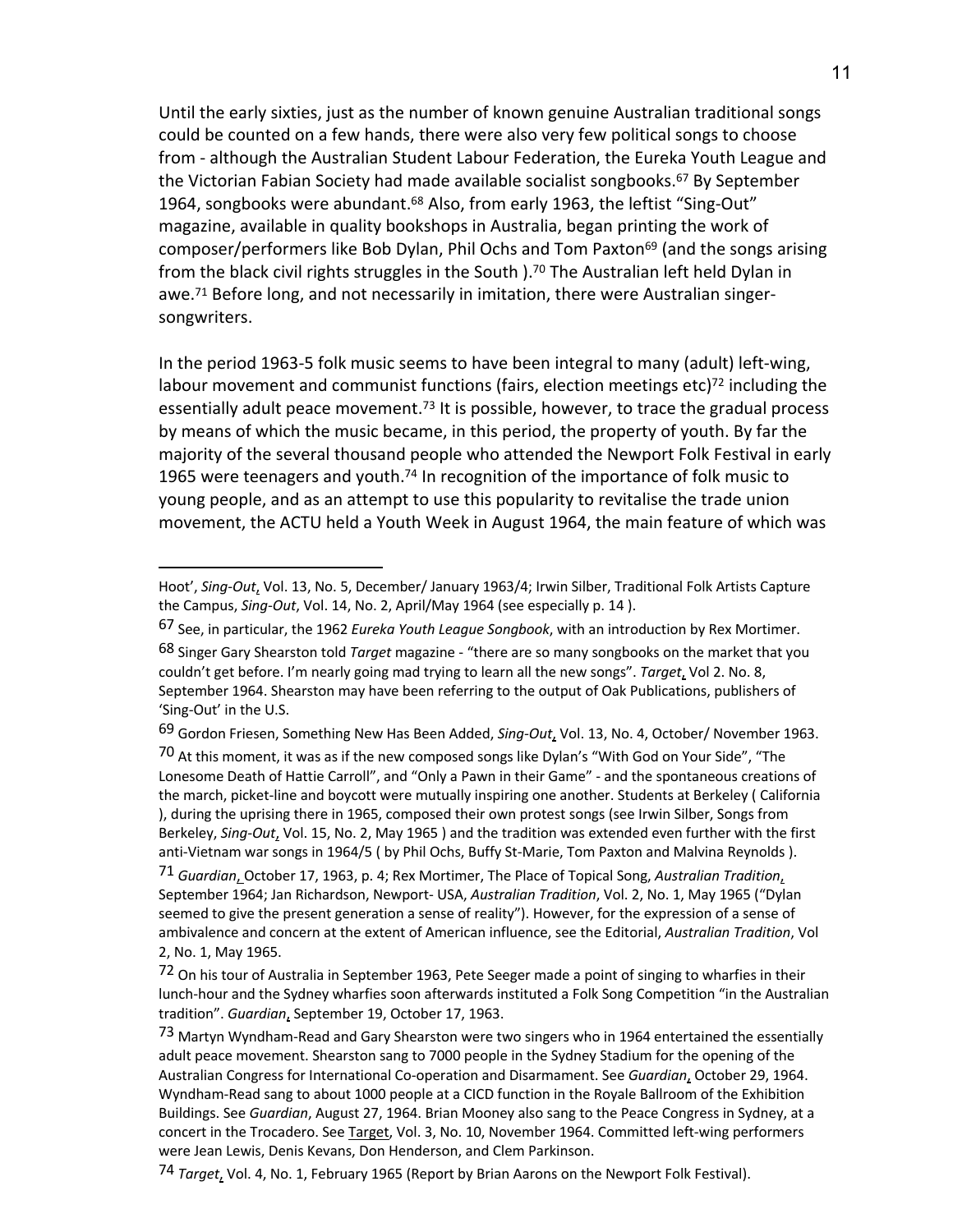the 'Four Capitals Folk Song' Concerts.75 By mid-1964, leading Victorian communist Rex Mortimer was describing the 'folk wave' as a phenomenon of "the new strata" rather than the old manual working class.<sup>76</sup>

Whereas in Britain, it was the jazz clubs that spawned anti-bomb CND activists,<sup>77</sup> the comparatively later appearance of youth participation in Australian peace activities meant that it was folk music (by this time extremely popular and experiencing a neverto-be repeated boom), rather than the declining jazz form, which became the main musical accompaniment of protest. Increasingly, the typical participants in protest were youth. By 1963, young people, for the first time, were numerically dominating increasingly large peace marches.<sup>78</sup> Musical involvement in protest developed as a consequence, with the (folk) song being integrated into the action of resistance carried out by the participants rather than just being performed from the stage to essentially passive audiences.<sup>79</sup> Guitars and banjoes were prominent on the Hiroshima Day (and other anti-bomb/peace) marches, such as the first Frankston-Melbourne march in August 1963; and songs borrowed from the U.S civil rights struggle were important for those who took action in the aboriginal cause - the 500 Sydney University students sitting down in front of Parliament House in July 1964, and the thirty students who travelled by bus to Northern New South Wales towns in the February 1965 Freedom Ride.<sup>80</sup> The anti-Vietnam movement took over the same chants and songs, marching to the singing of "We Shall Overcome", and resisting to "We Shall not be Moved".<sup>81</sup>

<sup>&</sup>lt;sup>75</sup> A group of singers from various Australian states touring the Eastern cities. 1500 attended the Melbourne concert at the Town Hall. See *Guardian*, July 16, 23, 30, August 13, 1964. *Target*, Vol 2. No. 7, August 1964*. Australian Tradition*, September 1964, p. 11.

<sup>76</sup> Rex Mortimer, 'The Folk Wave', *Arena*, No 4, 1964 (Winter), p. 14. 'The Guardian' made a point of noting that it was 'young people' who were talking about Seeger following his concert in Melbourne. Guardian, September 19, 1963.

<sup>77</sup> Nuttall, op. cit, p. 47.

<sup>78</sup> Between 4000 and 5000 people participated in Melbourne's (Australia New Zealand Congress for International Cooperation and Disarmament ) Aldermaston Solidarity March at Easter 1963. *Tribune*, April 17,24, 1963; *Guardian*, July 9, 23, 1964.

<sup>79</sup> The Youth Peace Group that was established in 1963 organized a number of folk concerts and its Southern Branch set up a successful folksong centre/coffee lounge - "The Fallout Shelter" - in Elsternwick. *Guardian*, August 1, 13, 27, 1963. *Australian Tradition*, May 1964, p. 7. The Victorian Campaign for Nuclear Disarmament held a Folk Concert in Traralgon in 1965. (Australian Tradition, Vol 2. No. 3, November 1965). Evidence for the strong involvement of jazz, alongside folk, groups in peace marches is provided by the poster for the 1964 Frankston-Melbourne Hiroshima March - "Trumpet Blasts: Not Atom Blasts". See *Guardian*, July 9, 1964. The new 'Youth Against Apartheid' organization, set up to organise a boycott of South African goods (and call for sanctions), also organized a folk concert - on September 1st, 1964, in the Assembly Hall, Collins Street.

<sup>80</sup> *Target*, Vol. 2, No. 6, July 1964; *Target*, Vol. 4, No. 1, February 1965. The Freedom Ride students held a Folk Concert in Paddington Town Hall (with Shearston, Lewis, and two aboriginal singers, performing). See the Michael Leyden song about the Freedom Ride - "A Time to be Singing"*, Australian Tradition*, Vol 2. No 3, November 1965.

<sup>81</sup> *Sanity*, March 1966; *Target*, Vol. 4, No. 8, December 1965 (report of the October 22 Vietnam Action Campaign demonstration). Songs sung in Australia against the war were not always derivative in this way: a number of singers, the best known of whom were Don Henderson and Glen Tomasetti, began to write original material. See *Australian Tradition*, June 1966; October 1966; April 1967; September 1967.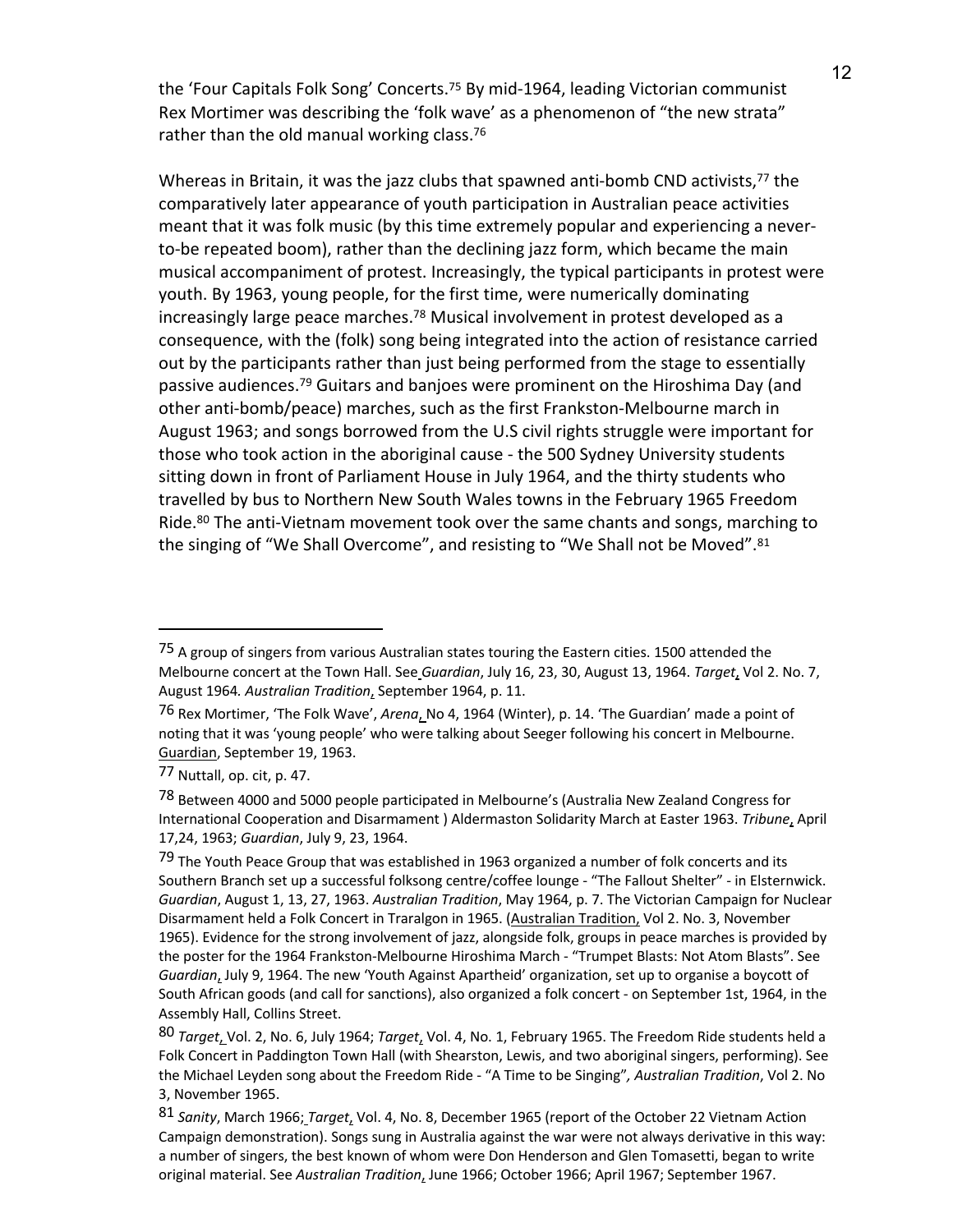## **SECTION TWO: A CASE STUDY: THE REVIVAL OF STUDENT POLITICS––MELBOURNE UNIVERSITY**

# **1. The Transformation of the Subculture**

With quite some justification student political activity during the fifties has been described as 'careerist' and 'defensive'. <sup>82</sup> The pervasive 'cold war' notion of 'the end of ideology'<sup>83</sup> was both the cause and an effect of a widespread student apathy.<sup>84</sup> The origins of a change in the consciousness of students, moving many of them 'beyond apathy' to political concern, $85$  can be sought, partly at least, in the conditions directly experienced in the universities as they were transformed from 'liberal institutions' into modern technocratic workplaces producing 'human capital'. An accelerating expansion of the student population was being encouraged, to allow the technological changes required for the development of the Australian capitalist economy.<sup>86</sup> The expansion, resulting in a quadrupling of student numbers between 1947 and 1968, was producing 'students of a new kind'. <sup>87</sup> In the early sixties, before Vietnam and even before 'Berkeley', Melbourne University students were becoming aware of the pressures placed on them - as 'units of human capital' - by accelerating change.<sup>88</sup>

And in the sphere of culture, there were signs, as early as 1961, of a challenge to the repressive and intimidating cold-war atmosphere that had blanketed student literary expression. The redoubtable red-baiter Frank Knopfelmacher was cast, in one review of "brilliant" *Bulletin* writers, as Dr Frank Knuckleduster––"Ph.D (Arizona), General Spry's

<sup>82</sup> Gordon and Osmond, "An Overview", pp. 16-18.

<sup>83</sup> The March 23, 1962 issue of *Farrago* carried a photo of a man selling the communist *Guardian* on campus with the caption "Man With Ideology".

<sup>84</sup> The extent of such apathy has been debated. See Gordon and Osmond, op. cit, pp. 16-18; Lloyd Churchward, Student Politics in the Fifties - the Pre-Thomas Era, in *'Shop'* ( Melbourne University Labour Club ), Vol. 1. No. 2. A report by a Melbourne University Labour Club member in 1959 complained - "... there was too little interest in politics.... and attendances at meetings were low". See Australian Student Labour Federation, Report of Annual Congress, Newport NSW, 1959 (McLaren Collection).

<sup>85</sup> See Editorial, *Orbit*, Vol. 2. No. 3, November 1962; Mark Langton, Students in the Sixties - the End of Apathy, *Orbit*, November 1962. Despite such optimism, however, complaints about the prevalence of student apathy were to be voiced frequently throughout the sixties. For a very pessimistic and contemptuous view of youth consciousness, based on survey results, see 'The Vacuity of the New Generation', *Farrago*, May 10, 1965.

<sup>86</sup> In his theoretical discussion of the causes of student revolt, Barry York lists two factors as the fundamental causes of rebellion (even more important than 'affluence' and 'Spockian' upbringing ) - the 'obsolescence of institutions' and 'the crisis of authority'. See York, Student Revolt..., op. cit, p. 16. See also York, Ibid, Chapter Four ('Human Capital and the Universities') for a discussion of the extent of the expansion involved in Australian universities in the sixties. See also Alan Barcan, "The Educational Revolution", *Meanjin*, No. 90, 1962.

<sup>87</sup> York, *Student Revolt*, p. 17.

<sup>88</sup> *Farrago*, August 2, 1963 ( 'The Malaise at Melbourne' ); June 12, 1964 ('Shop is a Mere Factory'); August 10, 1964 ('Steam Roll Education'); September 14, 1964 ( Editorial ); April 12, 1965 ('University Studies Too Wearisome'). See also Damien Broderick, Editorial, *Lot's Wife*, Vol. 5. No. 1, March 9, 1965 ("students are prepared for employment, not for life"). For a comment on the overcrowding of Universities, see 'The Oriented and the Disoriented' (Editorial), *Rebel*, Vol. 3. No. 1, 1963 (Sydney University ALP Club) (Box 30 McLaren Collection).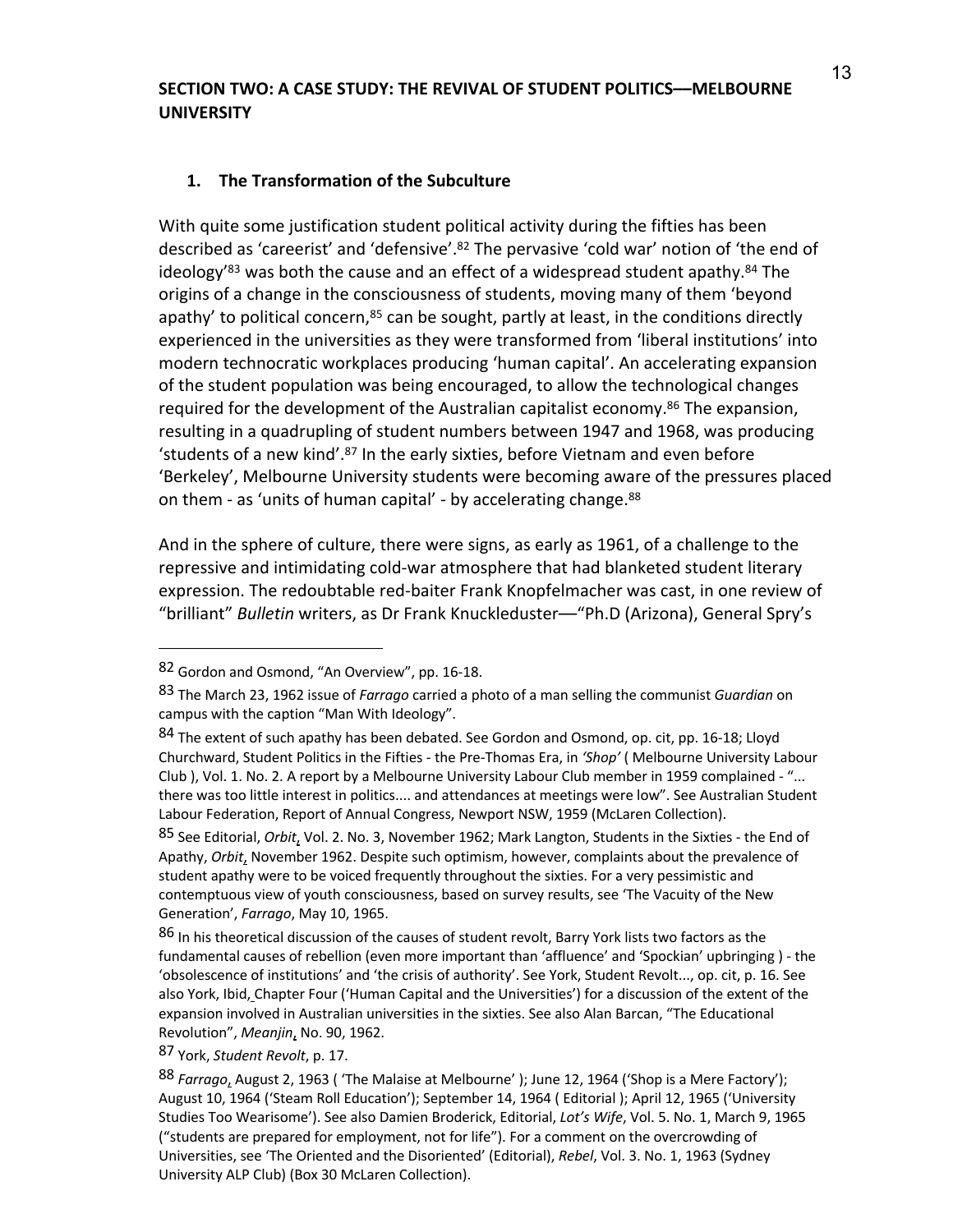favorite phrenologist and soothsayer contributes a sensational exposure of the Melbourne University communist cell which meets weekly in the Vice-Chancellor's residence". 89

The occasion of Moomba was the spur to attack "the pathetic lack of spiritual and cultural life of this city" and "the dingy, suburban, aggressively middle-class solemnity" of Mr Melbourne.<sup>90</sup> The Prosh procession, revived by Melbourne University students in May 1963 and ostensibly apolitical, aimed satirical barbs at the Monarchy and State Premier Bolte ("Hang Tait. Kill Everybody", exclaimed one banner) as it wound through the streets of Melbourne.<sup>91</sup> Following such breakthroughs, parodied versions of the establishment press ("The Sin", "The Rage", "The Hairoild"), with headlines mocking the 'reds under the bed' mentality,92 became a regular feature at Melbourne University - the flippant, irreverent tone sometimes barely concealing concern at the drift of international events.<sup>93</sup> Following the banning of an issue of 'Oz' magazine in July 1964, and the subsequent six-month gaol sentence served on two of its editors, 'Farrago' urged students to show their disgust.94 An 'Oz Defence Appeal' was established and a lively campus debate ensued on the merits of the outrageous 'Oz' and the limits of satire generally.95

The satirists were soon joined on a broader front. As Alomes has put it, "social criticism in the early 1960's began with the fight to win freedom of expression". <sup>96</sup> The official ban on books like 'Lolita', 'The Group', 'Ginger Man', 'The Trial of Lady Chatterley', and 'Another Country' was a major issue on the Melbourne University campus in 1964, but still one merely debated.<sup>97</sup> In 1965-6 students began to confront the censors.<sup>98</sup> In

<sup>89</sup> *Farrago*, April 28, 1961.

<sup>90</sup> "Who Wants Moomba?", *Farrago*, June 15, 1962. Anticipating the appearance of 'Alf' in 'Oz' magazine, such diatribes against suburbanism also became the stock-in-trade of the Melbourne University radicals. In May 1964, Dirk den Hartog and Bill Garner thundered - "Students have only got one job in society - to be as radical as hell. Perhaps most of us WILL end up as suburban slobs; but at this moment.. we are university students - still, we hope, not so completely squeezed into shape by the system which this society is that we can't make constructive criticism of it". *Farrago*, May 15, 1964.

<sup>91</sup> *Farrago*, May 10, 1963; Minutes of 57th Melbourne University Students Representative Council (Report by Prosh Director Ross Christie), Melbourne University Archives.

<sup>92</sup> 'Outed Communists Gain Power in Hayman Island', *The Rage*, July 26, 1963.

 $93$  Such as when "Nhu's Weekly", purportedly the product of B.A. Santamaria, proselytised on the 'communist' inspiration behind Buddhist suicides in Saigon. *Farrago*, June 12, 1964. In July '*Farrago*' was forced to publish an apology for spelling Mr B.A. Santamaria's name in the above fashion. See 'The Guardian', July 9, 1964.

<sup>94</sup> *Farrago*, September 28, 1964.

<sup>95</sup> *Farrago*, July 27, September 28, October 12, 1964; April 26, July 21, 1965; April 15, 1966. See also *The Guardian*, October 8, 1964 for the Communist Party's defence of the 'Oz' editors; *The Melbourne Partisan*, No. 1, April, 1965.

<sup>96</sup> Stephen Alomes, A Nation at Last?, op. cit, p. 189.

<sup>97</sup> Censorship was the subject of the Second Union Debate in June. See, W. Garner, 'Censorship Voted Out', *Farrago*, June 12, 1964. Also, *Farrago*, April 10 ('Obscenity harms nobody: Murray-Smith' ), July 26, 1964.

<sup>98</sup> The Sydney University ALP Club printed an extract from James Baldwin's 'Another Country' (contrasting this ban with the attitude towards The Bomb ). *Rebel*, (Lent, 1965 ) ( McLaren Collection ). Sydney students published an anti-censorship magazine called 'Obscenity'. See *Lot's Wife*, Vol. 5. No. 10,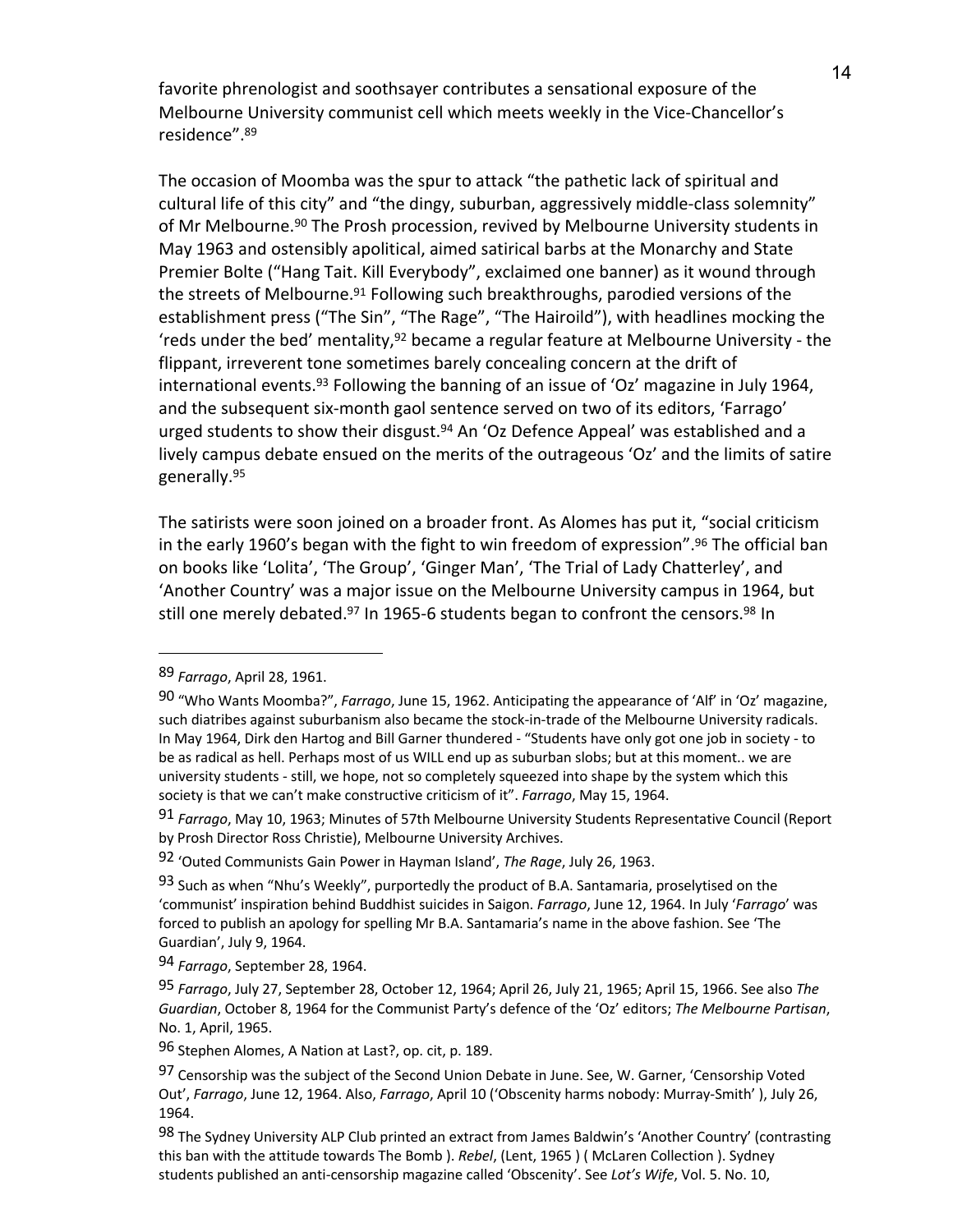Victoria, where wowserism and respectability, symbolised for students in the figure of Liberal politician Arthur Rylah, had prevented the free (literary and lived) expression of sexuality, the struggle against censorship encouraged new and more liberal moral attitudes.99

Melbourne University's *Farrago* newspaper told of one Queensland University student, Humphrey McQueen, who had been suspended in 1962 after publication of an article on unconventional sexual behaviour.100 A somewhat guarded discussion on 'sex outside marriage' (including the morality of contraception) developed at Melbourne in 1963 and moved towards consideration of 'pre-marital intercourse' in 1964-5.101 The sexuality debate was, of course, male-dominated and occurred in the context of (and hardly altered) a misogynist student culture, with its pervasive, unquestioned sexism typified above all in the Miss Freshette Quest.

The popularity of folk music at Melbourne University, particularly after 1963, was an expression of a growing humanist and idealist trend, and of the widespread mood of romanticism prevailing amongst student youth in the early sixties.<sup>102</sup> This seems to have been sufficiently threatening to the right-wing to inspire a vitriolic attack by Patrick Morgan on the simplicity and romanticism of "the folk cult". For Morgan 'folk song' had assumed a "quasi-religious role" with its own rituals, services, faithful, heretics, apparel, and taboos. It was an escapist movement aimed at avoiding "the complexities of our life". 103

Others stressed the authenticity of folk song.<sup>104</sup> In a review of Pete Seeger's performance at Melbourne University, Adrian Rawlins praised the singer's sincerity and contrasted folk music with 'entertainment' concerned with "escape from real experience into a safe, sugar-coated area of stereotyped unreality". Folk, on the other hand, was a "healthy reaction away from stereotyped and mass-produced

September 14, 1965 for the trial of the 'Tharunka' editors. At Monash, the issue broadened to one involving the right to sell magazines on campus. See C. Hector, 'Obscenity Anyone? Or In the Warden's Loungeroom', *Lot's Wife*, Vol. 6. No. 2, March 15, 1966.

 $99$  For the prurient attitudes that prevailed at the very onset of the sixties, and that were represented by such movements as the Father and Son Welfare Movement, see Rosemary Auchmuty, The Truth About Sex, in P. Spearrit and D. Walker, op. cit, pp. 182-5.

<sup>100</sup> *Farrago*, August 3, 1962.

<sup>101</sup> *Farrago*, April 26, June 21,1963; July 27, 1964; April 5, 1965.

<sup>102</sup> See Alomes, Arena, op. cit, p. 30 for a discussion of the close relationship between folk music, and the idealistic innocence and Christianity of early sixties cultural radicalism.

<sup>103</sup> Patrick Morgan, 'Doom, Innocence…and Escape', *Farrago*, March 13, 1964, p. 6. For a pointed reply to Morgan, see Roger Holdsworth, Hope, Understanding.....and Reality, *Farrago*, March 20, 1964. Morgan's article reflected a more general right-wing concern with the growth of the folk movement at this time of left-wing revival on campus. The National Civic Council issued a private circular to its members suggesting that folksinging was a communist plot. In Brisbane, 'Christian' youth set up the Coolibah Folk Lounge to counter communist propaganda. See *Target*, Volume 2, No. 7, August, 1964. The National Civic Council, through J.P.Maynes of the Clerks Union, also attacked the folksingers involved in the August 1964 ACTU Youth Week as an 'embarrassment to the Trades Hall Council'. See *Guardian*, July 30, 1964.

<sup>104</sup> See Nuttall, op. cit, p. 38, for a reference to American folklorist Alan Lomax's influence in the United Kingdom. His "field recordings were sociologically authentic" and "authenticity ( was ) held to be a creative merit".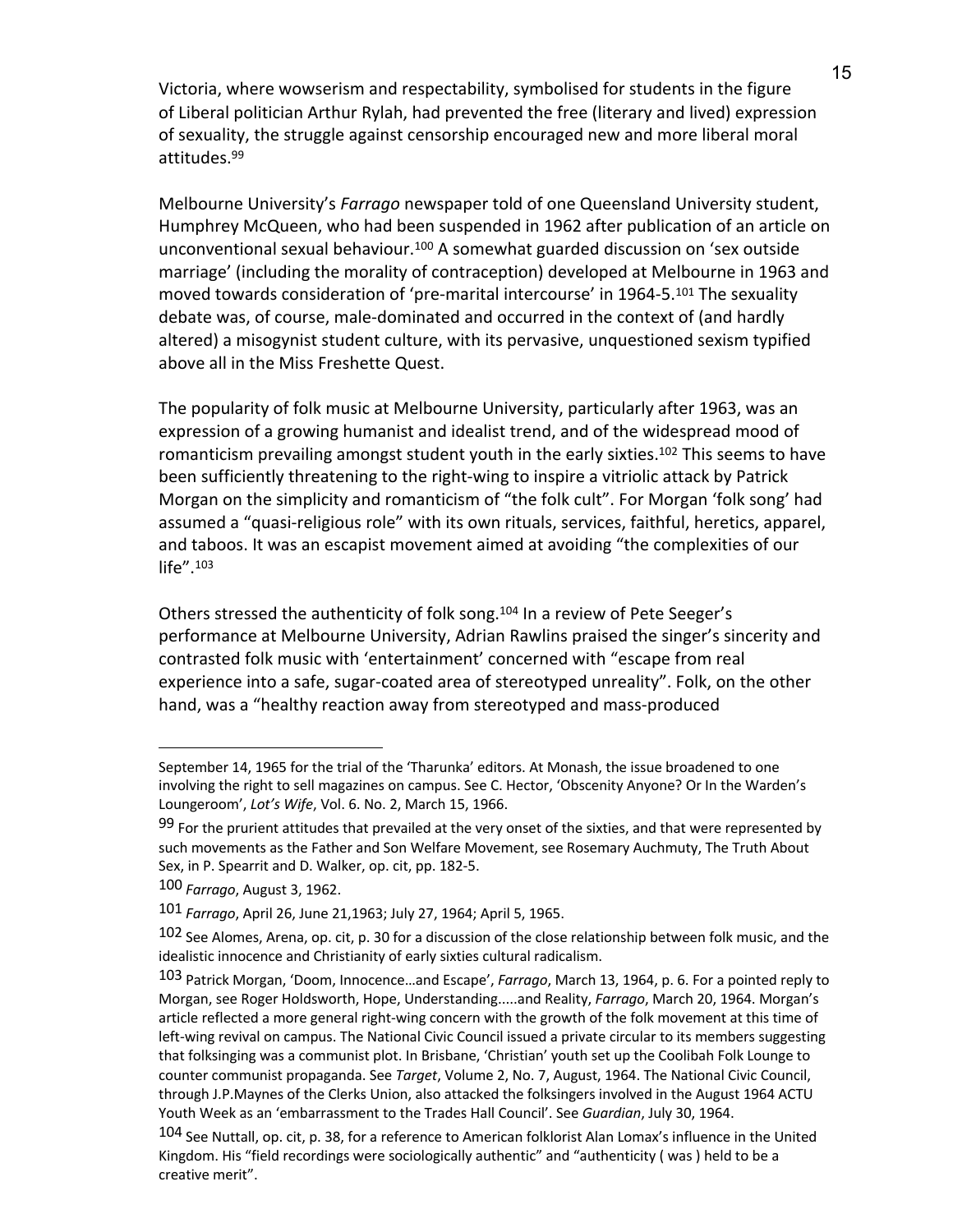<sup>16</sup> 'entertainment'. <sup>105</sup> Another writer suggested that 'folk' was a sign that popular music was "transcending its commercial situation".<sup>106</sup>

# **2. 'Student Action'**

The first significant upsurge of student activism since the late forties was the movement known as 'Student Action', formed at Melbourne University in 1961.<sup>107</sup> The movement had a strongly organic relationship to the student body<sup>108</sup> and showed the value of students taking independent political action. The immediate purpose was to intervene in the forthcoming Federal election campaign to oppose the racialist and discriminatory immigration policy supported by both major parties.<sup>109</sup> In the pre-election period, students protested against the deportation from Australia of two Malayan divers who had been working at Darwin,<sup>110</sup> and organized demonstrations against both Calwell and Menzies. The demonstration was then a novel, and thus by its very nature provocative, form of rebellious cultural activity - the 'rag' of Melbourne University tradition consciously turned towards political ends.111

The attack on the Lib/Lab consensus of joint support for the White Australia Policy was an important breakthrough, and was carried out with an intensity and self-assertive stridency new to student politics.<sup>112</sup> Organization generally was at a high level.<sup>113</sup> Also new was the notion of students as a 'moral force' - the conscience of society. The stridency, the sense of moral mission, comes through strongly in the style of protest,

<sup>105</sup> Adrian Rawlins, Dinkum Bloke, *Farrago*, October 18, 1963, p. 6. Seeger's appearance at Melbourne University was organized by the Labour Club which sometimes conducted a program of lunchtime songs anti-Polaris songs, Irish rebel songs, songs from the Spanish Civil War etc ).

<sup>106</sup> Nuttall, op. cit, p. 59.

<sup>107</sup> Although 'Student Action' also involved students from Monash, Royal Melbourne Institute of Technology, and Swinburne.

 $108$  'Student Action' was formed following a mass meeting of students, on Friday, October 13, attended by an estimated 1000.

<sup>109</sup> Vladimir Ulyanov (Bill Thomas), Students as a Moral Force?, *Farrago*, October 6, 1961, p. 2. For Thomas's inspirational role as Student Action (and ALP Club ) leader, see the obituary by Vincent Buckley in *Farrago*, May 4, 1962; *Farrago*, April 26, 1963. For a slightly earlier student protest against the colour bar, at a private hotel in South Yarra, see *Farrago*, October 6, 1961. For Student Action's (and the ALP Club's ) links to the Sydney 'New Critic' Peter Coleman, see Bob White, The Student Mind, Action and Politics, *Farrago*, October 8, 1962.

<sup>110</sup> Student Action Letter, October 30, 1961; Student Action Circular to Members, 30 October, 1961. (Student Action Papers, McLaren Collection of Australian Political Pamphlets, Box 25, Special Collections, Baillieu Library).

<sup>111</sup> Gordon and Osmond, An Overview, op. cit, pp. 19-20. The April 1961 downtown march against apartheid (and Menzies) had been the 'biggest' march for over a decade, the first in four years, and the first legal demonstration in the University's history. *Farrago*, April 14, 28, 1961. See also the review of 1961, in *Farrago*, March 5, 1962 ('Student Action and Allied Movements' ). See also K.Bryan, Calwell's technique in the Last Ballot, *Farrago*, March 5, 1962, for a view emphasising the role that students, as students, had played as a moral force in what was otherwise regarded as a "sordid, narrow and materialist" election campaign.

<sup>112</sup> Gordon and Osmond, An Overview, op. cit, p. 18.

<sup>113</sup> Twenty-three area committees were set up, coinciding with Federal electorates, and these printed and distributed 100,000 pamphlets. ('General Outline of the Campaign', Student Action Papers, Box 25 McLaren Collection).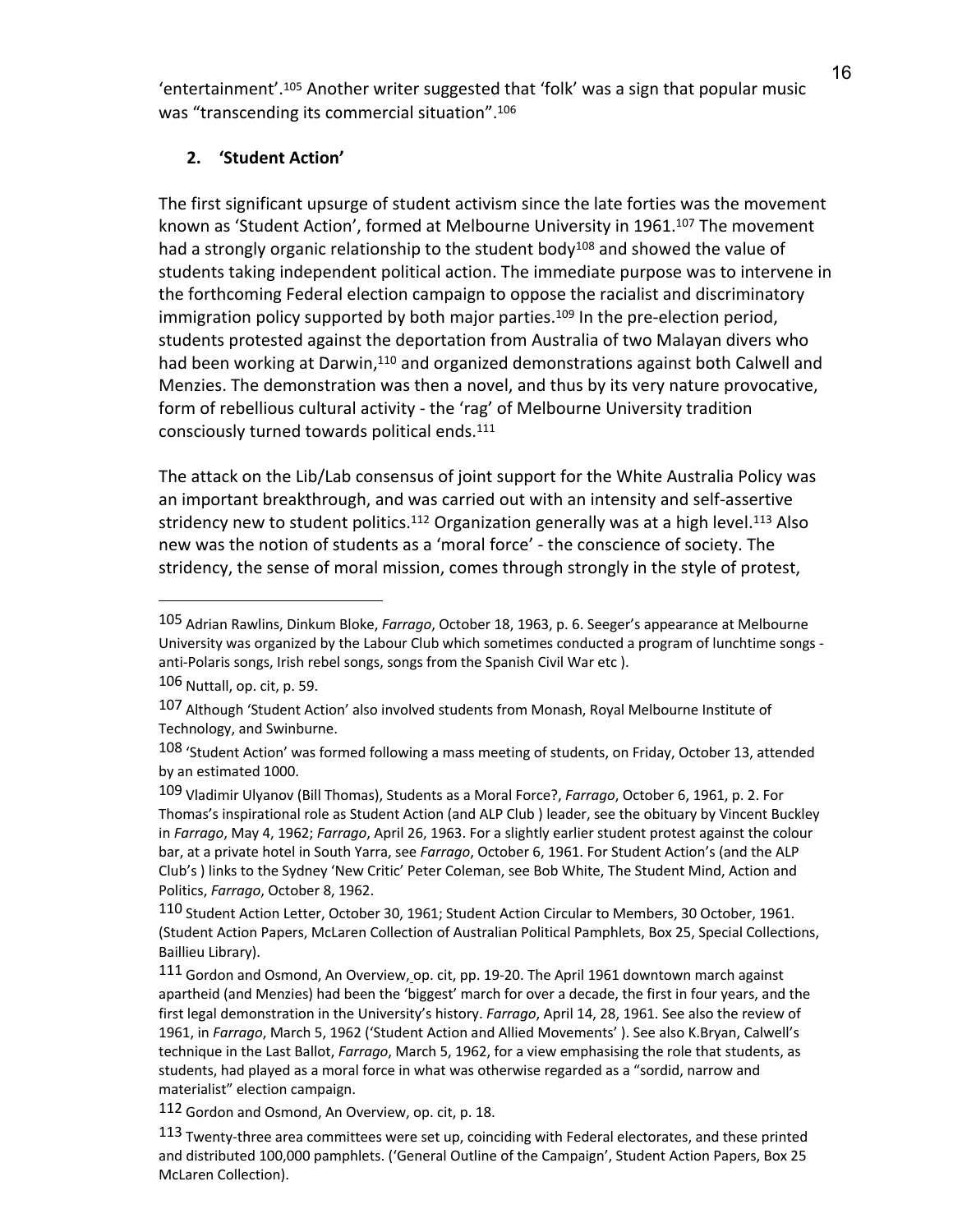and this in turn is best captured in the 'Student Action' songs. 'Student Action' appears to have been a singing movement, influenced by the nascent folk song revival, and sang (to the tune of 'Michael Row the Boat Ashore'):

"Old Bob Menzies he ought to know White Australia That the divers don't want to go No more White Australia.

Let's be human, let's be bold White Australia A new world rises from the old No more White Australia.

Arthur Calwell - he ought to say White Australia That the divers they can stay No more White Australia". 114

 $\overline{a}$ 

After the elections 'Student Action', which had developed strong links with the Australian Student Christian Movement, dissolved itself into the Victorian Association for Immigration Reform (whose members were threatened with expulsion from the ALP). Though student activity against racialism continued, $115$  the main 1962 campaign, one in which the same strident style and impressive degree of mobilisation was evident, was against the Bolte Government's hanging of Robert Tait.<sup>116</sup> The Melbourne University Anti-Hanging Committee also had its lyrical members, composing songs for use at parties and demonstrations. 117

 $114$  This was one of three 'selected' songs to be sung on cue 'at appropriate times' at demonstrations. Also selected were the Pete Seeger composition "If I Had a Hammer" and William Blake's "Jerusalem". A 'Student Action' song, composed in November 1961, which found its way into the songbooks was the parody "There are mean things happening in this land" (Though you're in the human race We'll check the colour of your face). See Victorian Fabian Society, Socialist Songs (ed. Race Mathews), n.d, for an opening Dedication explaining how the late Bill Thomas of 'Student Action' had 'taught people to sing'. Further evidence of the link with the budding folk scene is the contribution made by balladeers Trevor Lucas and David Lumsden to the Student Action Film Group's short production "White Australia" about the 1961-2 Student Action demonstrations. For the further development of Student Action film-making, see *Farrago*, June 15, 1962; May 8, 1964.

<sup>115</sup> See *Farrago*, March 16, 1962; May 4, 1962 (demonstration in April against the White Australia Policy); *Farrago*, March 15, 1963 (anti-apartheid picket at Trade Fair).

<sup>116</sup> *Farrago*, September 7, 21, October 8, 1962; March 15, 1963; June 19, 1964. See also Anti-Hanging Committee Papers, in McLaren Collection, Australian Political Pamphlets, Box 25, Special Collections, Baillieu Library, Melbourne University. Also Melbourne University Students Representative Council Minutes, 57th SRC, SRC Correspondence October 1962, Melbourne University Archives. Despite the importance of the anti-hanging campaign, "Michael Hyde" is clearly incorrect to claim that "in the pre-Vietnam period, the only real period of student activism was in 1963 (sic) when a student anti-hanging committee…mobilised...". See M.Hyde (ed.), *It is Right to Rebel*, Canberra, 1972, p. 6.

<sup>117</sup> To the tune of 'Click Go the Shears', the chorus of one song began "Snap goes the trapdoor, snap, snap, snap", and the first verse continued "In the Legislative Assembly Henry Bolte stands, tying a noose with his pale twitching hands...". *Farrago*, October 8, 1962.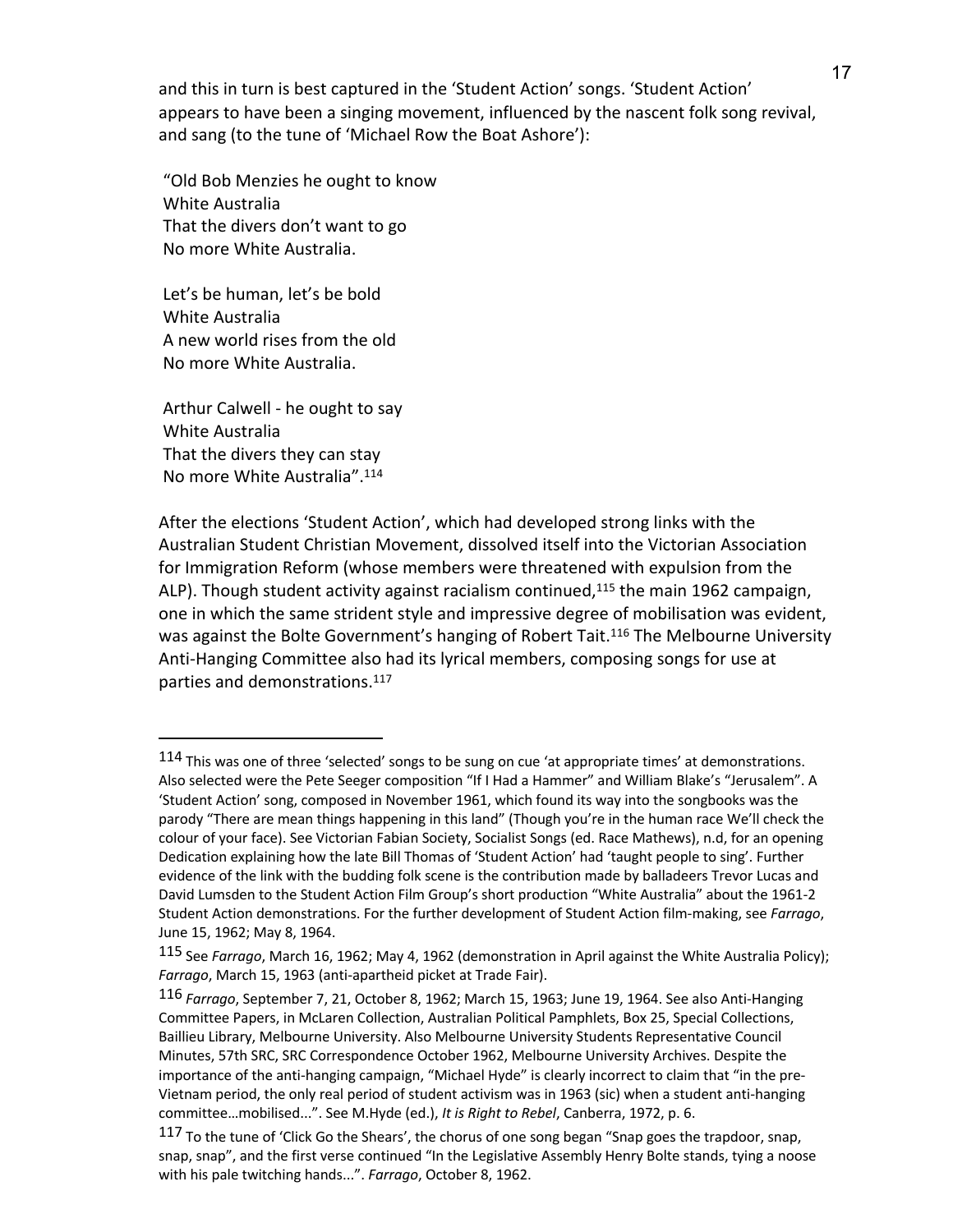# **3. The Transformation of Political Style**

 $\overline{a}$ 

Despite the resurgence of student activism at Melbourne University in 1961-2, the ideological atmosphere was still permeated with the anti-communism carried over from the height of the Cold War.118 Each 'socialist' club was a besieged fortress. The ALP Club, with Knopfelmacher at the helm, dominated campus debate, and its preoccupations were reflected in 'Farrago's 'red-scare' headlines, derogatory skits on the local communists (and Peace Congress), and snide attacks on the Labour Club.119 The image of the ALP Club had benefited from the group's close association with 'Student Action', and (through Leon Glezer and Peter Samuel) with the new 'radical' magazine 'Dissent'. The rather extraordinary amount of space given over in the student newspaper to discussion of 'socialism' is suggestive of a revival of the idea at that time - when ideology was supposed to have come to an end! - and also an indication of a student political culture in flux.

To many, the once-powerful but now remnant Labour Club, on the other hand, had been a 'straight communist front'.<sup>120</sup> In July 1963, John Paterson, President of the Students Representative Council and ALP Club member, wrote that "the Labor Club cannot hope for more than a lingering collapse on the periphery of student life". 121

Yet ultimately it was the Cinderella club that outlasted and outshone its rival. The very forces unleashed by ALP Club activism were contributing to a revival in the Labour Club. As one editorial in 'Farrago' put it, significantly on the very same page that introduced students to Pete Seeger:

"During the middle fifties people were concerned about apathy, and lack of thought; students generally just didn't give a - about anything. It was IN. Now, however, since the

<sup>118</sup> Perhaps not quite so surprising given the influence of the anti-communist camp ('Dissent', Peter Coleman etc) over 'Student Action'.

<sup>119</sup> The ALP Club followed a 'Democratic Socialist' (Crosland) line and had 250 members in July 1963 *(Farrago*, July 26, 1963). Knopfelmacher was allowed a good few column inches in '*Farrago*'. See, for example, 'Knopfelmacher Defends K. Marx', *Farrago*, May 11, 1962. In March 1962, an earlier "Bulletin" inspired 'scandal', concerning alleged communist (Mr. Geoff Sharp) cell activity in the Social Studies Department, resurfaced in '*Farrago*'. See *Farrago*, April 28, May 19, 1961; March 30, 1962. The editors of '*Farrago*', to their credit, belittled the red-scare. See (Editorial), University Reds, May 19, 1961. Joining the anti-communist push was the Moral Rearmament movement. For criticism of the Congress for International Co-operation and Disarmament, see *Farrago*, June 15, 22, July 6, 1962. The ALP Club had attempted to take over the Youth Section of the Congress. See J. Legge, 2 Legges Good..., *Farrago*, July 12, 1963. See also M. Hyde, It is Right to Rebel, op. cit, pp. 5-6.

<sup>120</sup> *Farrago*, March 5, 1962. For letters defending the Labour Club from 'slander', see *Farrago*, March 16, April 6, 1962. For a story 'linking' the club to the selling of the communist 'Guardian' on campus, see *Farrago*, March 23, 30, 1962. Peter Samuel suggested the club had but 40 members and was 'run by the daughter of Communist Jackie Brown'. See *Farrago*, July 27, 1962. For an outline of the Labour Club's view of "socialism" at this time, see *Farrago*, June 17, 1963 ('New Light on Left'). For an outline, from a critical viewpoint, of the ALP Club's "socialism", see J. Legge, 2 Legges Good…, *Farrago*, July 12, 1963.

<sup>121</sup> John Paterson, Political Affiliations of Australian Students, *Farrago*, July 26, 1963. A despondent Labour Club editorial in 1963 opined that "it is easy to feel that social protest is no more than a feeble shout in an echo chamber". Shop, 1963 (McLaren Collection, Box 27). This was the first issue produced in five years.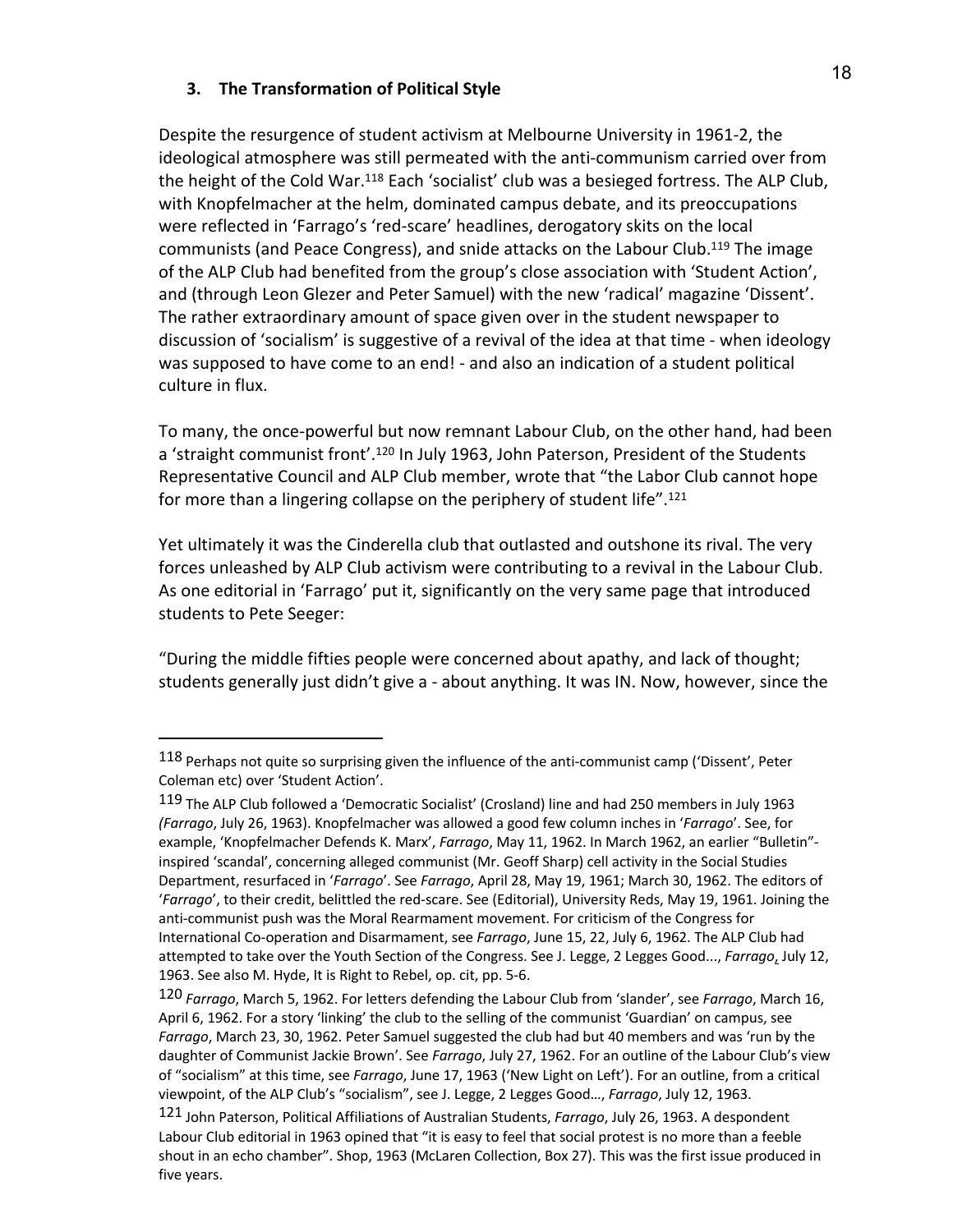Thomas revolution Melbourne has become an active University. The hip thing is to be "socially aware". Hence the large membership of political clubs".122

The resignation of Knopfelmacher from the ALP Club marks a distinct turning point at Melbourne University.123 It precipitated the decline of the ALP Club (and its eventual split  $124$  and coincided with the revival of the Labour Club,  $125$  which was exhibiting a new intellectual seriousness, with its study groups and critique of the 'personality politics' previously characteristic of Melbourne University.126 Now, no one political club was able to dominate *Farrago* as the ALP Club had previously. "Neglecting the clubs"127 and reflecting the increasingly pluralistic nature of campus culture, the paper came under attack from the Right for "depravity".128

# **SECTION THREE GENERATIONAL POLITICS**

# **1. The Origins of a Political Style**

 $\overline{a}$ 

Several writers have attempted to distinguish the characteristic features of the style of the new 'sixties' social movements. Denis Altman has suggested the new style originated partly in the rapid decline, beginning in the sixties, of traditional working class culture

<sup>122</sup> 'Militant Apathy', *Farrago*, September 11, 1963.

<sup>123</sup> For the dispute between James Jupp and Knopfelmacher which led to this resignation, see *Farrago*, August 2 ('ALP Club Gyrations'), October 7, 1963.

<sup>124</sup> James Jupp, M.U Politics Reviewed, *Farrago*, April 24, 1964; Tony Branigan, Twentieth Century Man, *Farrago*, April 17, 1964; M. Hyde, It is Right to Rebel, op. cit, p. 6. The split, in 1964, was between 'Groupers' and 'Fabians' (Hyde) and paralleled the Sydney Univ. ALP Club split between Trotskyists and Fabians. In the wake of the split, the Democratic Socialist Club was formed and attracted speakers such as Jim Cairns to the University in 1965. See also Australian Student Labour Federation Executive Newsletter, September 1964 (McLaren Collection).

<sup>125</sup> On June 9, 1964, 300 students heard Jim Cairns address a Labour Club lunch-time meeting. The apparent revival of the Labor Club worried 'The Bulletin' and 'Newsweekly'. See Arena, No. 2, December 1963 ( Editorial ); Melbourne University Labour Club Newsletter, September 1963 (McLaren Collection); Adrian. M. Jones (President, Melbourne University Labour Club), Letter to Editor, *Farrago*, July 26, 1963. For the stepping up of Labour Club activity in 1964, see Outlook, No. 4, 1964; *Farrago*, April 24, June 12, 1964.

<sup>126</sup> Adrian Jones, What's Wrong with University Politics, *Shop* (Journal of MULC ) Vol. 1. No. 1, March 1964; Adrian Jones, Idealism Socialism and the Labour Club, *Shop*. Vol. 1. No. 2, 1964. The same point, about the tendency of students to select a particular 'guru', had been made by others on a number of occasions, including in *Farrago* editorials. As a token of its commitment to 'academic freedom', the Labour Club took up the cause of Knopfelmacher, rejected in 1965 for employment at Sydney University. The Labour Club seems, in the course of 1965-6 to have forged new links, co-operating with the Democratic Socialist Club on a new magazine and playing an important role in the consolidation of the Student Action structure when this was revived by the Students Representative Council (and the clubs and societies) in mid-1965.

<sup>127</sup> A. Goddard, *Farrago* Neglects the Political Clubs, *Farrago*, October 12, 1964. For the ALP Club (and Bill Thomas) influence on '*Farrago*' in 1962, see '*Farrago* for 1962 in Retrospect', *Farrago*, October 8, 1962.

<sup>128</sup> The charge was made by B.A. Santamaria of the National Civic Council in his television appearance on July 19, 1964. See *Farrago*, July 27, August 3, 1964; The Guardian, August 13, 1964.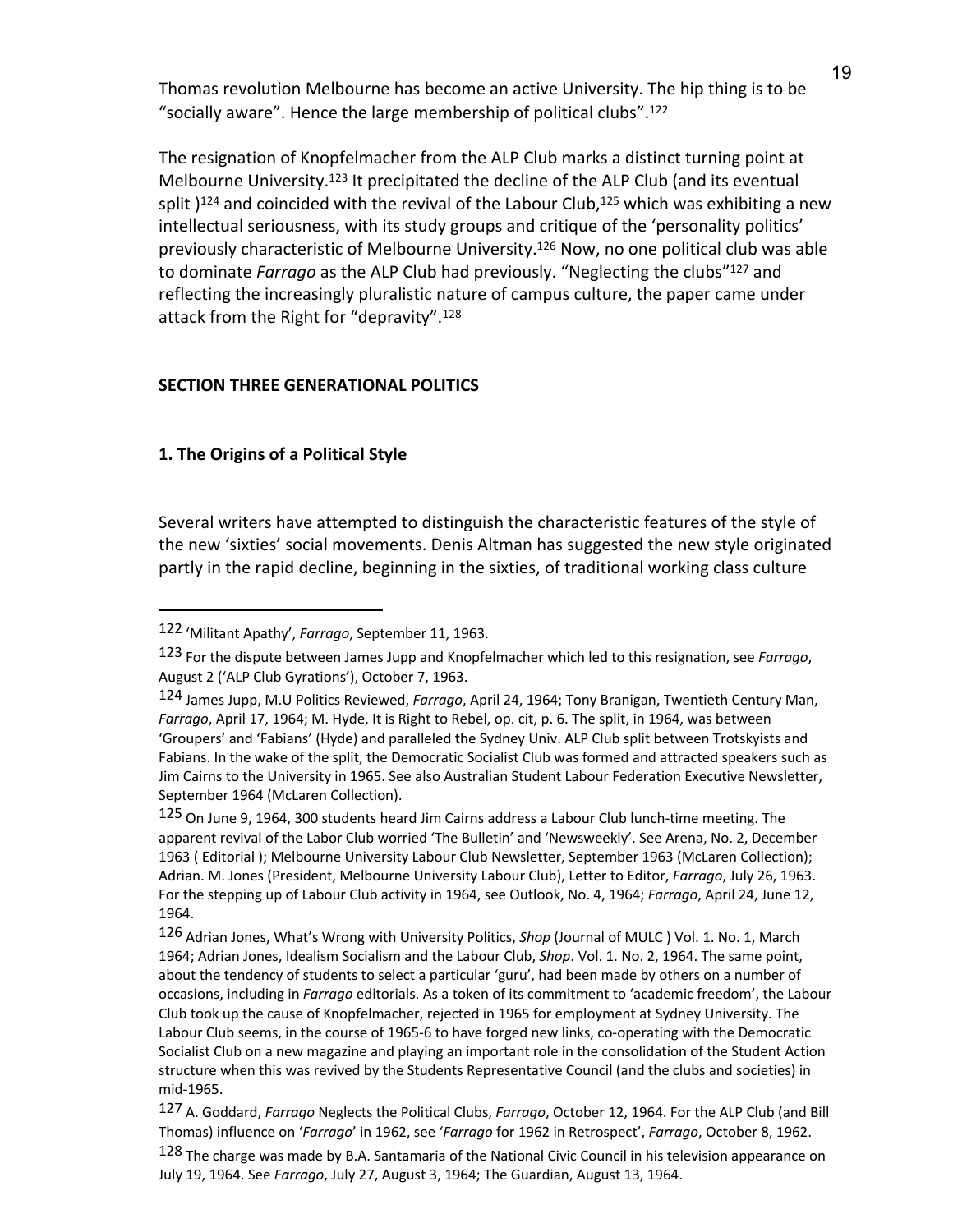(with its movements based on economic interests, and its traditional discourse based on class divisions).129 Horne has pointed to the 'theatricality' in the new protest style: the conscious effort to organise disruption, and 'gate-crash' the agenda by forcing media attention.130 Embryonically present in Student Action as early as 1961, the style of spectacular action to grab a headline became a tradition. The pro-U.S civil rights demonstration outside the U.S Consulate in Sydney on May 6, 1964 was judged so successful precisely because of its media effect - including in the United States itself!<sup>131</sup> As Robert Hughes put it, on ABC Radio:

"Now I think that it's a damn good thing that at last University students in this happy, complacent, sit-on-its-bum culture have finally decided to get round and make a serious and violent political protest". 132

In the same month, May 1964, 600/800 Melbourne University students, using a tactic later taken up and used by university students nationally,<sup>133</sup> staged an all-night "sit-in" in the Baillieu Library to draw attention to the University's financial crisis, and to conditions in the Library - and were able to listen to the media coverage on their transistors.134 The February 1965 'Freedom Ride' for aboriginal rights, which culminated in an attempt by hooligans to run the student bus off the Walgett road, left Sydney accompanied by news reporters and TV crews and was "a national and international news sensation". 135

<sup>129</sup> Denis Altman, in Head and Walter, op. cit, pp. 308-9.

<sup>130</sup> At first, this was achieved simply by the novelty of demonstrating; later events were more theatrical, memorable. Horne, Time of Hope, op. cit, pp. 9, 57. Police in Sydney appear to have felt threatened by student demonstrations. See Lyndall Ryan, Students Meet Police Chiefs, Rebel, Vol 3. No. 1,1963. Horne neglects to mention that the use of strong arm tactics by police was often the main cause of disruption and theatricality, such as when twenty-five students were arrested outside the U.S Consulate on May 6, 1964. The Vietnam Action Campaign and the Youth Campaign Against Conscription were two Vietnam protest groups strongly oriented towards the media. See Todd Gitlin, The Whole World is Watching, Berkeley, 1980. See also Barry York, Student Revolt.., op. cit, pp 26-27.

<sup>131</sup> Rebel (Sydney University ALP Club), Vol. 4. No. 2 (1964).

<sup>132</sup> Ibid.

<sup>133</sup> As part of the National Union of Australian University Students ( NUAUS ) national "work-out" project in mid-1966, in which ten universities and nine technical colleges participated, to highlight deficiencies in the Australian educational system. At Melbourne, 2000 students crammed into the Baillieu for a "sleepin". Target, Vol 5. No. 3, July/August, 1966 (McLaren Collection). A new SRC-sponsored 'Student Action' began gearing up in 1965 for a campaign against "the deficiencies in the Victorian education system" (*Farrago*, July 26, 1965 ) and in April 1966 participated in the national "Work-out" on Education, when over 1000 students carried out a "sit-in" in the Baillieu Library. For the "Work-out", see *Farrago*, March 28, April 15, 22, May 20, July 8, 1966; Target, Vol. 5. No. 3, July/ August 1966.

<sup>134</sup> *Farrago*, June 12, 1964; Target, Vol. 2. No. 8, September 1964, p. 6; The Guardian, July 16, 1964.

<sup>135</sup> The Freedom Ride was organised by SAFA (Student Action for Aborigines), an organisation formed after the National Aborigines Week protests of July 6-12, 1964 when students had sat down on the footpath in front of Parliament House in Sydney. See Target, Vol 2. No. 6, July 1964. For the Freedom Ride, see The Guardian, February 18, 25, 1966; Target, Vol 4. No. 1, February 1965; Target, Vol 4. No. 2, March/ April 1965; Darce Cassidy, Black Girls With Sunburnt Skin, Comment, Vol 1. No. 1, April 1966; Radio Documentary on Freedom Ride produced by Darce Cassidy and presented 3CR Open House program, January 24, 1988. For links to earlier student anti-racialism, see Jon (Darce) Cassidy, White Australia - Why?, Rebel, Vol 3. No. 1,1963.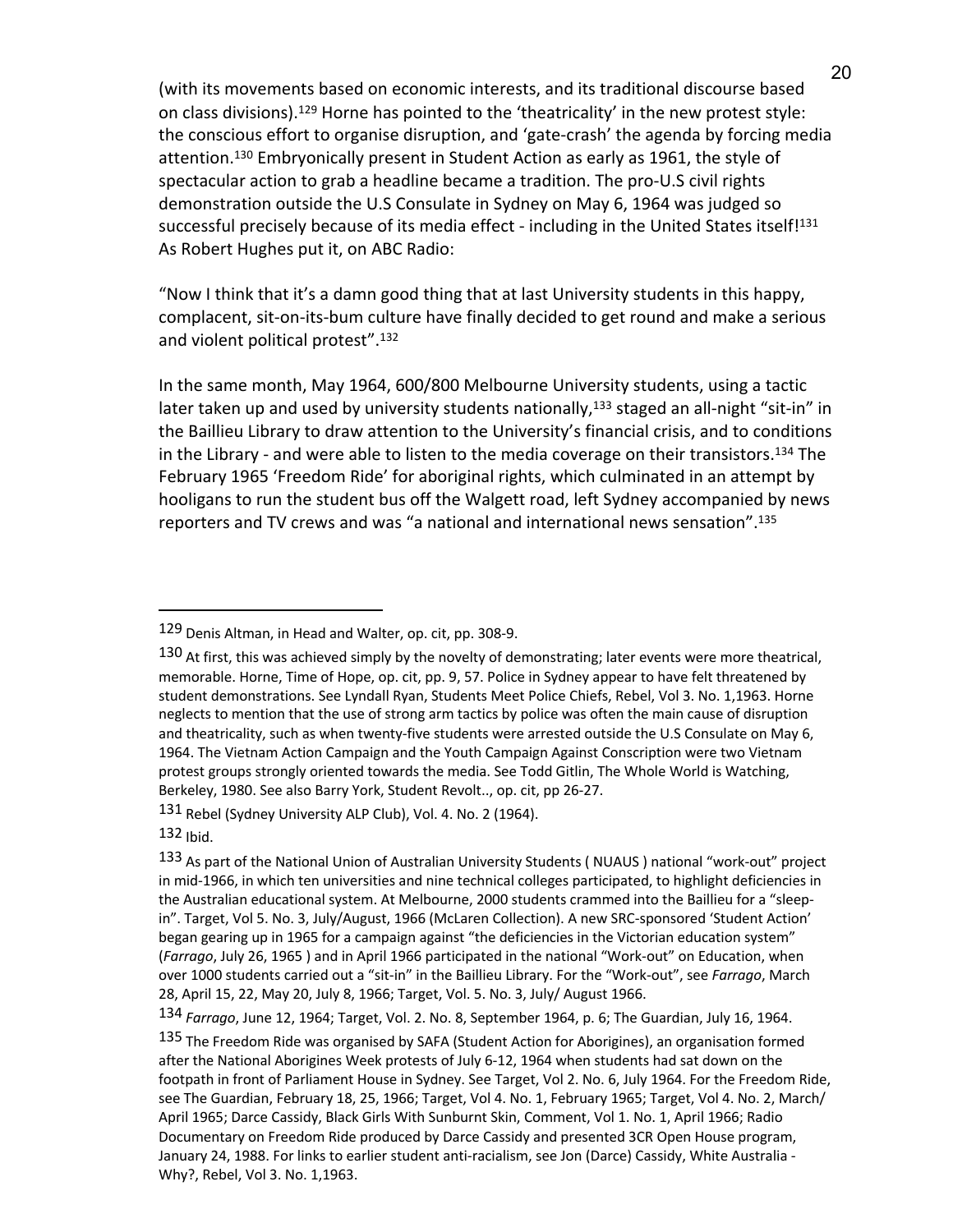Many of the elements of the new radical cultural style of the sixties were derivative, and reflected both the increasingly international character of the student/radical culture, and the strong attraction of American influences.<sup>136</sup> The massive publicity campaign for better overall education in Victoria, launched by the Melbourne University SRC in September 1962, culminated in an Education Rally (attended by 10,000 <sup>137</sup> at the Myer Music Bowl) in April 1963 which adopted the style of U.S Presidential election rallies. Australian students borrowed political models and inspiration from the struggle against racialism in the United States. As a token of strong identification with black American culture, 2000 Sydney University students demonstrated outside the U.S Consulate in May 1964 against the slow passage of the U.S Civil Rights Bill in the U.S Senate.138 This issue was linked to the question of black rights in Australia, specifically the conditions at Lake Tyers. As *Farrago* commented, "The problems of aboriginal advancement are at last arousing a significant number of students. The repercussions of the Alabama crisis are being felt nearer home". 139

Inspiration was derived also from the 1965 Berkeley Student Revolt,<sup>140</sup> and from the U.S anti-war movement.<sup>141</sup> Horne contrasts the early (pre-1965) influence of the Australian

<sup>136</sup> American influence was probably more pragmatic than ideological. As the Executive Newsletter of the Australian Student Labour Federation commented in February 1965 with reference to Student Action for Aborigines - "student actions have worked well in the U.S.A, we have to make it work here". Although, as Barry York explains, young radicals in Australia 'imitated' the influences from overseas, these international features were not in themselves the 'originating source' of rebellion. See Barry York, Student Revolt - Latrobe University 1967-73, op. cit, pp. 7-8, 17. See also Stephen Alomes, A Nation at Last?, op. cit, p. 193; Donald Horne, Time of Hope, op. cit, pp. 4, 47, 57-8, 63, 84; Stephen Alomes, Cultural Radicalism in the Sixties, Arena, No. 62, op. cit, p. 28. For the derivative ideological and strategic approaches of the 'New Left', see Peter O'Brien, Some Overseas Comparisons, in Gordon and Osmond, op. cit, pp. 219-20, 227-8; Gordon and Osmond, An Overview, op. cit, pp. 35-9.

<sup>137</sup> The audience comprised mainly secondary school students. See *Farrago*, September 21, 1962; March 29, April 26, June 17, 1963; June 12, 1964. The audience was entertained by Paul Marks, Don Ayrton, Brian Mooney, Martyn Wyndham Read and the Red Onions Jazz Band. The Rally was followed up by the National Education Congress, held in Melbourne in May 1963 and attended by 4000 delegates. The publicity campaign involved 200 speakers from the student body. See *Orbit*, Vol. 3, No. 1, June 1963; Vol. 3. No. 2, September 1963.

<sup>138</sup> The demonstration, on May 6, was apparently met with a certain amount of police brutality. Fifty students were arrested. *Farrago*, May 8, 1964; Target, Vol. 3. No. 5, June 1964; Rebel (Sydney University ALP Club), Vol. 4. No. 2, 1964; K.D.Buckley, Cops and Robbers, Outlook, No. 4, 1964 (August).

<sup>139</sup> *Farrago*, July 3, 1963. See also H. Zinn, Birmingham Alabama Segregation Climax, *Farrago*, June 21, 1963. Student activities on the aboriginal question escalated through 1964 and 1965. Sydney students demonstrated at Parliament House on July 8, 1964 (part of a national Australian Student Labour Federation action which also involved Monash and Melbourne students) and went on to organize the now famous February 1965 'Freedom Ride' to Walgett and Moree. For the Melbourne action, see *Farrago*, July 13, 1964. For early interest in the Alabama situation, see also Minutes, University of Melbourne 57th Students Representative Council, October 16, 1962; Melbourne University Labour Club Newsletter, June 1963 ( McLaren Collection ).

<sup>140</sup> 'The Student Left in America: some Lessons for Australia' (Editorial), Views From The Underworld (Melbourne University Labour Club), Vol. 1. No. 3, September 1965, (McLaren Collection, Box 27).

<sup>141</sup> The example of the Berkeley Vietnam Day Committee, which grew out of the May 1965 Berkeley (University of California) 'Teach-in', was particularly influential. For the 'internationally co-ordinated' protests organised by the Vietnam Day Committee in Melbourne, and the Vietnam Action Committee in Sydney, see Youth Campaign Against Conscription (YCAC) Papers, Latrobe Library, Melbourne.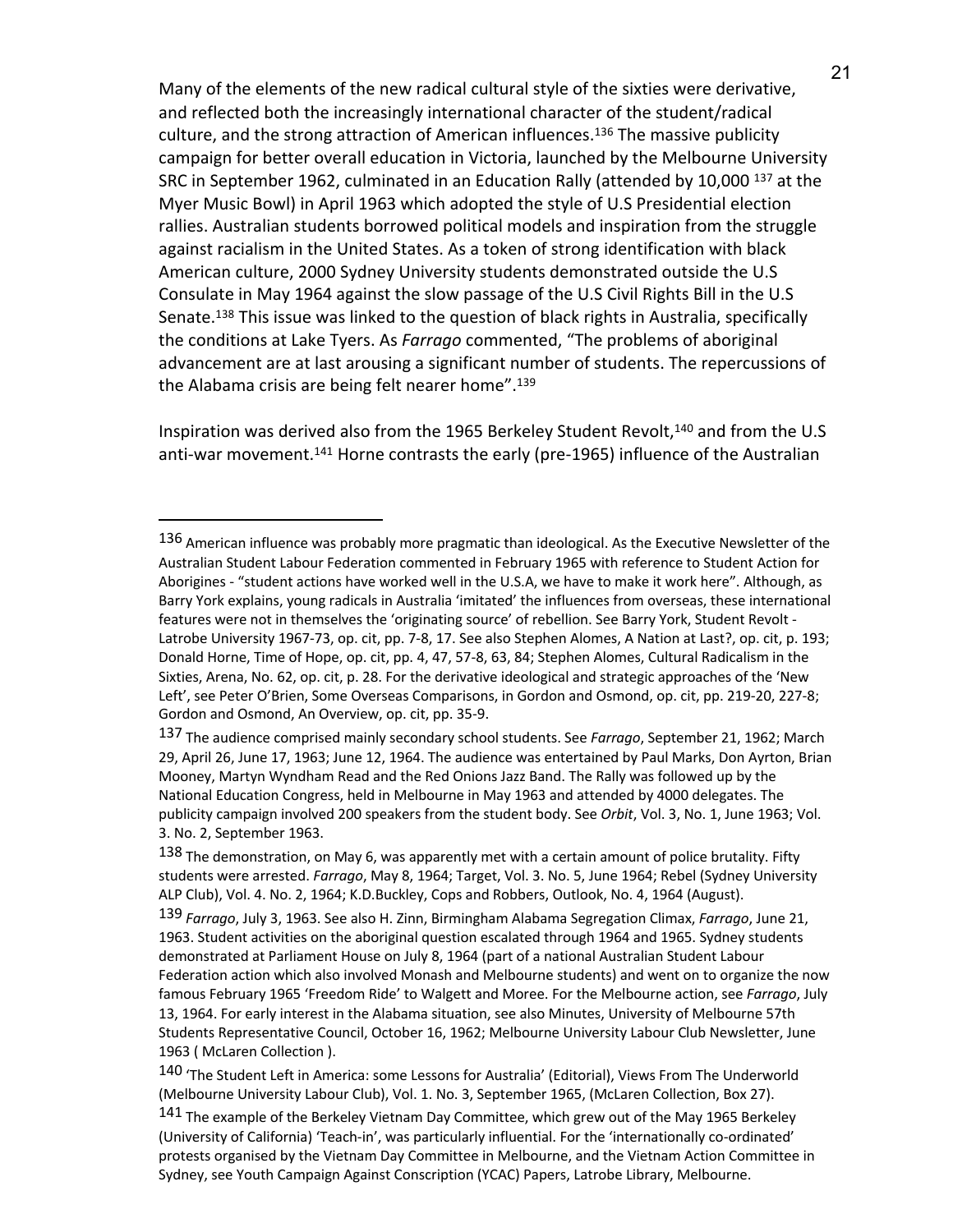Communist Party on anti-Vietnam War protests with the later fidelity to "forms of protest developed in the United States". 142

For Altman, the new style, while due in the last analysis to long-term social and cultural changes, was precipitated by opposition to the Vietnam War. Donald Horne, noting the intensity of protest in the period from March 1965 to March 1966, also implies that Vietnam was the catalyst.143 In fact, the new media-oriented protest style, was one developed by students well before the issue of Vietnam captured their imaginations. When Dr Jim Cairns, addressing the large crowd at the Myer Music Bowl on a Sunday afternoon in November 1965, called for "a kind of resistance movement" against the repression of unconventionality in Australian life, he was, rather than starting something new, in effect obliquely associating himself with a cultural current already in motion.<sup>144</sup>

# **2. The Origins of a Generational Political Consciousness**

The notion of generational politics was initially foreign. Student politics reflected the preoccupations of adult academic 'gurus'. Also, in the communist-dominated Old Left, and in the youth movement associated with it, there was at first little recognition of any specific youth interest (over and above the interests of young workers), despite the noticeable increase in youth participation in such festivals as May Day.145 The program of youth demands put forward by the Eureka Youth League was economistic ('the right to a job') and subsumed by the perceived priorities of the labour movement as a whole.146

# **"The Bomb": An Assault on a Generation**

Unlike its declining counterpart in Britain, the Australian movement against atomic weapons was growing.147 In the period 1960-2, the Campaign for Nuclear Disarmament (  $CND$ ) was established<sup>148</sup> which allowed youth to act independently of the Communist-

<sup>142</sup> Horne, Time of Hope, op. cit, p. 52. The efficiency of media networks meant that United States developments were becoming more accessible. The film "Sons and Daughters", about a 1965 demonstration in Oakland organized by the Berkeley Vietnam Day Committee, was seen by Australian activists in 1966. See Sing-Out, Vol. 17. No. 3, June/July 1967.

<sup>143</sup> Horne, Time of Hope, op. cit, p. 52.

<sup>144</sup> "Australia is a country in which it is easy to be free if one wants to be - not enough of us want to be free. Every person who wants to be himself, speak, act and sing for himself, is pressed back into line. In Australia we have to be normal. Anyone who is unconventional is thought of as a bit of a ratbag. We have a right to resist these pressures and threats which inhibit freedom. We need a kind of resistance movement". Jim Cairns, speech to Folk Concert audience, Myer Music Bowl, November 28, 1965, *Vietnam Day Committee Bulletin* No. 3 (YCAC Papers). See also the report by Roger Holdsworth in *Sing-Out*, Vol. 16. No. 1 (February/March 1966), p. 57.

<sup>145</sup> Tribune, May 8, 1963.

<sup>146</sup> Target, June 1962, vol 1. no 3; September 1962, Vol 1 No 6; Tribune, February 6, March 6, 20, 27, 1963. Although it was the Eureka Youth League that issued the first warnings about the ultimate youth issue - conscription. See York, in Burgmann and Lee (eds), Staining the Wattle, op. cit, p. 230.

<sup>147</sup> See Nuttall, op. cit, p. 20 for a discussion on the mental effect of living in the 'bomb culture'.

<sup>148</sup> 1960 in Melbourne; 1962 in Sydney. Although, as noted by Gordon and Osmond, the question of disarmament and nuclear weapons tended to draw the emerging independent student 'movement' back into the political universe of the Old Left. Gordon and Osmond, An Overview, op. cit, p. 22.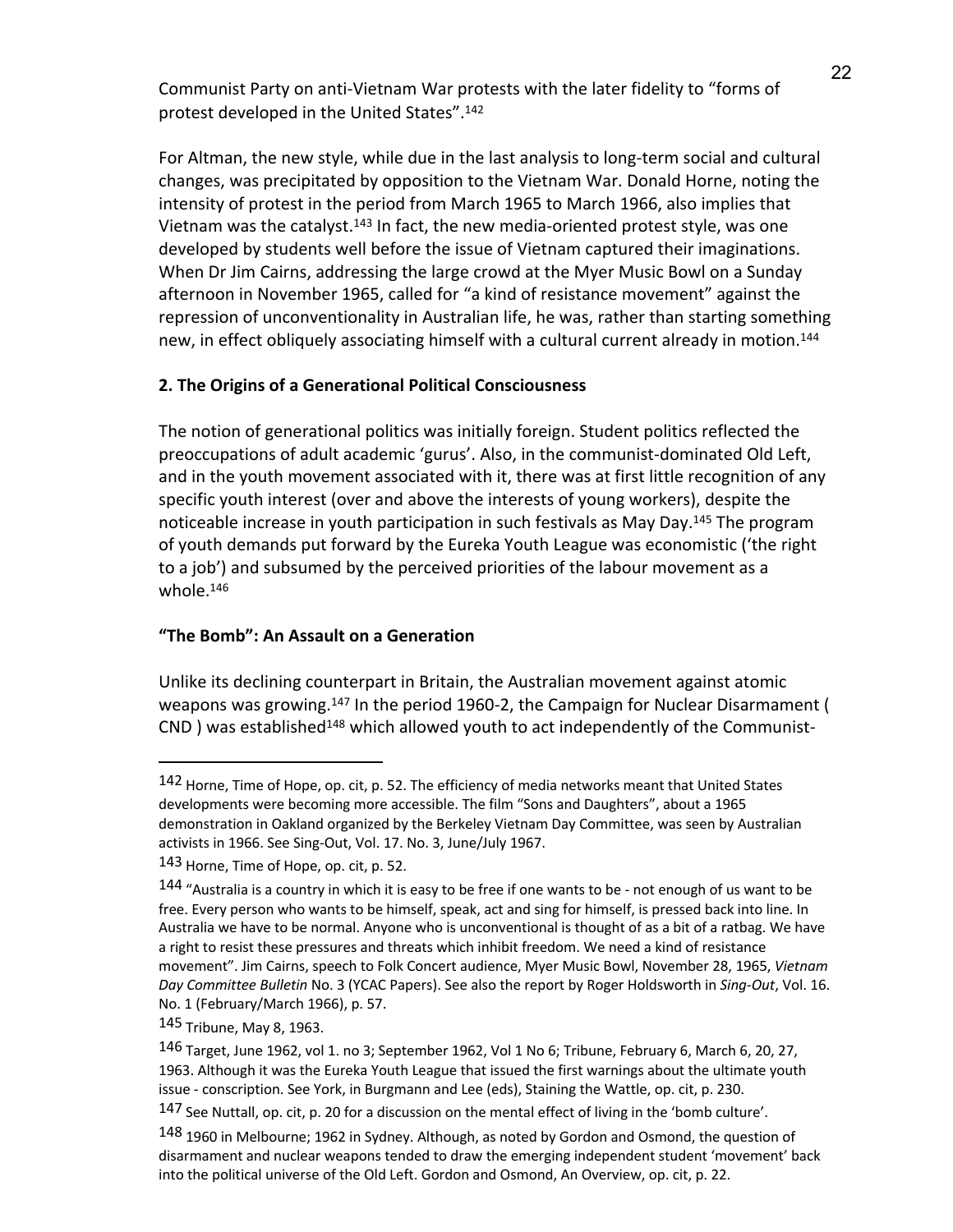aligned peace movement<sup>149</sup> and therefore begin to break through the Cold War political notion that one had to support either the democratic west or the totalitarian east. The moral force of CND derived from the fact that it was against the arms race which threatened to wipe out both.<sup>150</sup> And 'the bomb' was a generational issue.<sup>151</sup> As one participant in Sydney University CND said:

"We should remember that we are a new generation. This is a new time in many different ways. It is a time for new things. It is a time for audacity and adventure in thought and in action". 152

VCND activism (including that of the Melbourne University Branch)153 carried over into anti-Vietnam war activity. The organization began 1965 with the annual Easter "Aldermaston" march from Dandenong to Yarra Bank<sup>154</sup> and went on to hold a vigil outside the U.S Consulate in July to protest American actions in Vietnam.155 The VCND played the major role in the formation, in September 1965, of the Vietnam Day Committee.156

## **The Emergence of Youth Politics: Conscription**

"You miserable brats … half of you wouldn't be at University if it wasn't for me".<sup>157</sup>

 $\overline{a}$ 

153 The Melbourne University Branch of CND involved members of the Student Christian Movement but appears, like the Victorian Committee of CND, to have suffered gate-crashing tactics at the hands of the right-wing Melbourne University ALP Club.

<sup>149</sup> For example, opposition to the resumption of atmospheric tests by the USSR. CND in Victoria campaigned against atmospheric testing by both superpowers. See *Farrago*, March 16, 1962, for the allnight vigil (attended by fifty students) outside the U.S Information Service in South Yarra.

<sup>150</sup> Gordon and Osmond, op. cit, p. 23.

<sup>&</sup>lt;sup>151</sup> As Nuttall (op. cit) points out (p. 20), the dropping of the bombs on Hiroshima and Nagasaki "divided the generations in a very crucial way" by cutting off one generation from its future: "the people who had not yet reached puberty at the time of the bomb were incapable of conceiving of life with a future".

<sup>152</sup> Hall Greenland to an audience of sixty at a mid-February Sunday meeting in St. Andrews College. "Notes on Sunday CND", Rebel (Sydney University ALP Club), Vol 3. No. 1,1963.

*Farrago*, September 22, 1961; July 13, 27, September 7, 1962. According to the still right-influenced '*Farrago*', the SCM and the ALP Club were "strongly represented" on the Victorian CND Committee. See also *Farrago*, March 15, 1963. Prominent VCND activists included Ross Terrill, David Hudson, Geoff Richards, and John Rudolph.

<sup>154</sup> Thirty stalwarts started at Dandenong and were joined by 200 along the way. Guardian, April 14, 22, 1965.

<sup>155</sup> One hundred young people took part in the 24-hour vigil and suffered freezing temperatures. Sanity, Vol. 3, No. 2, July 1965 (Papers of the Youth Campaign Against Conscription, Latrobe Library, Melbourne). The VCND's policy on Vietnam included the call for the withdrawal of Australian troops.

<sup>156</sup> Sanity, Vol. 4, No. 6, October/ November, 1965 (Papers of YCAC). It has been suggested that the VDC was the VCND with a new name (Michael Hamel-Green, interview, Brunswick, October 19, 1991). The editor of the VCND journal "Sanity", Roger Holdsworth, was Secretary of the Vietnam Day Committee.

<sup>157</sup> The Prime Minister Sir Robert Menzies at an election meeting in December 1964, replying to a group of eighteen jeering students who were chanting in unison - "Give the youth of Australia the same choice Sir Robert had in 1916" (to which Menzies fired back "Oh, get a haircut"). The Sun, December 3, 1964, cited in 'The Melbourne Partisan', No. 2, August 1965 (McLaren Collection).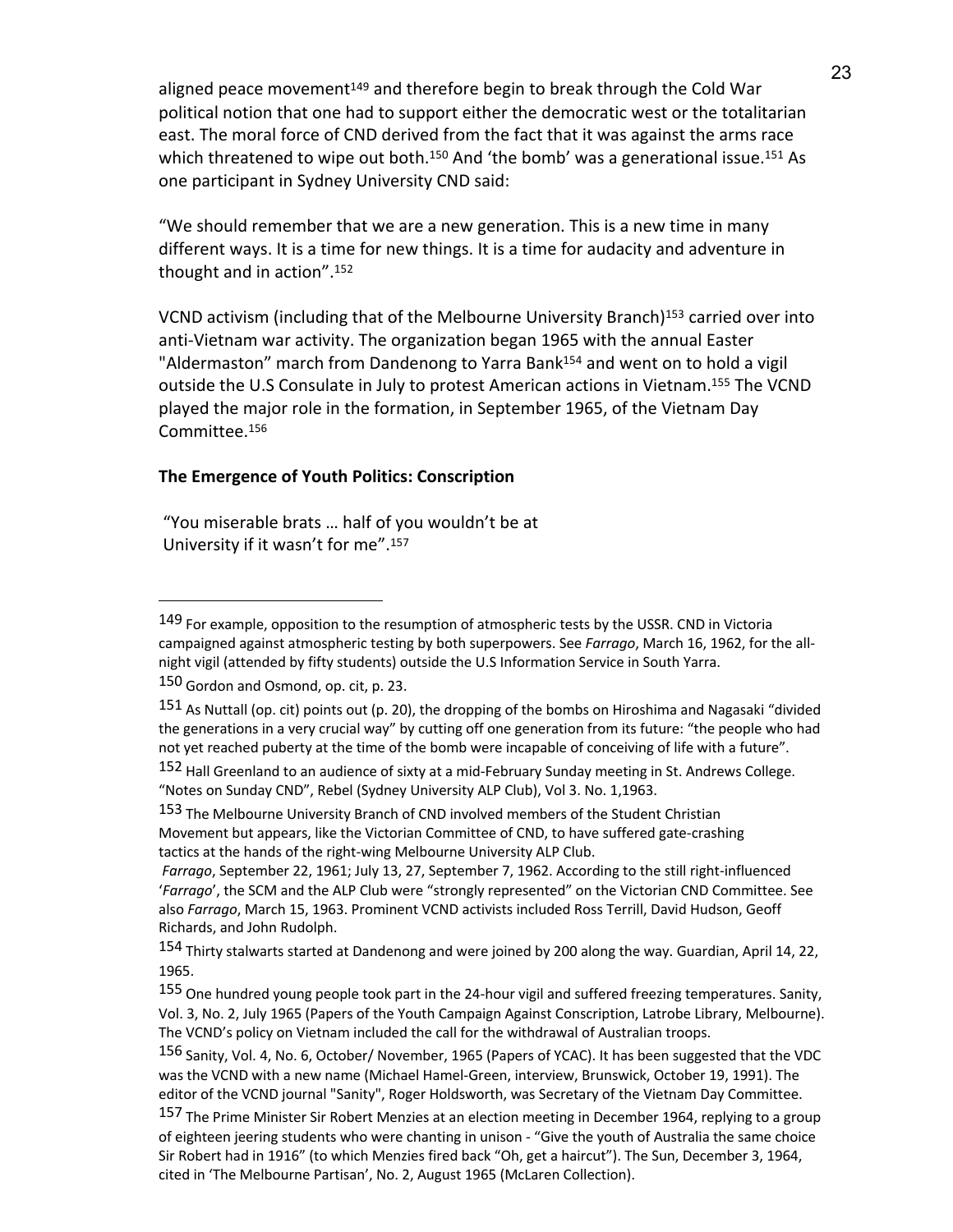Protests against Australia's involvement in the Vietnam War began as early as May 1962 when some trade unions protested against the despatch of thirty army instructors to Vietnam.<sup>158</sup> Early opposition to the escalation of the conflict was mounted by an alliance of the "middle-aged" - liberal non-communists working with members of the Communist Party and other organizations of the 'Old Left'. <sup>159</sup> The relatively small youth presence was mobilised by an organisation, the Eureka Youth League, with strong attachments to the middle-aged 'Old Left'. <sup>160</sup> In Melbourne, the Australian and New Zealand Congress for International Co-operation and Disarmament, an organization emphasising the need to reconvene the (1954) Geneva Conference, was responsible for nearly all anti-Vietnam War mobilizations until late 1965.<sup>161</sup> The demonstrations, never numerically more than several hundred, were most often respectably moderate affairs, bearing witness in walks through the city or standing vigil outside the U.S Consulate.<sup>162</sup>

On November 10, 1964 Prime Minister Menzies introduced a scheme for the conscription of twenty-year-olds, and put through legislation obliging conscripts to serve overseas.163 Sydney students responded within days, well before their counterparts in Melbourne, and a Youth Campaign Against Conscription (YCAC) was also established considerably earlier in Sydney.164 The Youth Campaign Against Conscription was not established in Melbourne until August 22, 1965.<sup>165</sup> The YCAC, by emphasising opposition

<sup>158</sup> Bob Scates, Draftmen Go Free (self-published, 1989), p. 4. Soon after this, Melbourne wharfies banned the loading of barbed wire for South Vietnam. For the years 1962-3, see also D. Freney, How Vietnam Changed Australia - the anti-war movement, pp. 3-4.

<sup>159</sup> Ann Curthoys, Mobilising Dissent - The Later Stages of Protest, in G. Pemberton (ed.), Vietnam Remembered, op. cit, p. 138. A number of the early protests were mounted by left-wing trade unions working independently - for example the three separate demonstrations in Melbourne in February/March 1965, two of which were held outside the U.S Consulate. See The Guardian, February 18, March 18, April 1, 1965. See also Ann-Mari Jordens, Conscription and Dissent, in Pemberton, op. cit, pp. 74-5, for comment on the role of left-wing trade unions, and the minor involvement of youth in the anti-war movement in Sydney 1964-6. See also York, in Burgmann and Lee (eds.), Staining the Wattle, op. cit.

<sup>160</sup> For example, the thirty Eureka Youth League members in Sydney who visited the home of Sir Garfield Barwick (Minister for External Affairs) to demand withdrawal of Australian troops. See The Guardian, August 29, 1963. And even as late as April 1965, demonstrating youth were more than likely to be those representing the Eureka Youth League. See The Guardian, April 29, 1965. See also Ann Curthoys, Mobilising Dissent, in Pemberton, op. cit, p. 140.

<sup>161</sup> See ANZ - CICD Report 1965, YCAC Papers, Folder 16c, Latrobe Library. This is not to discount the role of individuals like Dr Jim Cairns. For Cairns' extraordinary schedule of meetings on the Vietnam issue, see I. Dowsing, Jim Cairns MHR, Acacia Press, 1971, p. 24; P. Ormonde, A Foolish Passionate Man, Penguin, 1981, pp. 79-80.

<sup>162</sup> See The Guardian, July 16, August 13, 1964; April 14, 29, 1965. The demonstration of 500 outside the U.S Consulate in Sydney on April 8, 1965 was the largest to that date. See Tribune, April 13, 1965.

<sup>163</sup> For a description of the workings of the scheme, see Ann-Mari Jordens, in Pemberton (ed.), op. cit, pp. 67-9.

<sup>164</sup> On November 29, 1964. Jordens, op. cit, p. 75. According to Jordens, the leadership of the peace movement had shifted to Sydney in 1963. See also Scates, op. cit, p. 9. The Sydney YCAC held lunch-time rallies in Wynyard Park, with Bill Leslie chairing, and Jean Lewis singing. See Tribune, April 13, 22, 1965.

<sup>165</sup> Michael Hamel-Green, The Resisters: A History of the Anti-Conscription Movement, in Peter King ( ed. ), Australia's Vietnam, Allen and Unwin, 1983, pp. 207. Forty people met at the Young Labor Association (YLA) Coffee Lounge, "The Whip", in Lygon Street, Carlton. The meeting was prompted by the appearance of a (YCAC - sponsored) full-page advertisement in the 'Australian' newspaper on June 19, 1965, signed by 144 potential conscripts - 'young Australians opposed to overseas conscription'. For an earlier, apparently abortive, attempt to form a youth organization against conscription in Melbourne ( the Youth Against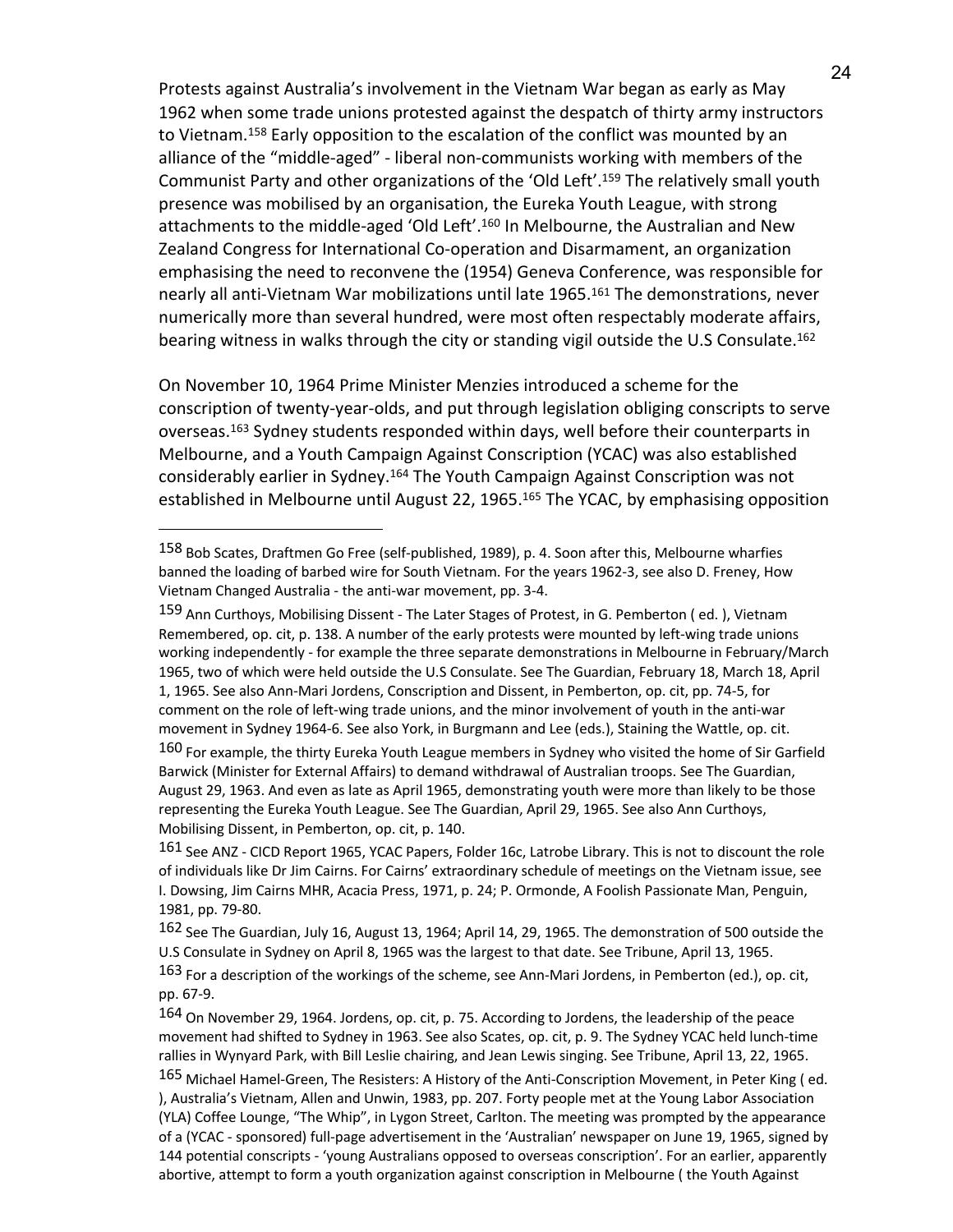to conscription for overseas service, and a negotiated settlement in Vietnam, was in effect aligning itself with the policies of the Australian Labor Party.166 The essential direction of the campaign waged by the YCAC (and the Save Our Sons women's organisation) in 1965-6 was electoral in nature, aimed at re-electing a Federal Labor government (in November 1966) that would abolish conscription.167 Tactics of defiance to attack the 'very legitimacy of the scheme'<sup>168</sup> - were not contemplated, and all but a handful of youth registered for the ballot. Nevertheless, especially when compared to the low level of previous mobilisations, the YCAC, from its headquarters at 118 Orrong Road Armadale, did generate an intense and sustained level of youth activism (students and young workers together) in opposition to the draft.

Specifically campus-based student activity against conscription seems to have been slow to emerge. In February 1965, the Annual Council Meeting of the National Union of Australian University Students ( NUAUS ) expressed its 'condemnation of conscription in any form', <sup>169</sup> but campus anti-draft groups were not formed until 1966,170 when the Melbourne University Campaign Against Conscription (March), and the Monash Anti-Conscription Society (May), came into being.171

## **3. Vietnam – and the Elaboration of a Style**

I am an Australian Twenty Years old So I went down to the Barracks as I'd been told While waiting for the Officer-in-Charge to call my name I lit a cigarette with my Ronson Variflame But something wasn't right with it And as the flame grew Higher

Conscription Committee meeting at the Unitarian Church on March 10 ), see The Guardian, February 18, March 4, 18, 1965. The meeting was initiated by the Unitarian Church Youth Group and attended by 100 young people.

<sup>166</sup> For a strong criticism of this alignment, see Hamel-Green, op. cit, p. 108.

<sup>167</sup> Hamel-Green, op. cit, p. 102. The YCAC stood a candidate, a Melbourne University final year Engineering student, Andrew Blunden, as an independent candidate in the Chisholm electorate in the November 1966 election. See YCAC Papers, MS 10002, Folder 16 (a), Latrobe Library, Melbourne. For the YCAC Policy Statements, see YCAC Papers, MS 10002, Folder 16 (h).

<sup>168</sup> Hamel-Green, op. cit, p. 106.

<sup>169</sup> Letter from NUAUS President John Ridley to Youth Against Conscription, Elgin St. Carlton, June 24, 1965, YCAC Papers, Folder 16 ( c ). The Monash University students' newspaper 'Lot's Wife' editorialised against the 'hypocrisy' of conscription in July 1965 and opened up its columns for debate on the issue. Lot's Wife, July 13, 1965.

<sup>170</sup> For instance, none of the Melbourne University-based organizations (CND, the Folk Music Club, the Democratic Socialist Club) sponsoring the November 1965 Myer Music Bowl Concert were specifically concerned with conscription.

<sup>171</sup> See Vietnam Day Committee advertisement in The Herald, May 27, 1966, p. 11, YCAC Papers. In Orientation Week at Monash, pickets appeared around the recruiting depot of the University Regiment. See 'Sanity', March 1966. In late 1965, 'Lot's Wife' had carried advertisements for the YCAC, and the Monash SRC established a Conscription Committee in March (1966). In June and July 1966, both Monash and Melbourne Universities (under the aegis of the SRC's) conducted Forums on Conscription, using the previously successful Teach-in format. See *Farrago*, July 29, 1966; Lot's Wife, June 28, July 12, 1966.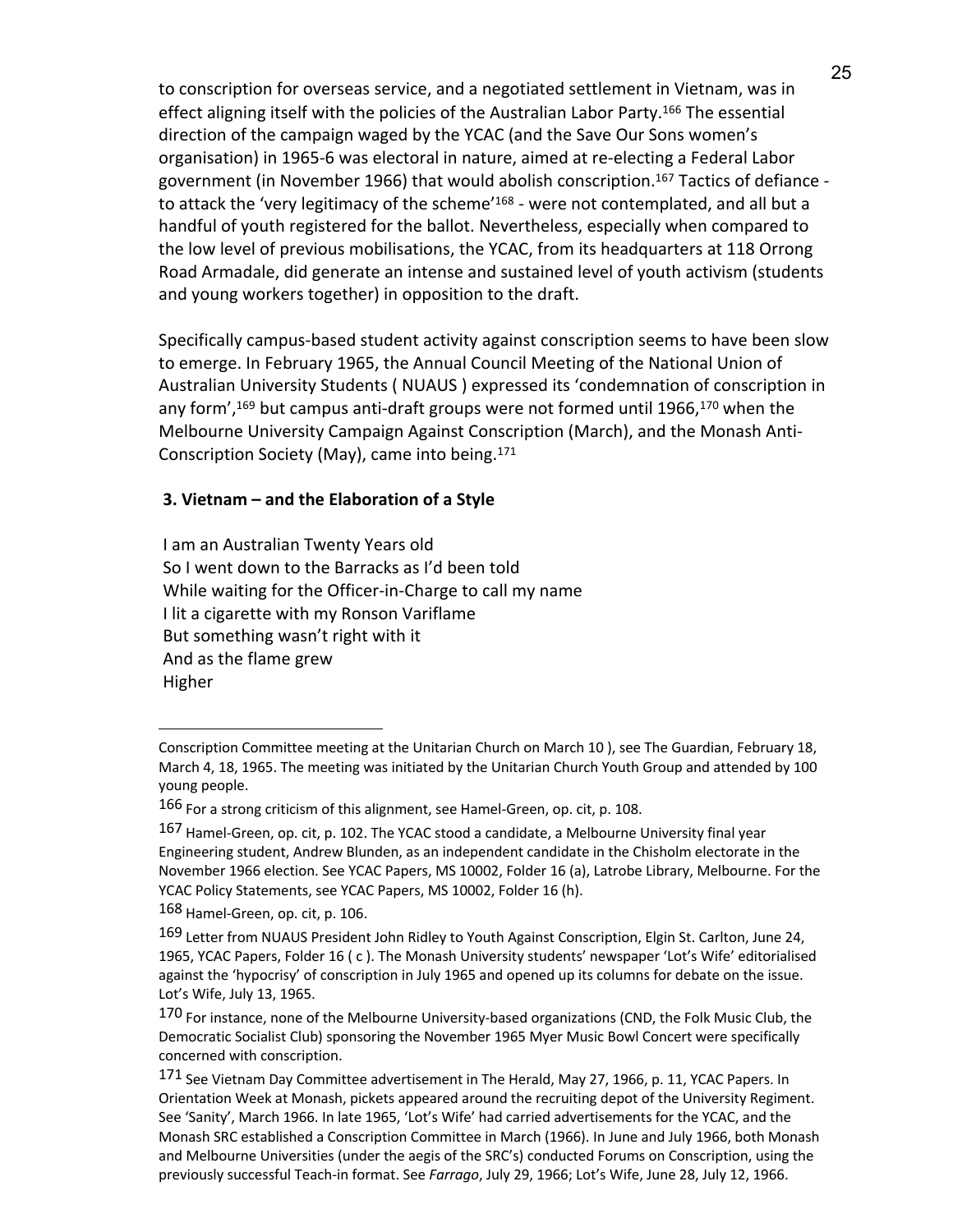My call-up papers accidentally caught on fire.<sup>172</sup>

The period March/April 1965 saw a significant escalation of the Vietnam War, with the bombing of North Vietnam, and the large-scale commitment of U.S and Australian combat troops. Rolling demonstrations began to occur at U.S Consulates around Australia.<sup>173</sup> The strident and dramatic style already established in student activism was applied in anti-Vietnam War protests, albeit in a slightly more confrontational fashion. May 1965, for instance, saw "sit-downs" (against the decision to send Australian troops to Vietnam), resembling those tried in other arenas, in places as far apart as Brisbane and Canberra, within one week of one another.174

With the formation of the Vietnam Action Committee (VAC) on August 10, 1965 in Sydney, anti-war activity reached a new level of intensity and militancy.175 The emergence of VAC was inspired by the Berkeley Vietnam Day Committee, and a number of its protests were held to coincide with Californian events.176 On October 22, 1965 VAC held a demonstration in Pitt Street (Sydney) "in solidarity" with the Berkeley-convened 'International Days of Protest Against the Vietnam War'. The demonstration, the largest to that date, was "the most spectacular... seen in Sydney since 1938". Four-hundred marchers sat down in the roadway, blocking traffic, and police arrested fifty.<sup>177</sup>

VAC devoted much of its energy to the mailing and distribution of propaganda.<sup>178</sup> An important and defiant breakthrough against Government intimidation was the wide publicity given to VAC's printing and sale of the banned pamphlet "American Atrocities in Vietnam" by Eric Norden. $179$  The numbers attending the demonstrations held

 $\overline{a}$ 

176 For example, even in August 1966, VAC's Days of Protest were held in solidarity with the Fifth Avenue Vietnam Peace Parade Committee of New York. See VAC Newsletter, No. 11, June 1966.

177 Vietnam Action Newsletter, No. 4, November 1965. (McLaren Collection, Australian Political Pamphlets, VAC Papers, Box 9). Media coverage, local and international, was extensive. For the excitement, within the protest movement, generated by this particular demonstration, see VAC Newsletter No. 8, March 1966 ("Sydney has never seen the like of this before"). For another perspective on the Pitt Street sit-down, see Curthoys, op. cit, pp. 140-1. In the April 15, 1966 march from Martin Place to Garden Island, the crowd surged against the dockyard gates to force the police to release leader Bob Gould who had earlier hoisted himself onto the roof of the gatehouse in a gesture of civil disobedience. See VAC Newsletter, No. 10, May 1966. Another sit-down was attempted on the steps of the U.S Consulate on June 30, 1966 to protest the bombing of Hanoi and Haiphong by the U.S Air Force. See VAC Newsletter, No. 12, August 1966.

179 VAC printed 30,000 copies of Norden's pamphlet, which had earlier been seized by the Vice Squad at Melbourne's International Bookshop. See the Statement (September 2, 1966) by the proprietor of the International Bookshop, Mr. J. Morrison, YCAC Papers, Folder 16 (d).

<sup>172</sup> Don Henderson, first verse of song to the tune of 'The Overlander', Comment, Vol. 1. No. 1, April 1966.

<sup>173</sup> Hamel-Green, op. cit, p. 107.

<sup>174</sup> The Brisbane "sit-down" involved young workers as well as students; the Canberra protest, which blocked traffic in the city centre, involved delegates to the national conference of the Australian Student Labour Federation (ASLF). Target, Vol. 4. No. 5, July 1965; Curthoys, op. cit, p. 140.

<sup>175</sup> For the formation of VAC, see VAC Newsletter No. 1, September 1965. Over 125 people attended a meeting at Federation House in Phillip St. Particularly instrumental in the convening of the meeting was Robert Gould, Secretary of Sydney CND.

<sup>178</sup> For example, 100,000 copies of the leaflet 'Why are we Fighting in Vietnam?' had been circulated by December 1965. In mid-1966 the VAC Newsletter was being circulated to over 5000 people in Sydney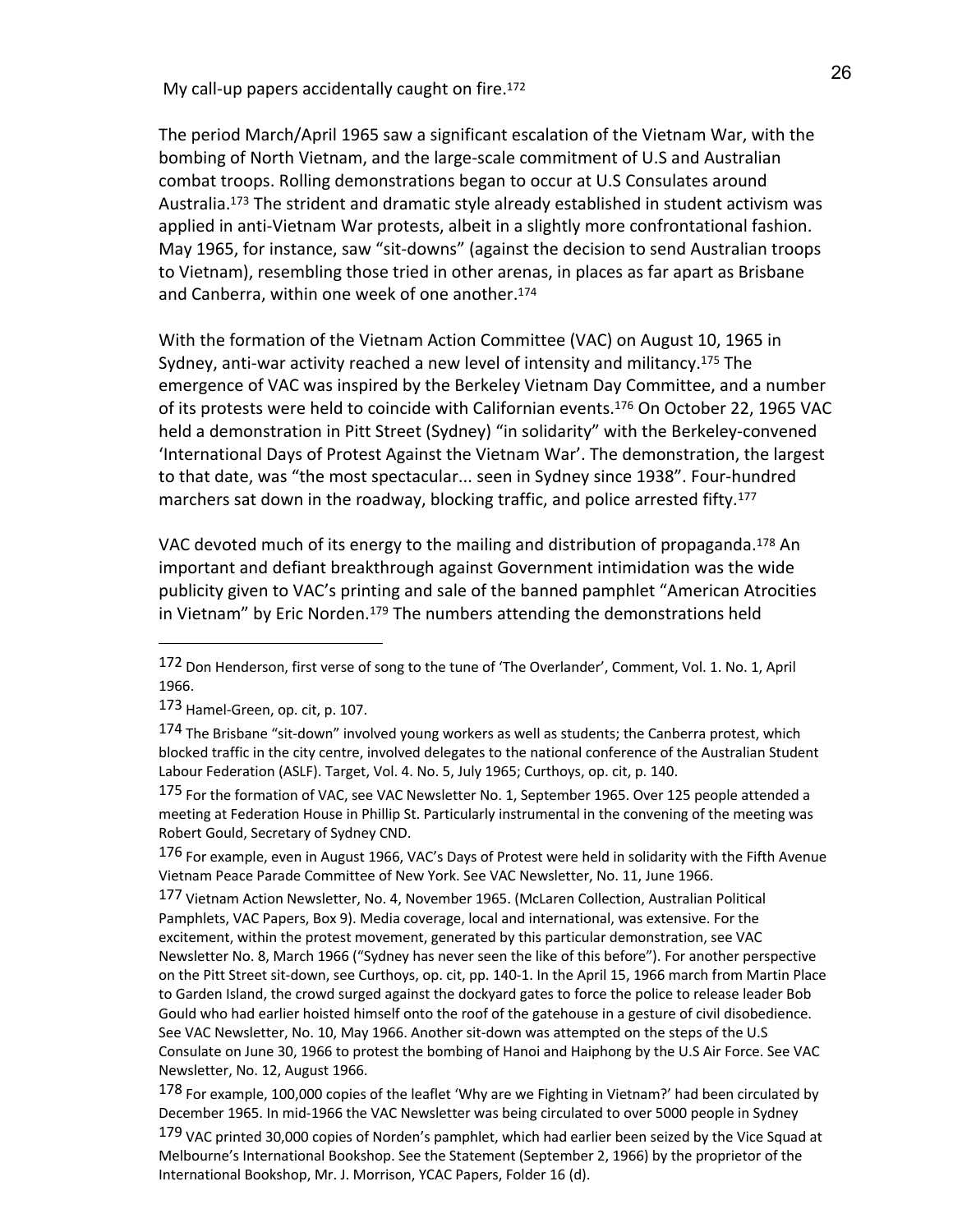regularly by VAC steadily increased.<sup>180</sup> By April 1966, Sydney papers were referring to the "New Look Peace Movement".<sup>181</sup> Increasingly, the various state anti-war groups began to co-ordinate their activity.182

## **SECTION FOUR VIETNAM AND THE ONGOING RADICALISATION OF STUDENTS**

## **The Case of Monash**

The first signs of a campus arousal over Vietnam did not occur until some months after the first Australian anti-conscription rallies (at Monash, radical students were gearing up for a Lake Tyers campaign<sup>183</sup>) and were prompted by the decision (April 7, 1965; announced on April 29) to send the first Australian batallion.184 On April 28, Melbourne and Monash students braved the cold and the wet to march to the Shrine of Remembrance.185 It was Monash, however, which mainly provided the lead. The link between Monash and the Vietnam issue was established at an early date. Founded only in 1961, Monash was relatively free of conservative tradition, and as a new university that visitors described as having a "mellow, rustic atmosphere",<sup>186</sup> it never suffered from Cold War inhibitions. In June 1965 the student newspaper 'Lot's Wife' came under the control of one Pete Steedman ("a throwback to the 1956 rock era who drinks too much"187) whose role as an individual in radicalising the campus (albeit one without any effort to dint its misogyny) has since assumed almost mythic proportions.<sup>188</sup> Affecting a style that was at once aggressively protuberant, rabelaisian, and arrogant ( though sometimes self-mocking ), Steedman threw down the gauntlet to the racist right, brought the Vietnam issue to the fore, and baited Christians and censors alike<sup>189</sup> - thus earning for his paper fulsome praise from Richard Neville of 'Oz', and the charge of 'depravity' from the Right.190

<sup>180</sup> VAC Newsletter No. 9, April 1966. Three thousand attended the Project Vietnam protest in Sydney on March 16.

<sup>181</sup> VAC Newsletter, May 10, 1966.

<sup>182</sup> As originally advocated by VAC. See VAC leaflet "Where do we go from here?" (December 1965), VAC Papers (McLaren Collection), Box 9.

<sup>183</sup> Lot's Wife, Vol. 5. No. 2, April 1, 1965. Even the ASLF Executive Newsletter in February 1965 contained no mention of either conscription or Vietnam (McLaren Collection).

<sup>184</sup> In early April, 100 students attended a meeting at the University of New South Wales organised by the Labor Club. Tribune, April 13, 1965. For further developments on Sydney campuses, particularly the role of the student newspapers, in 1965, see Curthoys, op. cit, p. 138.

<sup>185</sup> The Guardian, April 29, 1965.

<sup>186</sup> 'Visit to the Bush: Monash', *Farrago*, March 29, 1963.

<sup>187</sup> Lot's Wife, Vol. 5. No. 12, October 19, 1965. For a short pen portrait of Steedman, see Lot's Wife, Vol. 5. No. 5, June 15, 1965.

<sup>188</sup> Hyde, It Is Right to Rebel, op. cit, p. 7; Ockenden, op. cit, p. 78.

<sup>189</sup> Steedman editorially castigated "a society where man does not even have the right to be alienated". Lot's Wife, Vol. 5. No. 12, October 19, 1965. Earlier, in March, as SRC Vice-President, Steedman had challenged 3AW's 'frockless priest' Norman Banks (who he had called 'a pompous, braying fool') to sue him. See Lot's Wife, October 21, 1964; Lot's Wife, March 9, 1965.

<sup>190</sup> Lot's Wife, April 22, 1965 (Eric Butler's charge of 'depravity'); September 14, 1965 (Neville). In his attacks on the Left Establishment ('the militant unions' resisting modernization, and Arthur Calwell of 'a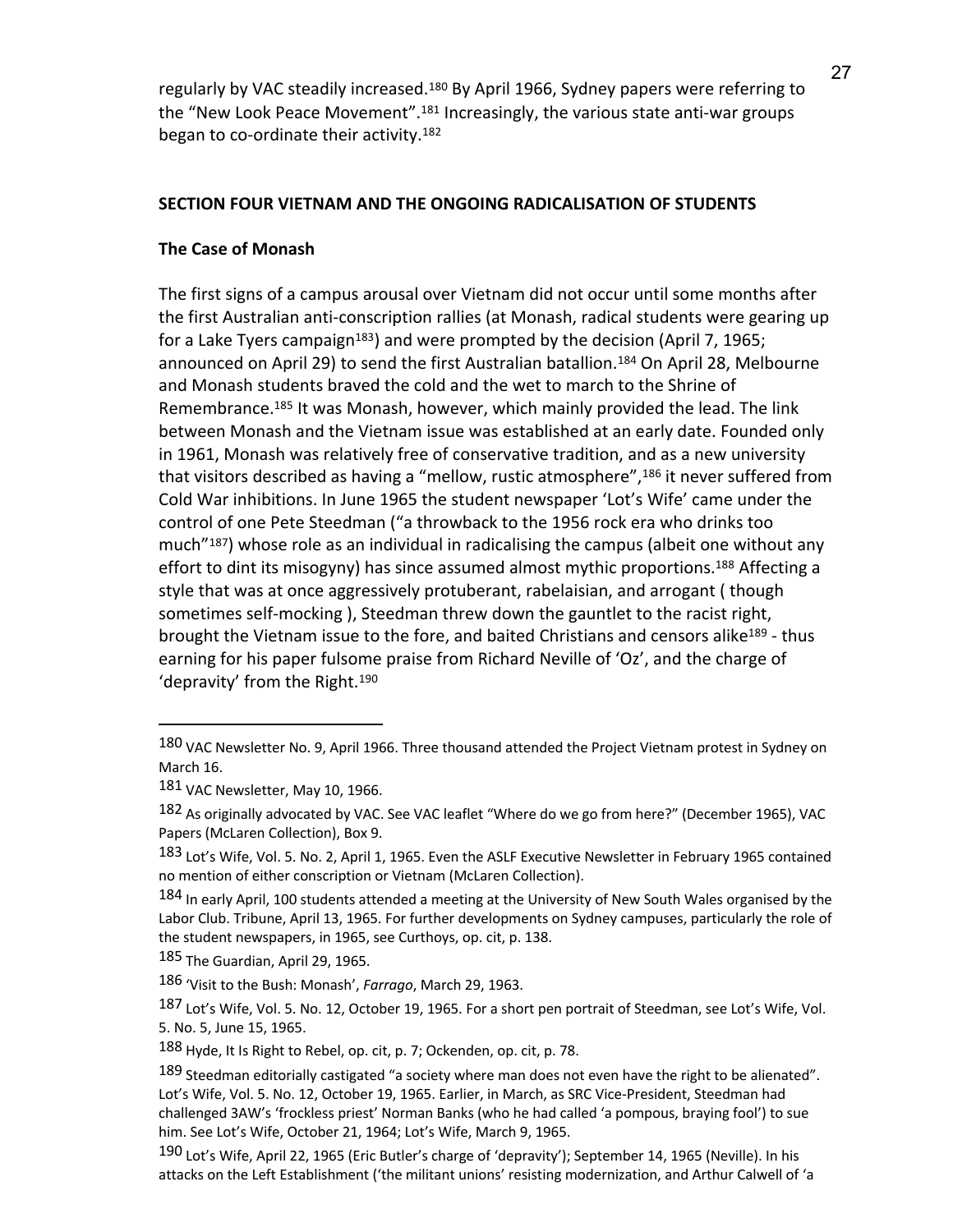Three of the sixteen ASLF delegates arrested in Canberra in May 1965 for their then novel sit-down protest were from Monash.191 And it was Monash which in July 1965 hosted the second of Australia's university 'Teach-ins', modelled on the Berkeley example and instrumental in initiating an informed and rational Vietnam debate amongst students.<sup>192</sup> Something of the electrifying excitement created by the marathon Monash Teach-in, attended by 2000 and watched by a TV audience of many thousands more, is captured in an ecstatic 'Lot's Wife' report that claimed that a language had been found that could 'bridge the gap between the Library and the suburbs'. 193

And, unlike the older student political clubs at Melbourne University, the growth, and political character, of the maturing Monash Labour Club was influenced deeply by the mounting concern over Vietnam.194 From its inception until 1964, the club had followed the right-wing Melbourne University ALP Club. Even as late as May 1965, the majority of its members supported 'Whitlamite' policies in opposition to the Victorian State ALP Executive. The club polarized in the course of 1965 over the issue of whether to support (as had its delegates at the ASLF Conference) the National Liberation Front (of South Vietnam), and the following year 'passed into the hands' of the NLF-supporters, the more left-wing 'Cairnsites'. 195

The move leftwards at Monash reflected a more general tendency in 'socialist' student politics nationally. In the very early sixties, the powerful, anti-communist Melbourne University ALP Club not only exercised considerable weight on campus but also at the level of the Australian Student Labour Federation, a 'parliament' for student 'socialist' opinion ranging from Fabianism to Trotskyism.<sup>196</sup> However, faction-fighting within, and

bygone era') Steedman's social philosophy reflected the themes of the 'New Criticism' (Horne). See Editorials, Lot's Wife, July 28, 1965; May 3, 1966; and 'Lot's Wife' interview with Arthur Calwell ('Images Don't Count'), June 28, 1966.

<sup>191</sup> M. Hyde, op. cit, p. 8. 'Hyde' claims that this sit-down, held on an impromptu basis by delegates at the Australian Student Labour Federation Conference, was the first anti-Vietnam demonstration at which students were arrested.

<sup>192</sup> Ockenden, op. cit, introduction - p. 3; Curthoys, op. cit, p. 138; Jordens, op. cit, p. 75. Late in 1965, the Monash Labor Club produced a booklet, 'The Vietnam Tragedy', consisting of the papers presented at the lectures on Vietnam that the club had held in July. See Lot's Wife, July 28, 1965.

<sup>193 &#</sup>x27;Lot's Wife' also suggested that the event had projected an image of students which would 'cancel the familiar notion of the flour-bomb throwing rabbit'. Lot's Wife, August 10, 1965. Speakers at the 'Teach-in' included Messrs Cairns, Denis Warner, Hasluck and MacMahon Ball.

<sup>194</sup> It was the Monash Labor Club which organised the Melbourne protests during National Aborigines Week in July 1964. The emerging importance of the club was recognised by the May 1964 ASLF Conference when it chose Monash Labor Club delegates to comprise the most important positions on the 1964-5 ASLF Executive. ASLF Executive Newsletter, No. 2, July 1964 (ASLF Documents, McLaren Collection, Box 30). ASLF Executive Newsletter No. 1 (June) mentioned that the MLC's membership for 1964 had tripled that of 1963.

<sup>195</sup> Michael Hyde, It is Right to Rebel, op. cit, pp. 6, 8-9.

<sup>196</sup> The Melbourne University ALP Club controlled 16 of the 45 delegates (and was able to win most of the key executive positions) at the May 1963 ASLF Conference, and controlled 15 of the 53 delegates at the May 1964 ASLF Conference (where it was successful in putting a motion for a ban on Communists belonging to university ALP clubs, a move aimed at the left-wing Sydney University ALP Club). See Australian Student Labour Federation, Report of Annual Congress ( Canberra, May 1963 ), McLaren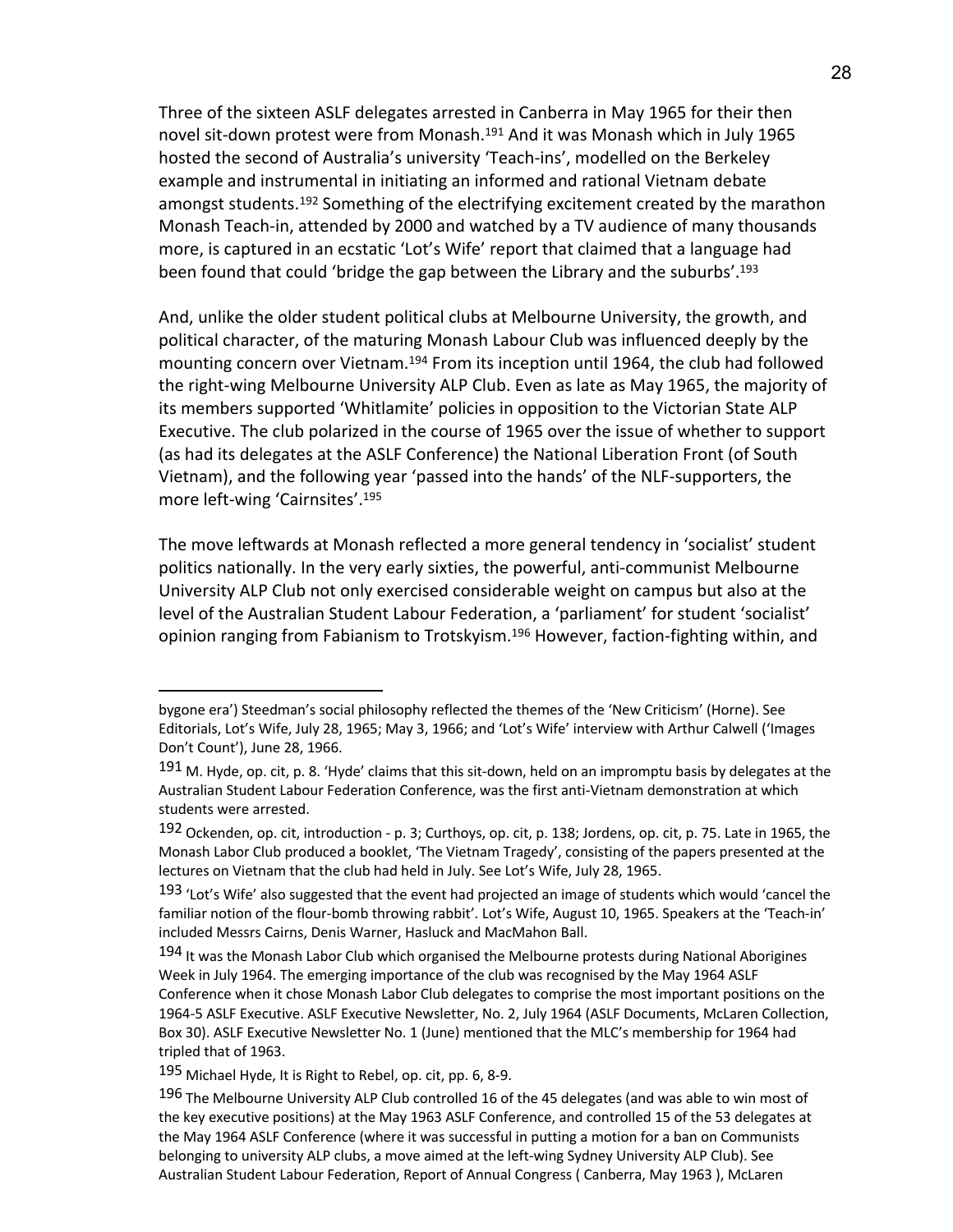defections from, the club severely weakened its influence.<sup>197</sup> From 1965 therefore, the ASLF moved increasingly further to the left politically,<sup>198</sup> though it also polarized with the 1966 Conference in Adelaide ( through the isolation of the Fabian/Whitlamite delegates ) passing a motion of support for the NLF.199

## **The Case of Melbourne University**

 $\overline{a}$ 

At Melbourne University, action on Vietnam was belated, despite an early awareness of the undemocratic nature of the South Vietnamese regime.<sup>200</sup> A Vietnam Debate had been held in May 1965<sup>201</sup> and the issue became the subject of club meetings.<sup>202</sup> Serious articles on conscription did not appear in 'Farrago' until September/October 1965.203 (Despite the involvement of some of its members with the VCND204, the Labour Club on campus appears to have been slow to act on the Vietnam issue.<sup>205</sup> It did, however, declare its support for the 'Viet Cong'. <sup>206</sup> )

Collection Australian Political pamphlets, Box 30; ASLF Newsletter, June 1964 ( McLaren, Box 30 ). See also 'ASLF Carve-up', *Farrago*, June 7, 1963 (and reply by J.M.Legge in *Farrago*, June 17, 1963).

<sup>197</sup> The factional struggle involved a challenge by James Jupp to the influence over the club of Dr Frank Knopfelmacher. See John. F. Russell, Still Waiting for Lefty - Almost a Farce,The Bulletin, June 1964. Later in 1964, the MUALPC disaffiliated from the Victorian Fabian Society. It did not even send delegates to the May 1965 ASLF Conference in Canberra.

<sup>198</sup> The 1965 ASLF Conference in Canberra initiated the sit-down protest over Vietnam and conscription that was later seen by some as 'the starting point of the new wave of student protest in Australia'. Socialist Students Alliance (Sydney Section), Discussion Bulletin No. 1, Easter 1969 ( the SSA was set up in June 1968, replacing the ASLF ). For alternative viewpoints on the 1965 Conference, see article by Monash delegate Peter Scherer, Lot's Wife, Vol. 5. No. 5, June 15, 1965; Richard Campbell, Present State of Student Radicalism, *Farrago*, June 21, 1965.

<sup>199</sup> SSA Discussion Bulletin, No. 1, op. cit. The NLF motion also established a Medical Aid (to the NLF) program. 1965 had seen a strong growth in the membership of the student Labour clubs in Sydney, which by the end of the year boasted over 300 members altogether. See Brian Aarons, History of the Student Left Movement at Sydney University, Left Forum (Sydney University Socialist Club, formerly Labor Club), March 1966 (McLaren Collection).

<sup>200</sup> ALP Club Policy Statement on Vietnam, *Farrago*, September 11, 1963; *Farrago*, October 18, 1963.

<sup>201</sup> The Debating Union's topic "that we are right in Vietnam". *Farrago*, May 24, 1965.

<sup>202</sup> In late July Patrick O'Brien spoke on campus in response to Ian Turner and Cairns. '*Farrago*' expressed its admiration of the Monash 'Teach-in'.

<sup>203</sup> Despite the fact that it was known that the University had sent a list of its 20-year-old students (potential conscripts) to the Government. See *Farrago*, September 20, October 4, 1965. Earlier '*Farrago*' treatments of the Vietnam issue had been satirical. See *Farrago*'s 'The Tasmanian', June 25, 1965, for the Viet Cong offensive in South Victoria.

<sup>204</sup> In 1963, four of its members were on the VCND Committee. By early 1966, a Melbourne University CND existed.

<sup>205</sup> In May (1965) it urged its members to attend an anti-conscription meeting at the Unitarian Church.

<sup>206</sup> Despite 'reservations' about methods. Shop, Vol. 2. No. 1, May, 1965. See also Adrian Jones' critical review of Wilfred Burchett's 'Vietnam: Inside Story of the Guerilla War', Views From the Underworld (Melbourne University Labour Club), Vol. 1. No. 3, September 1965. The first Melbourne University pamphlet on Vietnam ('Vietnam - Myth and Reality') was produced by the Democratic Socialist Club in 1965.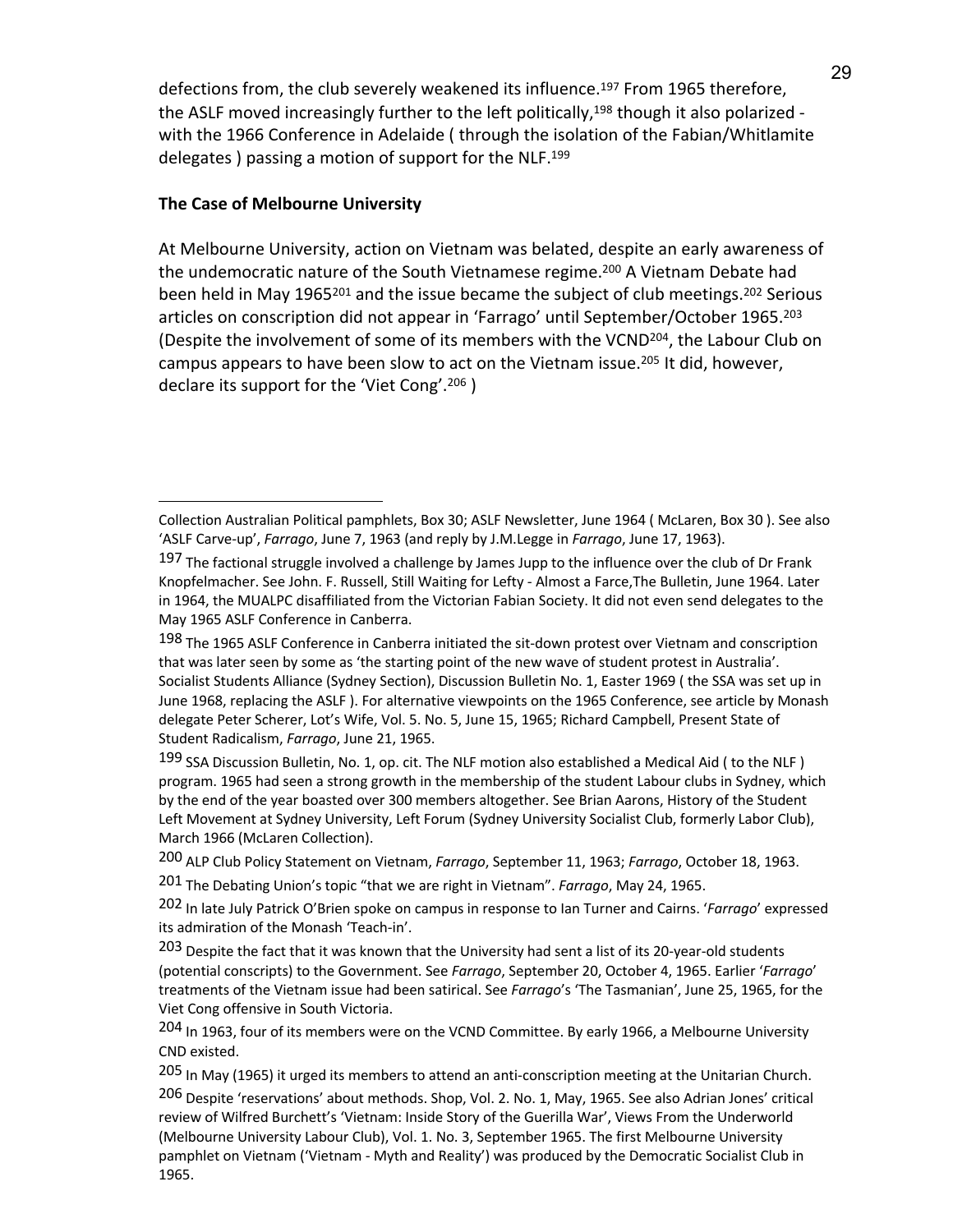By the opening of 1966, both solemnity ('Farrago' published an 'In Memoriam' to young conscriptees) and satire were being directed at the call-up.207 In Orientation Week, a Melbourne University Campaign against Conscription (MUCAC) was established.208 The Minister for the Army, Malcolm Fraser, participating in a campus debate, was unable to persuade his audience.<sup>209</sup> The Students Representative Council conducted a referendum of Melbourne University students on conscription (which revealed that less than one in five supported the Government's policy) $^{210}$  and took the result as a mandate to endorse the October 5 national (NUAUS) "no conscripts to Vietnam" protest.211

The effect of Vietnam as a radicalising issue was perhaps most clearly seen in the transformation of the journal "Dissent" which, at the outset, had reflected Cold War priorities. By the winter of 1965, defence of United States foreign policy was becoming increasingly difficult.<sup>212</sup> Criticism of the carnage in Vietnam occupied greater space; in a period of less than two years "Dissent" became a forum for the 'New Left'. 213

# **SECTION FIVE THE CULTURAL (INTELLECTUAL AND MUSICAL) SOURCES OF THE GENERATIONAL SPLIT IN RADICAL POLITICS––FROM ALIENATION TO COUNTER-CULTURE**

## **Alienation**

<sup>207</sup> 'In Memoriam', *Farrago*, March 21, 1966. As one letter (*Farrago*, March, 28, 1966) put it - "if they say we should go and get killed in Vietnam, then we should jolly well do just that, and keep a stiff upper lip into the bargain." See also the Editorial, *Farrago*, April 22, 1966, expressing the view that both the U.S and North Vietnam were selfish for interfering in South Vietnam. By the end of May 1966, twenty-nine Australian soldiers had been killed in Vietnam (Hansard, 16.8.66, cited by Melbourne University Labour Club).

<sup>208</sup> MUCAC held lunch-time talks and discussed intervening in the coming Kooyong Bi-election. There were disagreements as to whether or not to oppose conscription per se, or only oppose conscription for overseas service. The former position seems to have won out. Some students belonged to both MUCAC and the Youth Campaign against Conscription. The intensity being generated by the issue was revealed when scuffling broke out around Harold Holt on his visit to Wilson Hall, and when a downtown anticonscription march ended with allegations of police brutality. *Farrago*, March 28, April 1, 1966; Sanity, March 1966.

<sup>209</sup> An audience of 600 students. *Farrago*, April 15, 1966. Also, in May, at a Debating Union debate, students voted against conscription for Vietnam; and '*Farrago*' issued a four-page Vietnam supplement.

<sup>210</sup> *Farrago*, April 29, July 29, September 23, 1966. The referendum was held on August 7. See also Shop, Vol. 1. No. 12, September 1966.

<sup>211</sup> Five hundred Melbourne University students marched down Swanston Street in a protest that had been banned by the Melbourne City Council. *Farrago*, September 23, October 7, 1966.

<sup>212</sup> Until 1965, "Dissent" was edited by Leon Glezer and Peter Samuel, both originally closely associated with the Melbourne University ALP Club. Glezer eventually moved to a position critical of the U.S over Vietnam but Samuel remained unrepentant. In successive issues of the journal - through 1965-66 - Samuel engaged in a heated discussion over Vietnam with Graeme Duncan. See the opening of the debate, Graeme Duncan, Warring in Vietnam, Dissent, No. 14, Winter 1965.

<sup>213</sup> Contributors to 'Dissent' No.19 (Autumn 1967) included prominent 'New Leftists' Denis Altman and John Playford.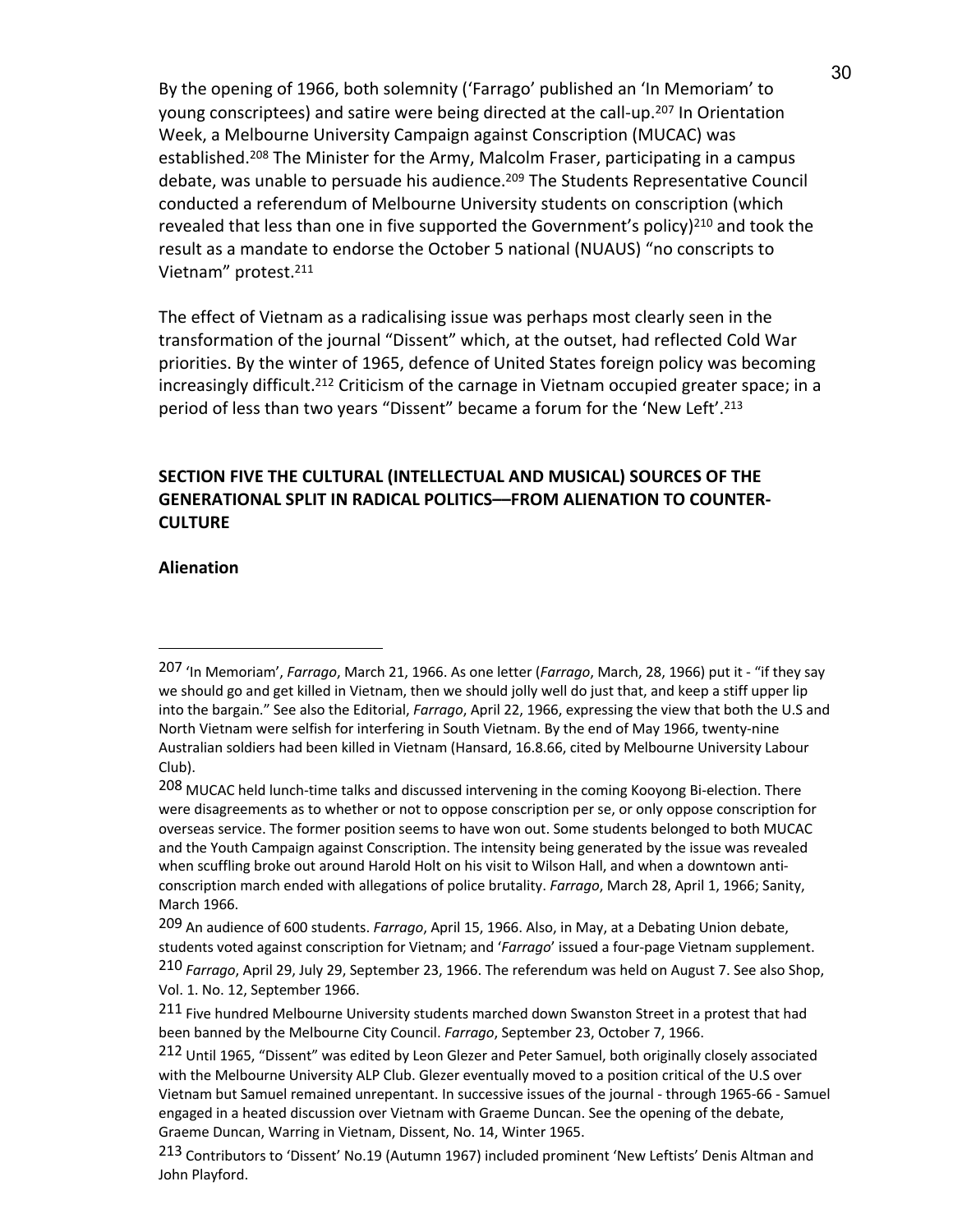In the light of reflections on the decline in importance of the Australian 'social-realist' literary school in the fifties<sup>214</sup>, it is worth noting that student literary taste in the early sixties, perhaps reflecting the growing predilection for 'metaphysical humanism', 215 displayed a preference for those works, especially ones of European 'existentialist' origin, exploring universal moral questions.216 Campus intellectual life in the early sixties was marked by a strong interest in the ideas of 'existentialism' - a manifestation of the European-derived 'metaphysical humanism' that had triumphed over the nationalist 'left progressivist' orthodoxy in the course of the fifties. The 'existentialist mood' was indulged in at the jazz clubs; 'existentialist' discourse was infused in the writings of those European authors most popular with students - Sartre, Camus, Genet, Kafka - and it also influenced themes in much of the new American writing.<sup>217</sup>

In a 'Farrago' review of 'The Diaries of Franz Kafka', Bea Faust commented that in a previous decade it had been the 'in-thing' for young intellectuals to be seen carrying this book at Victoria Market in the deserted hours.<sup>218</sup> Now, in the sixties, the enigmatic condition - the condition of 'alienation' - attributed to Kafka's character 'K' was being recognised as characteristically contemporary and common, and it had become the subject of intense academic debate. At Melbourne University, in 1964, the Student Christian Movement's series of lectures on 'alienation' produced papers by Professor McCaughey, Dr Knopfelmacher and Vincent Buckley, invoking Christ - and Marx.219

A Marxist view of 'alienation' eventually became respected and influential, due particularly to the numerous Sartrean interventions of Raimond Gaita challenging the 'liberal' view that alienation was merely a psychological phenomenon of individuals rather than the symptom of a "sick society".<sup>220</sup> Sixties' students were thus likely to have a more sociological view of the Orson Welles film version of Kafka's 'The Trial' than their lonely predecessors at Victoria Market. As the editor of "Lot's Wife" wrote:

 $\overline{a}$ 

218 *Farrago*, 1965 (?).

<sup>214</sup> Rowse, op. cit, pp. 231, 234-5.

<sup>215</sup> Ibid, pp. 235, 237.

<sup>216</sup> The interest in such authors as Sartre, Kafka, Genet, Camus and Robbe-Grillet, and directors such as Bergmann, while manifesting a vogue for existentialism among students, can perhaps also be partly explained as a function of the almost total lack of Australian-produced films and plays at this time. See Donald Horne, Time of Hope, op. cit, pp. 151-2.

<sup>217</sup> The beat poets (Ginsberg etc), but also novelists such as Updike, Salinger, Malamud. See Laurie Clancy, The Dangling Novelists, *Farrago*, July 27, 1964; K.J. Walker, The Beat poets, *Farrago*, July 27, 1964. For discussion of existentialism at Melbourne University, see Sandy Yule, 'Existentialism', *Farrago*, July 6, 1962; Robin Haak, An Attack on Existentialists, *Farrago*, July 13, 1962; Hebe Jones, Review of 'Wild Cat Falling' by Colin Johnson, *Farrago*, 1965. For the performance of Sartre's plays at Monash, see Lot's Wife, September 14, 28, 1965. For an interpretation of 'alienation' as part of fifties "bomb culture", a culture experienced as a 'nightmare obscenity', see J. Nuttall, Bomb Culture, op. cit, pp. 108-113.

<sup>219</sup> For the report on Knopfelmacher's discussion of the relevance of Marx's 'Economic and Philosophical Manuscripts', see John Helmer, "Alienation… Marx and Fromm", *Farrago*, May 8, 1964. See also *Farrago*, April 24, May 1, 1964.

<sup>220</sup> Raimond Gaita, Alienation and Modern Man, Melbourne Partisan, No. 2, August 1965, pp. 28-32. See also Gaita, The Meaning of Alienation, *Farrago*, March 29, 1965; Revolt and New Life - Some Reflections on Nihilism, *Farrago*, March 28, 1966; Sartre's Marxism, Arena, No. 9, Autumn 1966. The interest shown by Gaita and Michael Hamel-Green in the ideas of such anti-psychiatrists as R.D. Laing and David Cooper led to the establishment of 'Threshold' magazine. See also Docker, in Head and Walter, op. cit, p. 297.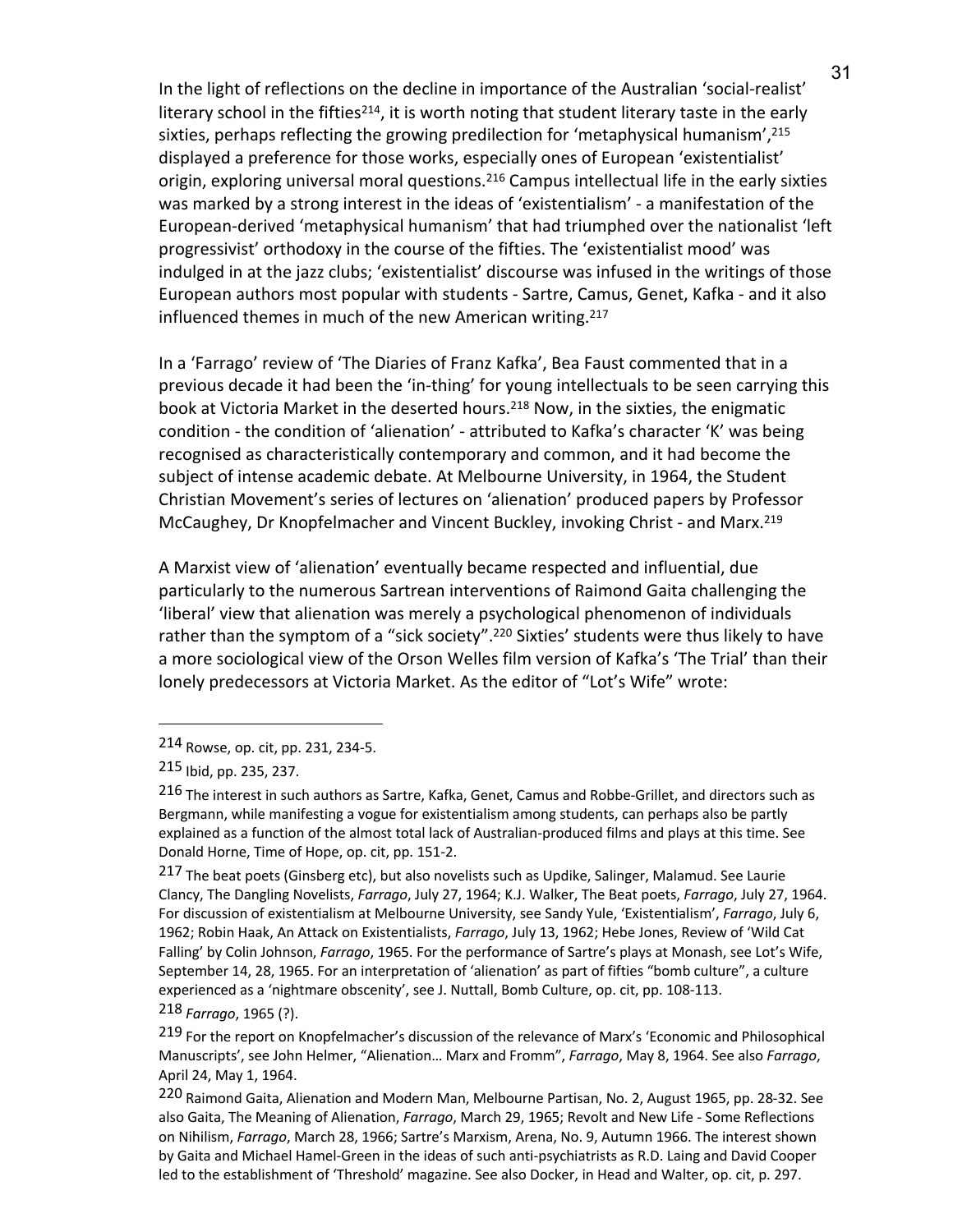"If Welles/Kafka is reducing our society to a nightmarish mechanization of the cut-throat instinct, is this to indicate a disease in our society, or does it imply that we are not yet morally evolved past the level of primitive principles?" <sup>221</sup>

## **Mass Society**

The sense of powerlessness in an increasingly atomised, bureaucratised and technocratic social universe had given rise to new definitions of the social order that transcended the purely economic paradigm ('affluence'/ 'poverty'). The notion of the "Mass Society" (dominated by 'interlocking elites') first put forward by the American sociologist C. Wright Mills, and which had been adopted by the New Left in the United States, entered into the lexicon of the Australian student radical as an explanation for widespread social conformity and apathy, and as an explanation for the apparent death of the working class (now massified) as a radical force.<sup>222</sup> Melbourne University radicals related these themes to the pervasiveness of an escapist "mass culture", particularly pop music's influence on youth.<sup>223</sup> The Australian New Left was here striking out in a very different direction from that taken by the 'new liberalism'. Because the New Left critique focused on the mass suburban disease of quiescence, it therefore sanctioned activism, and this activism was of a kind that was foreign (indeed 'romantic') to those celebrants of the popular who merely encouraged 'permissiveness'.

### **Music**

<sup>221</sup> Phillip Frazer, Review of Kafka's/Welles' "The Trial", Lots Wife, Vol. 5, No. 7, July 13, 1965. One contributor to the Monash newspaper suggested that the university's architecture was as inhuman as the sets used in the Welles film (Lot's Wife, October 19, 1965).

<sup>222</sup> D. Den Hartog and R. Gaita, Mass Society and Alienation, *Farrago*, May 3, 1965. See also reply from N. Turnbull, *Farrago*, May 10, 1965. The issue of 'mass society' was also a preoccupation for the "old" New Left - intellectuals such as Ian Turner and Geoff Sharp associated with the journal 'Arena', who had taken up Mills in response to the 'newer social strata' (see Arena, No. 2, December 1963). In May 1965 these theorists presented papers at a forum in the Education Theatre on "The Individual in Mass Society" (Melbourne University Labour Club leaflet, late April, 1965). For an attempt to link 'the concern with existential issues in an admass society' to the dissolution of working class culture, see Editorial (G.Sharp), Arena, No. 11, Summer 1966. See also the assertion (referring to the literature of Sartre and Kafka) of "the worth of the individual" in Melbourne University Labour Club newsletter, Orientation 1967 (McLaren Collection). For the influence of Mills, see G.B. Sharp, C. Wright Mills and Student Politics, Orbit (Communist Party teachers journal ), Vol. 2, No. 3, 1962, pp. 13-14; Arena, No. 7, Winter 1965, p. 25; W. Osmond, The Dilemma of an Australian Sociology, op. cit, p. 49; J. Docker, in Head and Walter, op. cit, pp. 295-302. Other U.S writers to have some influence on Melbourne students in the early sixties were J.K.Galbraith, and Vance Packard.

<sup>223</sup> Michael Hamel-Green, Mass Cult and the Adolescent, Views from the Underworld (Melbourne University Labour Club), Vol. 1, No. 1, March-April 1965; Michael Hamel-Green, Discrimination and Popular Culture, *Farrago*, May 17, 1965. See also the Editorial, *Farrago*, May 24, 1965 castigating "trashlevel mass entertainment". Later, in 1967, the Melbourne University Labour Club was to deepen the analysis of masscult with its application of the Marxist theory of 'the fetishism of commodities'. See Minutes of 1967 (March 21) Annual General Meeting of Melbourne University Labour Club (McLaren Collection). For a discussion of the rise of 'pop music', as a music specifically for youth, in the fifties, see Laurence Zion, Living in A Child's Dream - An Anatomy of Pop Music in Australia, 1964-69, BA Hons, Melbourne University, 1981, pp. 4, 7, 10-12, 16-17.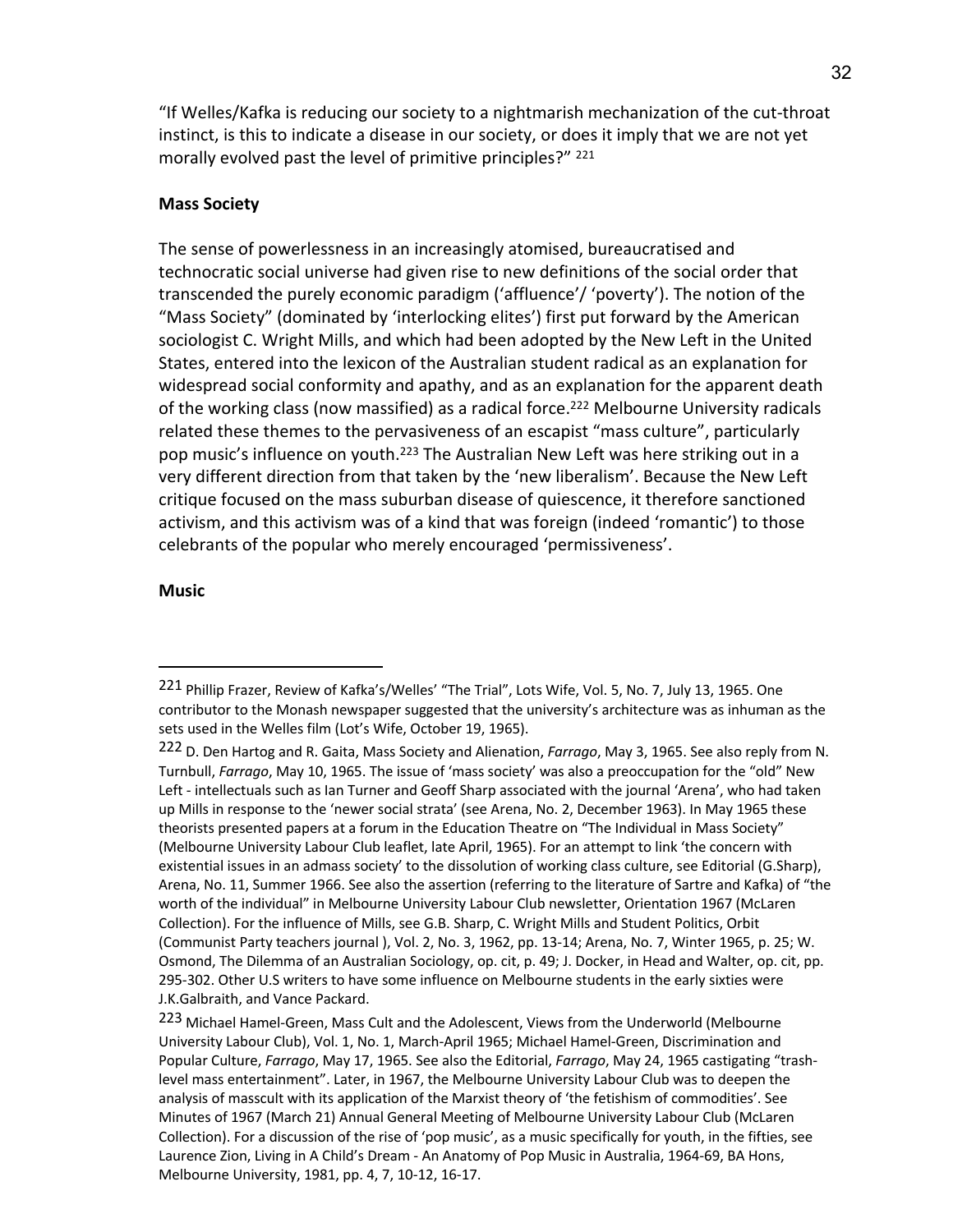The initial attitude of radicals towards pop music (conditioned by their 'middle class' preference for the more sophisticated forms of jazz, classical and folk<sup>224</sup>) was to be challenged, however. In 1964-5 two dramatic developments shook the respective, and previously separate, worlds of pop music and folk music - the emergence of the Liverpudlian group The Beatles, and the metamorphosis of folk idol Bob Dylan.

The music of the Beatles, who arrived in Australia in June 1964, broke the hold of jazz (and surf music) on Australian youth, and aligned them with youth internationally by transferring their allegiance from American hits to the new English "beat" music (even if the latter was derived from American rhythm and blues). In the wake of The Beatles, an imitative rhythm and blues (or "mod") culture developed, spawning look-alike groups, "mod" fashions, and "mod" dances ("go-go" dances were to become 'discotheques' by early 1966) feigning sophistication.<sup>225</sup> Nevertheless, 'rhythm and blues' heralded the oncoming breakdown of puritan clamps on sensuality, and it made a breach in the culture of masculinism.226

The appearance of the previously acoustic Bob Dylan with an electric guitar on the stage at the July 1965 Newport Folk Festival in the United States had equally far-reaching implications. Dylan's new "folk-rock" stance antagonised the Folk Establishment (symbolised by Pete Seeger and Irwin Silber<sup>227</sup>) and launched the phenomenon of West Coast "counter-cultural" Rock, as former folk musicians rushed to electrify their

<sup>224</sup> For comment on the jazzer-rocker rivalry of the early sixties, see Zion, op. cit, pp. 8-9, 12; B. Clunies-Ross, Jazz in Melbourne 1941-51, in P. Spearrit and D. Walker, Australian Popular Culture, op. cit.

<sup>225</sup> An advertisement in '*Farrago*' for 'Mod at the Chevron' referred to "Melbourne's first mod dance for adult teenagers" (*Farrago*, March 21, 1966. See also Lots Wife, April 19, 1966). For the significance of the immensely popular Australian 'beat' groups such as The Easybeats, The Aztecs, The Twilights and The Masters Apprentices, see Zion, op. cit, pp. 20-27, 34-5, 53, 56. For the origins of 'mod' culture in England, see Nuttall, op. cit, pp. 34, 120; Hebdige, op. cit, pp. 52-3, 152.

<sup>226</sup> Peter Gilchrist, Adulation of the Half-Sex Beatles, *Farrago*, March 20, 1964. The Eureka Youth League's response was basically positive, seeing the Beatles as healthy-minded lads merely 'bringing out the "mother" in girls'. See Target, Vol. 3. No. 5, June 1964; Vol. 4. No. 8, 1965. See also Zion, op. cit, pp. 7-8, 14-18. On masculinism, and long hair, see Cochrane, op. cit, p. 172.

<sup>&</sup>lt;sup>227</sup> The debate on 'folk-rock' sparked off by Dylan's iconoclastic gesture was voluminous, and seemingly without resolution. In the holy sanctum, the editorial precincts of 'Sing-Out' magazine, the 'Old Left' Marxist Irwin Silber waxed indignant, attacking the "existentialism" in Dylan's songs; while, on behalf of Dylan (and the "hippies"), the gauntlet was taken up by record reviewer Paul Nelson. For Nelson's initial response to the "new Dylan", see Sing-Out, Vol. 15. No. 5, November 1965. For a "traditionalist" response, see Josh Dunson, Folk Rock - Thunder without Rain, Sing-Out,Vol. 15. No. 6, January 1966. Silber was still fulminating against 'hippies' in April 1967, even after they had begun to assume a leading part in the anti-Vietnam war effort. See Sing-Out, Vol. 17, No. 2, April/May 1967, p. 33.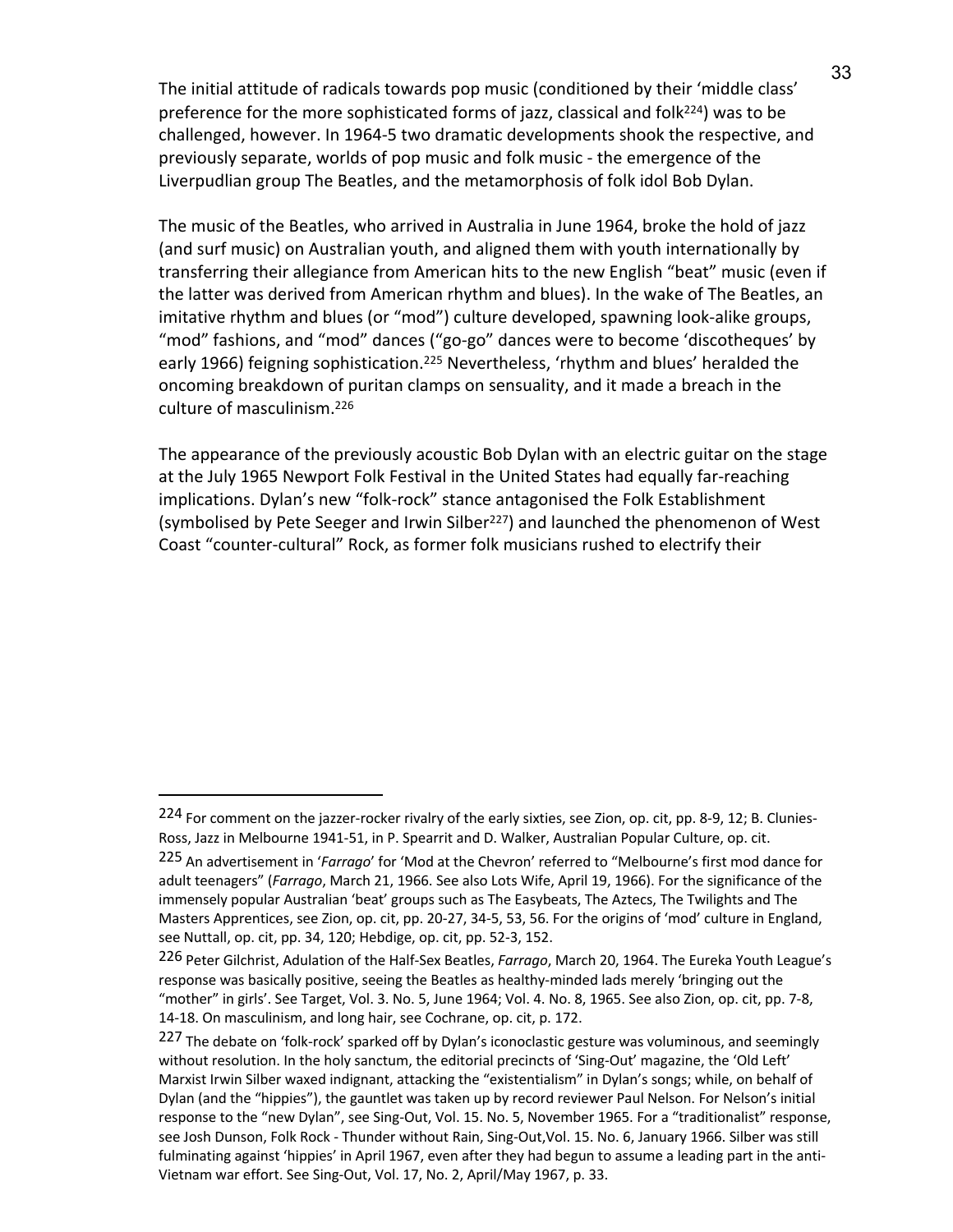instruments.228 In May 1966, Dylan visited Melbourne to give 'electrified' concerts that created disquiet, even though of milder proportions.<sup>229</sup>

At anti-Vietnam war rallies and forums, from the very first anti-conscription rallies held in November 1964 through to the November 1966 Federal elections, performances by folksingers had been invariably highlighted for their inspirational content.<sup>230</sup> On Sunday 28th November 1965 a crowd estimated at 10,000 attended a concert - "Folk Songs with a Message/ Songs of Peace and Love" - at the Myer Music Bowl organized by the Vietnam Day Committee, the Victorian Campaign for Nuclear Disarmament, and other anti-Vietnam war protest organizations as a specifically youth-oriented event.231 The Vietnam Day Committee Bulletin suggested, rather optimistically, that the concert would "increase the intellectual and also spiritual understanding of the vistas opening up before youth" and would provide them with "the chance for public self-expression in the idiom which they themselves have chosen - the folk song." 232

Locally, the attachment of students to folk music, however, seems to have been broken to some extent, at first mainly by the desertion of many (performers and audiences) to rhythm and blues (rather than to politicised folk-rock as in the United States). This new allegiance was symbolised in the initial close link between Monash and 'Go-Set', the new

 $\overline{\phantom{a}}$ 

<sup>228</sup> Groups like The Doors, The Byrds, The Mothers of Invention, The Grateful Dead, Country Joe and the Fish, Big Brother and the Holding Company, and Jefferson Airplane reflected, and helped create, the utopian 'counter-cultural' consciousness of Berkeley and Haight-Ashbury in 1966-7. They were also to play a leading cultural role in opposition to the escalation of American aggression in Vietnam. See John Storey, West Coast Rock, in A. Louvre and J. Walsh, Tell Me Lies About Vietnam, Philadelphia, Open University Press, 1988, pp.181-93. Nuttall (op. cit, p. 122) suggested the west coast groups represented the coming together of The Beatles, Bob Dylan, and Alan Ginsberg.

<sup>229</sup> For a short review of the concerts, see Mick Counihan, The Concerts, Lots Wife, May 17, 1966, p. 13. Also Margaret Mortimer, Ballad of a Thin Man, Australian Tradition, June 1966. For a local version of the dispute on 'folk-rock', see Adrian Rawlins, Bob Dylan and the Now Mind Situation, Arena No. 10, Winter 1966 (and Reply by Margaret Mortimer, Arena 11, Summer 1966). See also Target, Vol. 5. No. 1,1966. Dylan made a semi-surreptitious visit to Melbourne University (see *Farrago*, May 1966). For further comment on Dylan from the Left, see Ian Turner, Ten Years of Australian Folklore - Part Two, Australian Tradition, June 1967, p. 17.

<sup>230</sup> In Sydney, Gary Shearston, Kevin Butcher, Jean Lewis, Declan Affley and Philippa James performed at public meetings and lunch-time rallies in late 1964 and through 1965 (Papers of the Youth Campaign Against Conscription, Latrobe Library, Melbourne, MS 10002, Folders 16d, 16e; Letters, pamphlets and newsletters of the Sydney Vietnam Action Campaign, McLaren Collection of Australian Political Pamphlets, Baillieu Library, Melbourne University, Box 9). In Melbourne, folk performers - Glen Tomasetti, Shayna Karlin, Peter Dickie, The Victorian Folk Music Club Bush Band, Phyl Vinnicombe, Ian White, Mick Counihan - played an equally central role on the official platform at city and suburban meetings and demonstrations (and draft card burnings). (Papers of the Youth Campaign against Conscription, MS 10002, Latrobe Library, Melbourne).

<sup>231</sup> The concert was chaired by Wal Cherry, the Director of the Emerald Hill Theatre, and featured Dr J.F. Cairns and the Rev David Pope as speakers. It was an "attempt to direct and channel the output of topical and folk songs" and develop the "artistic expression of protest". Sanity (organ of the Victorian Campaign for Nuclear Disarmament), Vol. 4, No. 6, October/ November 1965.

<sup>232</sup> Vietnam Day Committee Bulletin No. 3, n.d, (YCAC Papers, MS 10002, Latrobe Library, Melbourne). For a photographic study of the event, see Australian Tradition, March 1966, pp 14-5. See also Report by Roger Holdsworth, Sing-Out, Vol 16, No. 1, (February/March) 1966. The audience of 200 that had gathered at Melbourne University on October 16, 1965 ('Vietnam Day') after walking from the site of their silent vigil in Post Office Square, were also entertained by folksingers. Sanity, Vol 4. No. 6, October/ November 1965 (Papers of YCAC).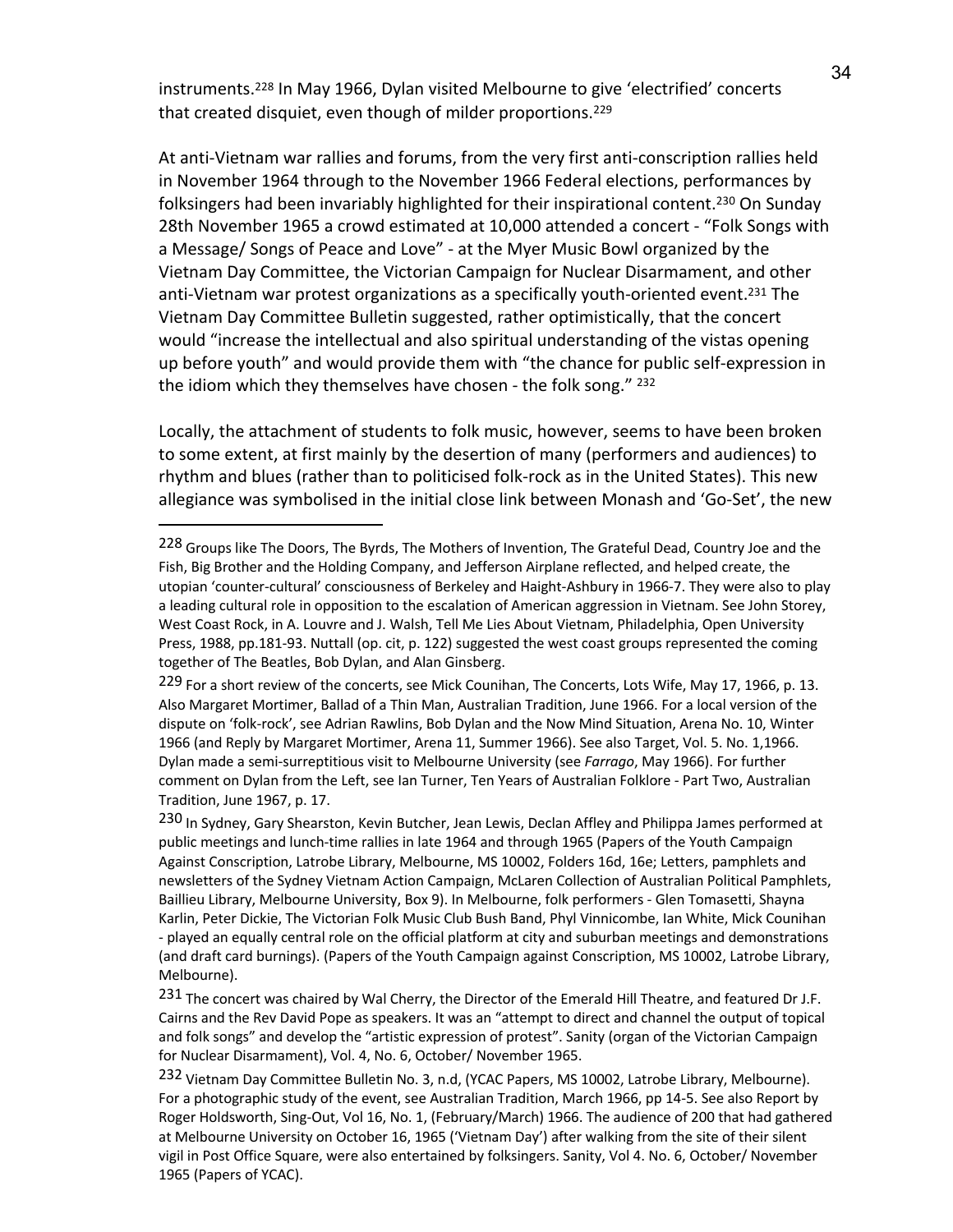pop music magazine for 'teens and twenties'.233 Despite the occasional remark of protest in 'Go-Set', the local rhythm and blues/pop scene remained seemingly impervious to political radicalism<sup>234</sup> - just as the folk scene remained 'traditional'. An indigenous politicised 'folk-rock' failed to develop (Barry Maguire's 'The Eve of Destruction' was the first song of the genre to be heard here<sup>235</sup>), so that 'straight' performers like Glen Tomasetti, rather than some Australian version of Country Joe and the Fish with an appeal for youth, continued to occupy the stage at political demonstrations.236 The persistence of the folk/pop dualism in Australia contributed to a decline in the strength and relevance of the folk movement. After 1967, when the more politicised lyrics of the 'counter-culture' (including the Beatles) began to be absorbed, those attending demonstrations were more likely to want to chant a Beatles lyric than 'We Shall Overcome'. 237

To some, it seemed that Pop music had become increasingly sophisticated, that its new propensity for social comment and participatory styles had bridged the gulf between pop and folk, and that the distinction between 'low' art and 'high' art also no longer applied.<sup>238</sup> This was hardly a surprising view from those populist "New Critics" with a positive attitude to the culture of 'ordinary people'. On the other hand, in a rather pessimistic article in *Meanjin* in 1966, Ian Turner bemoaned the 'retreat from reason' that he discerned in the culture of youth (and young intellectuals), and the slide into mindlessness and hedonistic sensationalism ('the drug kick', 'the cult of the orgasm').<sup>239</sup>

<sup>&</sup>lt;sup>233</sup> 'Go-Set', which began on February 2, 1966 with a philosophy of 'breaking loose from the oldies', had achieved a circulation of 40,000 copies by October 1966. Its first editor, Tony Schauble, had previously been an editor of 'Lots Wife', and its staff included the 1965 'Lots Wife' editor Phillip Frazer. See Lots Wife, Vol. 6. No. 1, March 8, 1966.

<sup>234 &#</sup>x27;Go-Set' was fundamentally more concerned at this point with fashion and psychedelia. See Zion, op. cit, p. 50. One of the rare anti-war comments was that made by Danny Finlay of M.P.D ('Go-Set', May 25, 1966) - some other pop singers, such as Pat Carroll, sallied forth to entertain the troops.

<sup>235</sup> Lots Wife, October 19, 1965. Also York, in 'Staining the Wattle', op. cit, p. 233. 'Go-Set' did carry some material on Bob Dylan in the lead up to his Australian tour. See Go-Set, April 6, 13, 27; and Doug Panther,The Folk Rock Cult, Go-Set, July 6, 1966.

<sup>236</sup> In mid-1965, the Traditional Music Society at Monash had 180 members (Lots Wife, June 29, 1965). Melbourne University students, especially those politicised, could indulge their interest at the Young Labor Association's coffee lounge, 'The Whip', in Lygon Street.

<sup>237</sup> As early as 1965 Peter Dickie wrote "the folk music boom is beginning to wane" and commented (with reference to the 'middle class' Newport Folk Festival in Sydney) that "the working class were somewhere else listening to the Rolling Stones". (Australian Tradition, Vol. 2. No. 1, May 1965). Gary Shearston cast an envious eye at Billy Thorpe and Normie Rowe (Australian Tradition, Vol. 3. No. 1, March 1966). Danny Spooner commented that "interested listeners are attending folk-song clubs in decreasing numbers." Danny Spooner, A Comment, Folksay (Monash Traditional Music Society), No. 2, November 1967. For the death of the 'folk boom' and the effect of 'electric guitars', see also Australian Tradition, June 1966 (Glen Tomasetti, Some Remarks about Folksinging); Australian Tradition, April 1967. For a while (1966) folk music captured a toe-hold in the 'youth culture' with Mick Counihan's regular 'just folk' column for 'Go-Set'. For the decrease in "mass-popular" interest in folk music in the U.S, see J. Dunson, Topical Singers, Sing-Out, Vol. 15. No. 1, March 1965.

<sup>238</sup> Craig McGregor, op. cit, pp. 56-7, 65-7, 68-70, 74, 76, 78-9. Rowse, op. cit, p. 209. In his commentary on pop music in Britain, Jeff Nuttall suggested that there had been a merging of the three previously separate traditions of Pop, Protest and Art. See Nuttall, op. cit, p. 113.

<sup>239</sup> For the proliferation of drugs in the 'beat' music scene in 1966-7, see Zion, op. cit, p. 51. See also Nuttall, op. cit, pp. 105-6.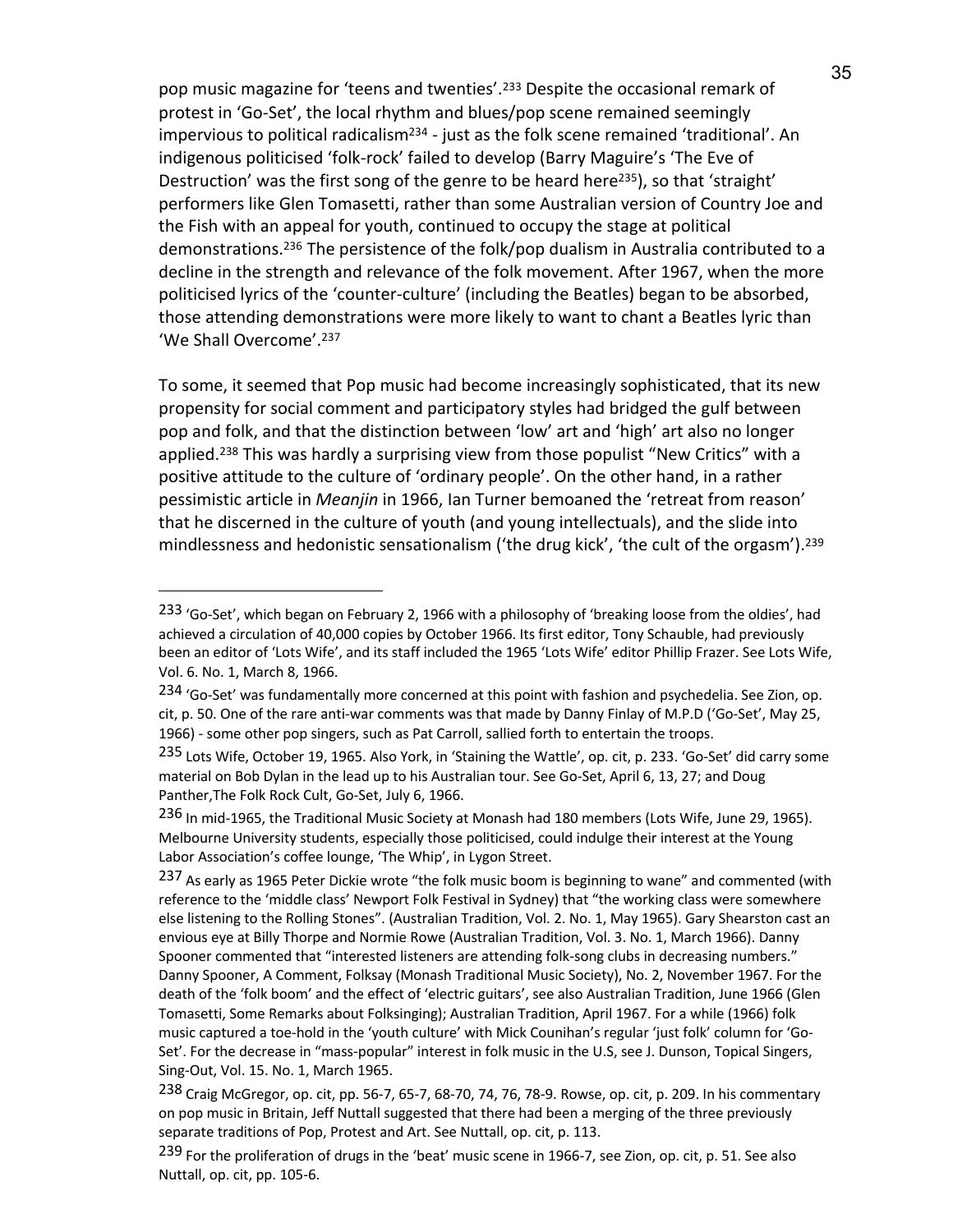Turner's article was significant in that it articulated the disquiet of many on the Left (including those 'left nationalists' previously favourable to popular mores) when faced with the direction being taken by popular culture generally, Turner's most savage remarks were directed at the music that had replaced jazz and blues at student parties - "the immature and mindless lyrics of the Beatles". <sup>240</sup> More than aestheticism (or regret over the fate of jazz as a student subculture being swamped by a music that broke down the distinctions between students and other youth) was involved here: Turner's views reflected an uncertainty about the (vanguard) role of intellectuals in the face of youth subcultures,<sup>241</sup> but also the difficulties the generation of 'old' New Left intellectuals experienced when confronted with the new cultural (and political) styles of those radical members of the younger generation - the 'new' New Left.242 This younger New Left, was itself in flux - increasingly militant, but also (perhaps belying its origins as a movement inspired by 'folk') increasingly imbued with the 'counter-cultural' rock music that was unifying the 'personal' and the 'political'. <sup>243</sup>

### **SECTION SIX VIETNAM - 1966 AND AFTER**

 $\overline{a}$ 

Despite the basic anti-war movement orientation in 1966 to re-electing Labor, the tempo of action quickened and became more confrontational. In February the first draft-card burnings began to occur. In March, Harold Holt was physically confronted (over the sending of another 4500 troops, 1500 of them conscripts), and demonstrators intervened dramatically at the Moomba Parade.<sup>244</sup> By April 1966, the initially strong public support for conscription had begun to evaporate<sup>245</sup> and the Liberal Government's

<sup>240</sup> Ian Turner,The Retreat from Reason, Meanjin, Vol. 25. No. 2, 1966, pp. 139-40. For a criticism of Turner's position, see McGregor, op. cit, pp. 159-60, 162. See also Rowse, op. cit, pp. 239-45, 250.

<sup>241</sup> See Tim Rowse, The Pluralism of Frank Moorhouse, in Docker and Dermody, op. cit, pp. 254-6.

<sup>242</sup> For an explanation of the distinction between 'old' and 'new' New Lefts, see Gordon and Osmond, An Overview, op. cit, pp. 12-16; Peter O'Brien, Some Overseas Comparisons, op. cit, pp. 220-223. In Sydney, the 'old' New Left included many who had left the Communist Party in the late fifties. It centred on the magazine 'Outlook' and a group called the Sydney Left Club. In Melbourne, the 'old' New Left included those grouped around the magazine 'Arena' in the early sixties, but the term 'New Left' was also applied to a group of social-democratic, anti-communist intellectuals, followers of 'Dissent' magazine and of Melbourne University academic James Jupp. See Gordon and Osmond, op. cit, pp. 15-16; *Farrago*, March 30, 1962 ('Thunder from the New Left'). For Jupp, see *Farrago*, June 17, 21, 1963.

<sup>243</sup> Even the Monash Traditional Music Society displayed an interest in the new 'counter-cultural' rock music. See Folksay, No. 2, November 1967. Stephen Alomes, Arena 62, op. cit, p. 43. For personal/political, see Altman, op. cit.

<sup>244</sup> For the draft card burnings, see Hamel Green p. 208, and see Letter from Barry Robinson ( calling for mass draft card burning ), March 10, 1966 (YCAC Papers); Rex Hewett, Why I Burned My Draft Card, Target Vol. 5. No. 2, April-May, 1966. Demonstrators in Brisbane had the slogan - "Light up a Draft Card, You'll Be So Glad You Did". For the Holt demonstrations, at Melbourne University, and at his Toorak home and at Kew Town Hall; and the Moomba intervention, see Sanity, March 1966 (YCAC Papers); Ann-Mari Jordens, op. cit, p. 78. Militancy at demonstrations was by this time attracting criticism from more moderate elements of the anti-war movement. See R. Darnley, Why Demonstrate?, Left Forum, March 1966.

<sup>&</sup>lt;sup>245</sup> The contrast in gallop poll figures for November 1964 and April 1966 was 71% in favour at the former date as against only 32% in favour at the latter date. Jordens, op. cit, p. 72; Editorial, Comment, Vol 1, No. 1, 1966.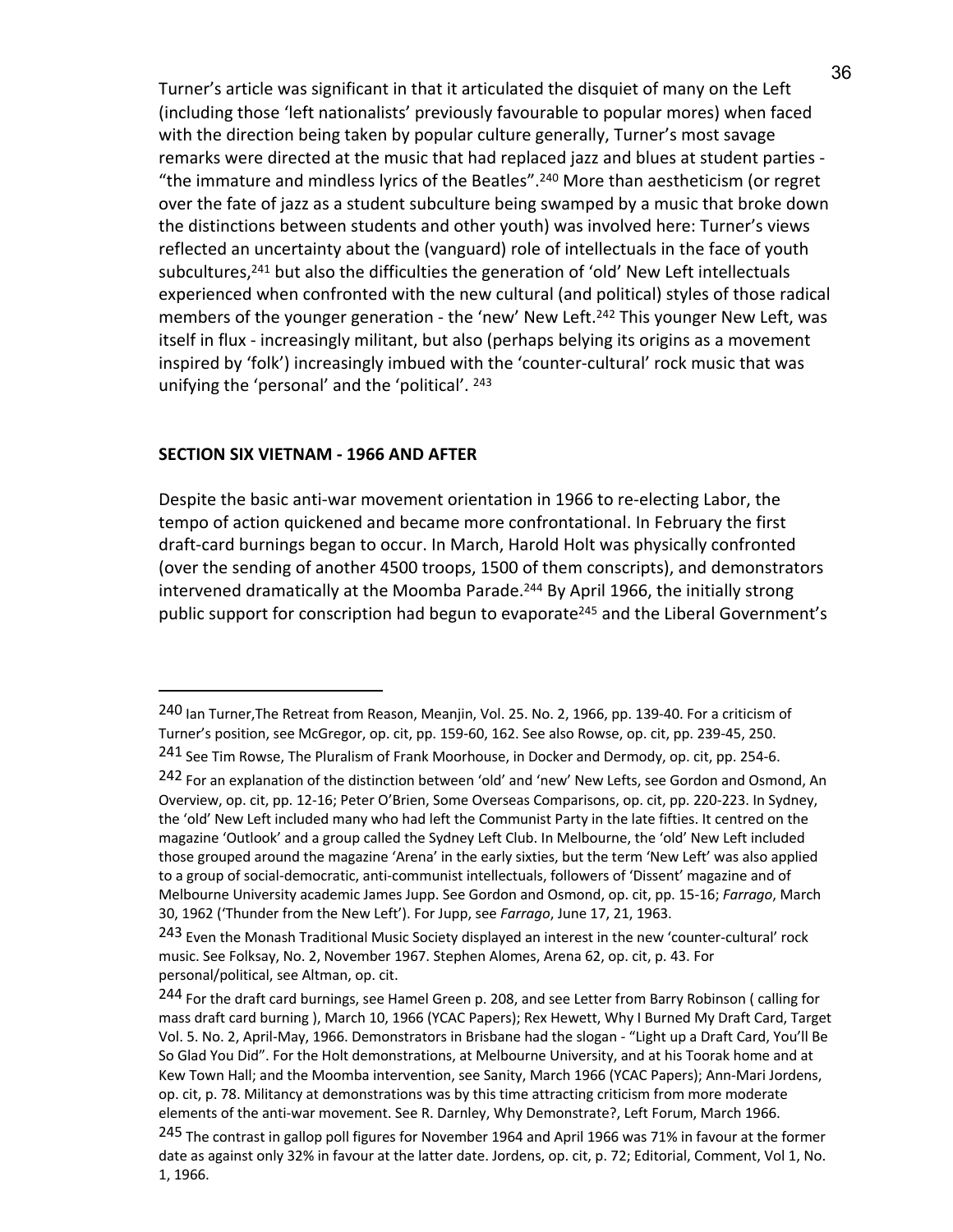case for involvement in Vietnam, always flimsy, was being discredited.<sup>246</sup> The Government became more repressive. Melbourne police broke up a city anticonscription parade in March<sup>247</sup>; conscientious objector Bill White (signaling a new level of resistance to conscription<sup>248</sup>) was taken into military custody.

1966 also marked the start of serious resistance to the war on the part of student groups in Melbourne. Policy positions in support of the South Vietnamese National Liberation Front were adopted,<sup>249</sup> and the Vice Squad was challenged on the banned Norden pamphlet.250 Both student newspapers became unequivocally condemnatory of the American and Australian military involvement.<sup>251</sup> Melbourne University students took the opportunity during the visit to Melbourne in October of Lyndon Johnson, whose cavalcade was scheduled to appear in Grattan Street, to indulge in a vicious satirical attack on the United States President. 'Farrago' was sufficiently secure in its opinion of students' attitudes ( to 'LBJ' ) to run, on the day of the visit, the mock-serious headline - "LBJ Assassination - Student Attempt Exposed" and the Melbourne University Labour Club suggested:

"It'd be nice to welcome LBJ to Australia - after all, he's the best Prime Monster we've had. It's about time we saw the man who rules Australia...".<sup>252</sup>

Johnson's visit turned out to be a landmark in the development of radical consciousness amongst many demonstrating students and youth. Stung by the level of violence used against many demonstrators by police and security men in St. Kilda Road, but also shocked by the apparent level of mass support for the President, a major reappraisal of strategies was undertaken by some radicals. The question of the role of the state, which had been raised by the violence, was re-opened with even greater force after the

<sup>246</sup> For the importance of the desertion of Gregory Clark from the Department of External Affairs, in giving the anti-war movement a 'pragmatic edge' to its arguments, see Curthoys, op. cit , pp. 141-3

<sup>247</sup> The number of those marching was 2000. See 'Editorial' and Report (Ian Carroll, David Nadel), Lot's Wife, Vol. 6. No. 4, April 5, 1966. In its editorial on March 28, 'The Herald' dramatically voiced the idea that 'unauthorised street displays' were 'full of danger'. This was hardly expressing concern about the danger to demonstrators ('a rabble') of course.

<sup>248</sup> Ann Mari Jordens, op. cit, p. 71; Target, Vol. 5. No. 4, September/ October 1966.

<sup>249</sup> Ockenden, op. cit, pp. 16, 19.

<sup>250</sup> Eric Norden, American Atrocities in Vietnam. See *Farrago*, September 9, 1966 ('Cops on Viet-Vice - Rebel Clerics to Sell Again'). Members of the Melbourne University Labour Club sold copies on their campus. See 'Shop', September 20, 1966. For the Vietnam Action Campaign's efforts to produce the pamphlet (30,000 copies) in Sydney, see VAC Papers, Box 9, McLaren Collection.

<sup>251</sup> Lot's Wife used dramatic cartoon material on some of its front covers. One of these - used for the joint Lot's Wife/ *Farrago* edition of June28/ July 2, 1966 - shows Lyndon Johnson pulling up his pants after having raped Vietnam ( depicted as a woman lying on her back ). See also Lot's Wife, March 22, 1966 for a cartoon in response to Harold Holt's decision to send conscripts to Vietnam. The arguments against the war also became more sophisticated. See Michael Hamel-Green, The Case for War, Lot's Wife/*Farrago*, June 28, 1966; 'The Vietnam War - A Soldier's View', Lot's Wife/*Farrago*, June 28, 1966. In May, Gerald Stone visited the campus at Monash to discuss his recent book 'War without Honour'. At Melbourne, a Vietnam Study Group began meeting in Leicester Street, Carlton. '*Farrago*' moved to such a clearly defined anti-U.S position by March 1967 that it even published a series of articles on Vietnam by 'Tribune' (Communist ) staff writer Harry Stein ( see '*Farrago*', March 22, 31, 1967 ).

<sup>252</sup> *Farrago*, October 21, 1966; Shop, Vol. 1. No. 15,1966.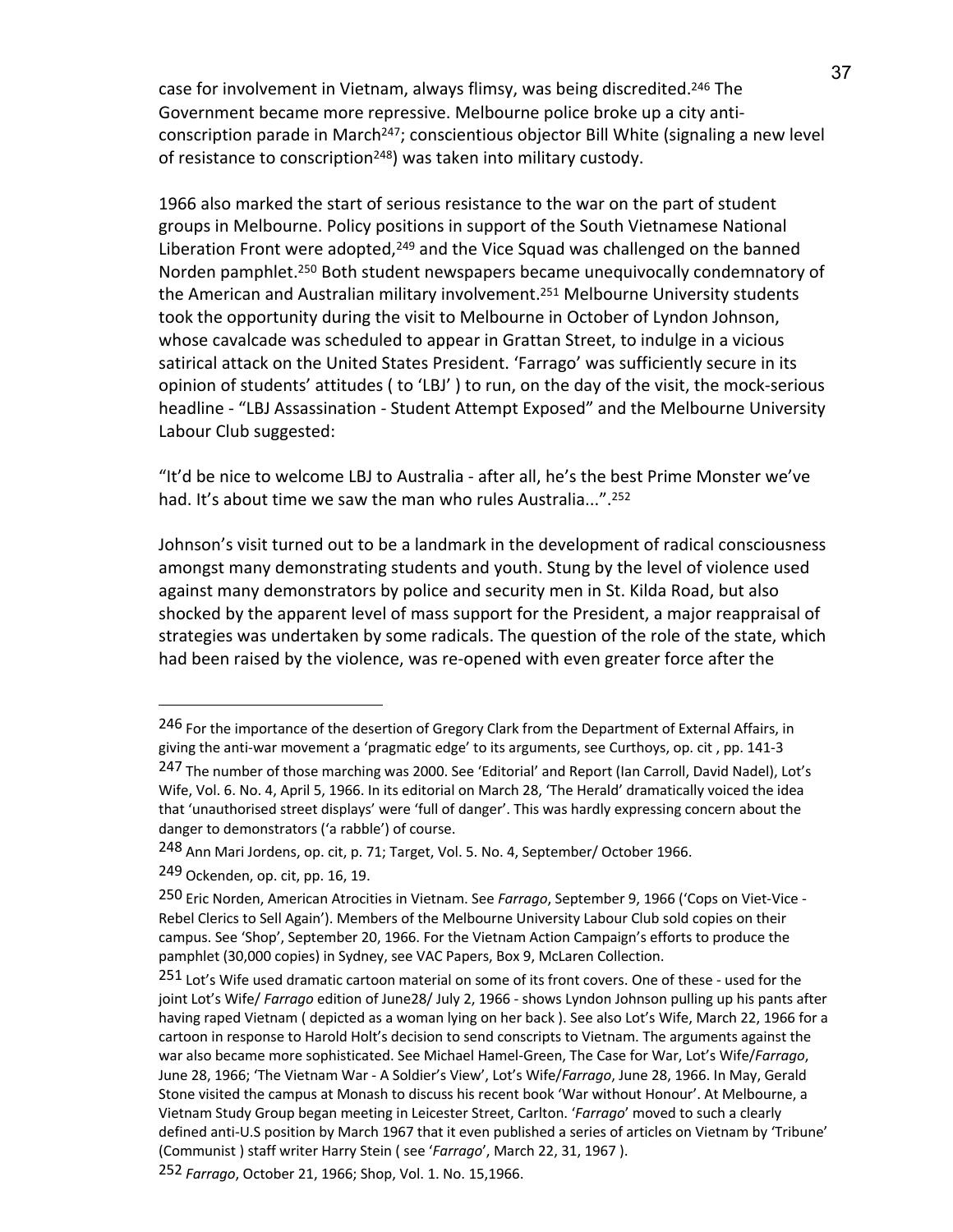Federal Election (in which the Government GAINED eleven seats) the following month. Those who had campaigned so vigorously for a Labor victory were stunned by the extent of the landslide against it and were forced to reconsider the efficacy, in the struggle against conscription and the war, of reformist, parliamentary-based strategies. In the months that followed, just as the Labor Party (under Whitlam) changed (modified) its position on Vietnam, the organisations of the anti-war movement met in Conference and eventually adopted more confrontative standpoints, while many students previously loyal to Labor moved to explicitly revolutionary political positions and firmed up their controversial attitudes towards the National Liberation Front of South Vietnam.253

Apart from representing the beginning of a 'generational split' in the anti-war movement, the new positions being adopted by student radicals also reflected "an implicit rejection of the framework established in the early sixties - the notion that students are the 'conscience of society'."254

The liberal assumptions that informed the new student radicalism after 1961, such as those which had first been expressed in the inspirational views of Melbourne University's Bill Thomas, were giving way to a much more extreme, and ostensibly revolutionary, movement.255

## **CONCLUSIONS**

 $\overline{a}$ 

An examination of concrete historical evidence from the sixties suggests the falsity of any simplistic notion of the impact of the Vietnam issue as an explanation for the origin of the new forms of cultural and political radicalism. The issue of Vietnam (and the associated issue of conscription) did eventually have a galvanising effect on students and young people in Australia. Opposition to the war was conducted through the most militant and dramatic forms of protest ever seen in Australia, and many students were to develop a more radical or revolutionary consciousness as a result of their involvement. Attitudes towards the anti-war movement were to encourage the process of generational split - in the movement itself, in the Left, and even within the New Left. The questioning and ferment sparked by the war further isolated right-wing and anti-

<sup>253</sup> On the Johnson visit, see Ann Curthoys, op. cit, pp. 144-6; Ann Mari-Jordens, op. cit, pp.77-8; Gordon and Osmond, An Overview, op. cit, pp. 26-8; Barry York, Student Revolt..., op. cit, p. 37; Horne, Time of Hope, op. cit, pp. 53-5; Hyde, op. cit, p. 10; Scates, op. cit, pp. 17-18. On the parliamentary defeat in November 1966 and its effect on the attitudes of many students, see Curthoys, op. cit, p. 146; York, Student Revolt..., op. cit, pp. 37-8; Gordon and Osmond, An Overview, op. cit, pp. 27-8; Ormonde, op. cit, pp 88-90; Hamel-Green, op. cit, pp. 109-111; Hyde, op. cit, p. 10; Ockenden, op. cit, pp. 2,3,5; Scates, op. cit, pp. 21-23, 29. See also 'The Election Results And After', Vietnam Action Campaign Newsletter, No. 14, n.d December?, 1966 (McLaren Collection). The optimism prevailing in the anti-war movement, with regard to the anticipated election results, is captured in the VAC leaflets and bulletins issued in October and November (See Box 9, McLaren Collection). For the new direction taken by the anti-conscription movement after November 1966, see also Hamel-Green, op. cit.

<sup>254</sup> Gordon and Osmond, An Overview, op. cit, p. 30 (See also pp. 28-9).

<sup>255</sup> Voting patterns at the May 1967 ASLF Conference in Sydney, attended by 94 delegates, revealed the extent to which many of the delegations had moved towards 'revolutionary socialist' positions in the previous months. See Minutes of May 22-26 ASLF 1967 Conference (McLaren Collection); Labor Student, No. 1, December 1966 (organ of ASLF Victorian Branch, edited by Albert Langer). For 'implicit radicalisation' see Osmond , op. cit, p. 172.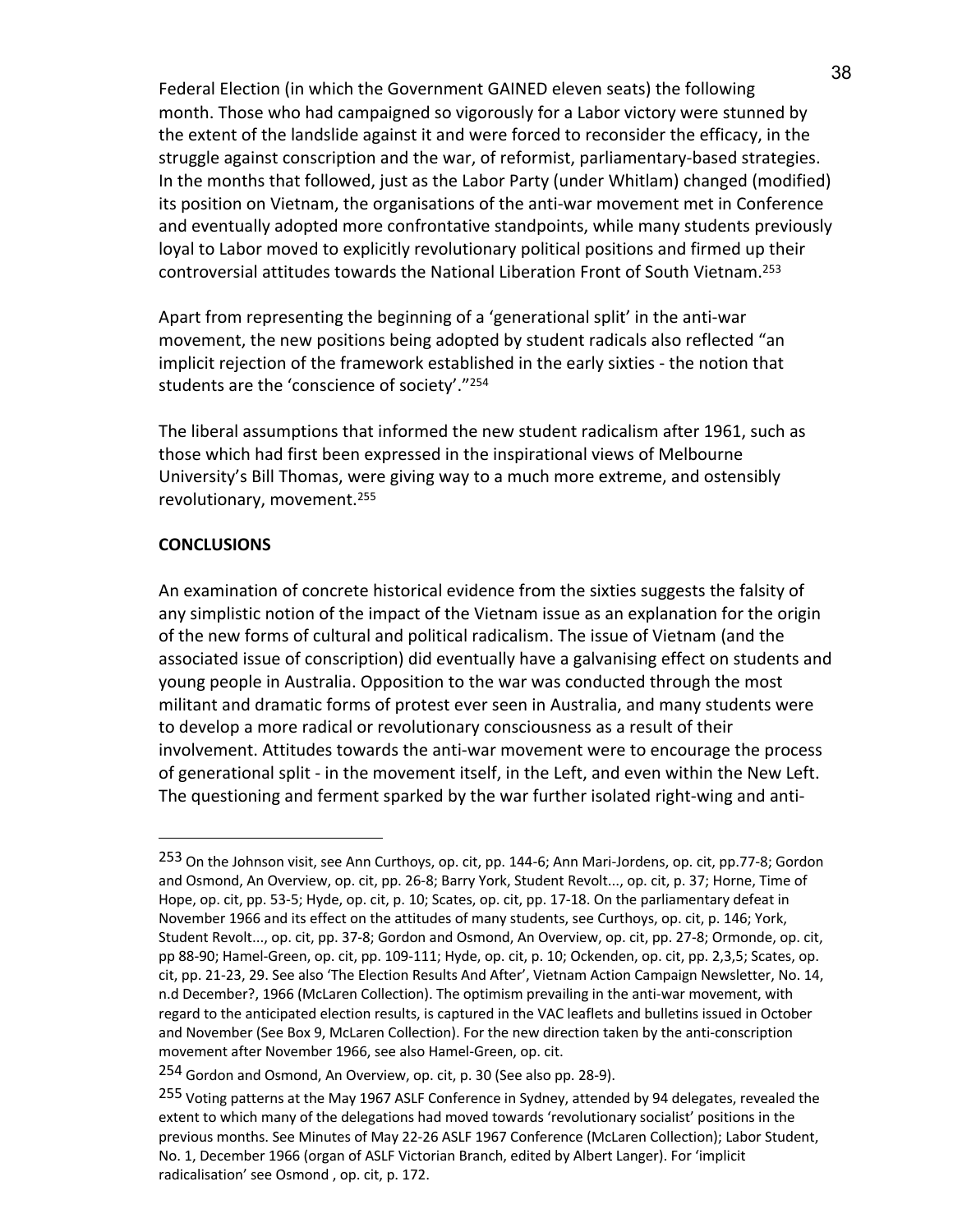communist students and contributed to the revival of student political life. But the radicalisation represented by these developments was an ongoing one. It did not start with Vietnam. The war was a catalyst - an issue that focused already existing discontents.

The somewhat belated student response to Vietnam built upon those forms of (albeit often derivative) dramatic protest that had already been developed in protests over racialism, aborigines and university conditions. A generational consciousness, and style of political expression, also existed before the Vietnam War and was manifest in student subcultures (jazz, folk music, peace marches, and satire). As early as 1964, some radical students were beginning to move beyond the innocently idealist liberalism that had prompted the 1961 'Student Action' upsurge. The seeds of a radical critique of everyday life were being germinated on campus before the issue of conscription had jolted anyone. In fact those effects often ascribed to Vietnam were just as much the outcome of a student rebellion against their local conditions of life - on campus and in the suburbs - and did not require an 'imported' foreign political issue.

The origins of the rebellion and the consequent cultural/political radicalism can be traced historically with reference to the development of student subcultures from the very earliest years of the sixties. To ignore these earlier developments, as Barry York does when he commences his history of student politics in 1967 on the grounds that the earlier student movements were not yet "sustainable", is to leave out an essential part of the story. It also leads to the tendency to ignore the relatively autonomous historical role of cultural aspects, which both York and Peter Cochrane have done by mechanically attributing the radicalization to a "youth culture" derived from the basically economic concept of the "youth market". 256

Because the radicalisation is seen, mechanically, as springing from basically economic causes (the urge towards self-fulfillment as an extension of the urgings of the market) rather than in terms of the cultural impact of new ideas, the demise of radicalism in the seventies can be attributed by Cochrane to the collapse of the boom (and to an associated 're-alignment of forces') rather than in terms of the relatively autonomous histories of cultural and political ideologies.

York points to a brief moment when "youth culture" and political dissent are supposed to have been married. He elevates the "youth culture" to the status of 'matrix of the student revolt<sup>'257</sup> This conclusion has no warrant as a generalisation applicable to the sixties as a whole. It may have been the case after 1967 (after the establishment of Latrobe University that year) that students were encouraged to revolt by certain aspects (counter-cultural rock, for example) which York has included under the rubric of 'youth culture', but it would be more accurately representative of the period of the sixties as a whole to reverse the relationship and say that the so-called 'youth culture' (including

<sup>256</sup> O'Brien, op. cit, p. 229 denies any cultural radicalism in Australia equivalent to that which had developed in Britain and the United States ('the Beats'). He suggests that this meant the Australian new left was always narrowly political.

<sup>257</sup> York, Student Revolt, op. cit, p. 9, chapter 3.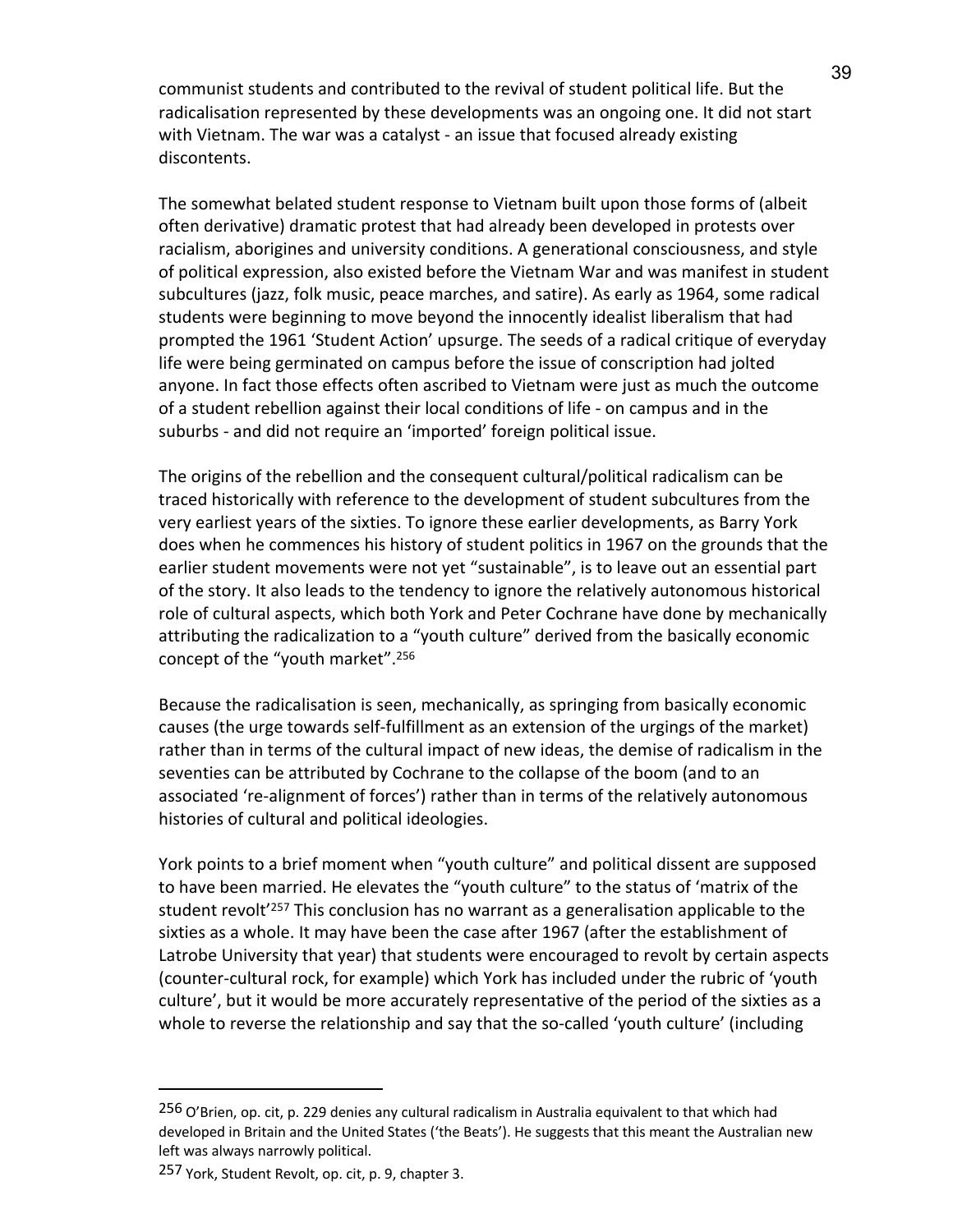the music) emerged from the stirrings of political and cultural rebellion by students. It was, after all, mainly students who rebelled, or who initiated the rebellion.

For York it is politicised pop music which more than any other aspect defines the sixties 'youth culture'. He writes that the music took youth very close to the movement of dissent, and that there was a 'dialectical relationship between pop culture and political rebellion'. Stephen Alomes too has suggested, perhaps too vaguely and with too much generalization, the importance of the 'rebellion in music' as a 'background' to the 'first social and cultural critique associated with student radicalism'. <sup>258</sup> Whereas it certainly does seem to be the case that the more politicised and sophisticated pop music lyrics of the late sixties were an important accompaniment to youth and student rebellion, the 'first social and cultural critique' - that of the movements of the earlier sixties years was accompanied as much by a reaction (partly expressed in the popularity of folk music and jazz) against such music as that mentioned by Alomes (surfing music, the Beatles).

And though it may have eventually ceased to be such an important influence, the background to the first stirrings of cultural rebellion among students was also literary an expression of a new academic liberalism blowing from the United States and the new Australian liberalism,259 the important role of new magazines and journals, and the effect of satire - quite as much as it was musical.<sup>260</sup> The only possible way to sustain the view that the stirrings of political and cultural rebellion emerged principally from a 'youth culture' seen in terms of pop music is to interpret the process of radicalization as beginning essentially in the period after 1967. This is in effect what Cochrane is doing by suggesting that the "sixties" really began in 1966-7, rather than in 1960-1.<sup>261</sup>

The historical case study that has been conducted of Melbourne University seems to illustrate the validity of these conclusions. It was the transformation within specific student subcultures (rather than a generalised 'youth culture') that revived campus political life and radicalised many of the students. And this subcultural rebellion should not be interpreted, in the way that the 'libertarian' Donald Horne has done, as a revolt in the name of permissiveness against a stuffy Menzies/Calwell 'Establishment'. The dubious outcome of Horne's interpretation in 'Time of Hope' is to accommodate the rebellions of the sixties to the rise of the 'new liberalism' and its eventual triumph in Whitlamism.<sup>262</sup> The most significant new ideological development in the sixties, the New

<sup>258</sup> Alomes, Arena, op. cit, pp. 34-5. See also Cochrane, op. cit, p. 169.

<sup>259</sup> Hyde (ed.), op. cit, p. 6.

<sup>260</sup> As Alomes himself seems to indicate in mentioning the 'seminal role of books and thinkers and activists with old Left backgrounds'. (op. cit, p. 35). Adding to the effect already achieved by the more longstanding journals, such as 'Dissent' and 'Nation', were the new satirical magazines - 'Oz' etc. See 'Lot's Wife', Vol. 5. No. 6, June 29, 1965. Satire with a generational bent included Alan Seymour's play 'The One Day of the Year' (see '*Farrago*', March 23,1962) and the material performed at the Emerald Hill Theatre in Dorcas Street, South Melbourne (see 'Lot's Wife', Vol. 5. No. 11, September 28, 1965). See also Bill Thomas, Ownership and Culture, Dissent, Vol. 1. No. 2, October 1961.

<sup>261</sup> Both York and Cochrane fail to mention 'Student Action'. Similarly Hyde also ignores the movement, suggesting the only student activism before Vietnam was that which occurred in 1963 (p. 6).

<sup>262</sup> Horne (Time of Hope, op. cit) discounts any revolutionary significance in the protest movements of the sixties. He writes that they were middle-class movements seeking an alternative way of running things (p. 98) and that the 'revolutionaries' were basically liberals - 'to be liberal could seem revolutionary in post-Menzies Australia' (p. 60).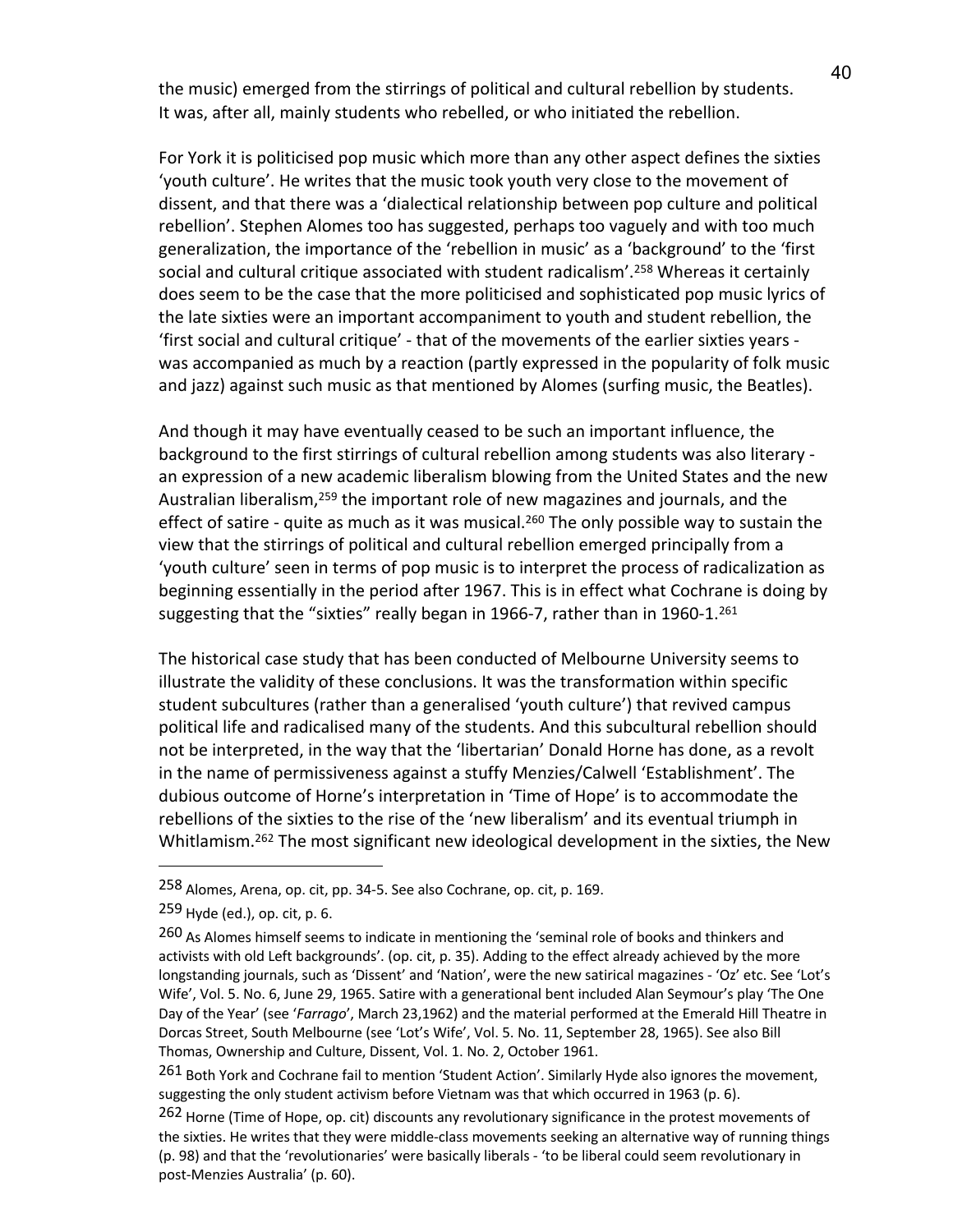Left (called 'romantic' by Horne<sup>263</sup>) was, however, one that developed an alternative to both the reformism (and nationalism) of the Old Left and the 'new liberalism' of the 'New Critics'. It started from a quite different standpoint to that of the Andersonian libertarianism that ideologically informed the quest for permissiveness. The revolt of the radicalised students at Melbourne University was against the meaninglessness and aimlessness of Australian culture, and the apathy of suburban hedonism. It was against mass-produced 'permissiveness'. It was an attempt to foster a new culture, a new community, and a new morality in the atomised, privatised, permissive society.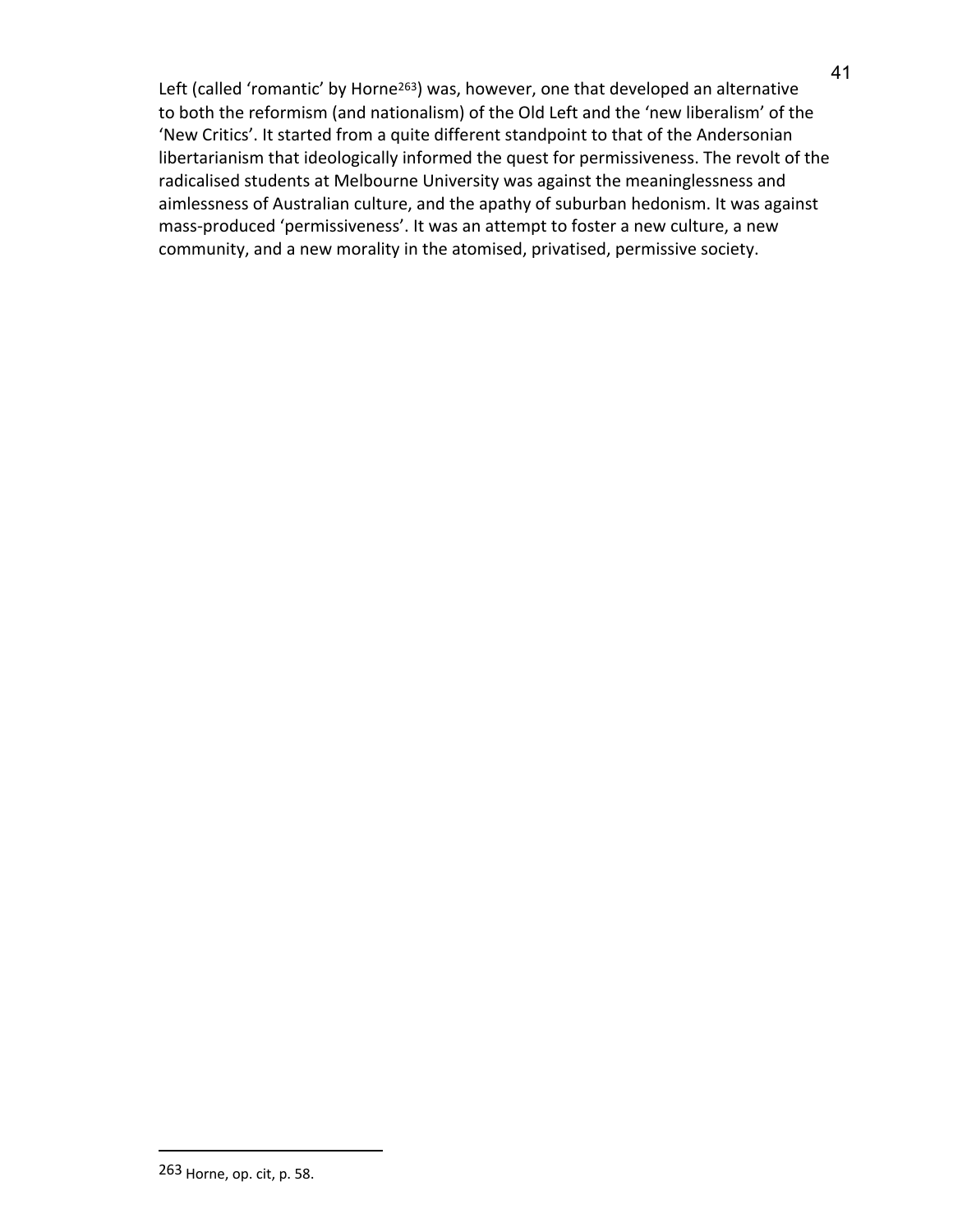#### **BIBLIOGRAPHY**

**MANUSCRIPTS** 

1. The Papers of the Youth Campaign against Conscription (YCAC), 1965-67, MS 10002, Latrobe Library, Melbourne.

2. Minutes of the Melbourne University Students Representative Council, 57th SRC, 1962-3, Melbourne University Archives, Carlton.

3. The McLaren Collection of Australian Political Pamphlets, Special Collections, Baillieu Library, Melbourne University.

a) Box 6 Records of Eureka Youth League

b) Box 9 Records of the Vietnam Action Campaign

c) Box 25 Records of 'Student Action'; Anti-Hanging

Committee

d) Box 27 Records of Melbourne University Labour Club

e) Box 30 Records of Australian Student Labour Federation

#### NEWSPAPERS

Farrago 1961-67 Lot's Wife 1964-66 Guardian 1963-66 Tribune 1964-65 Old Mole 1970 Go-Set 1966 Sanity 1965-66

MAGAZINES AND PERIODICALS Outlook 1961-66 Arena 1961-67 Orbit 1962 Target 1963-67 Dissent 1961-67 Meanjin 1966-7, 1985. Oz 1963-66 Melbourne Partisan 1965 Comment 1966 Australian Tradition 1964-1967 Sing-out (U.S) 1963-1967 Folksay 1967 Left Forum 1966 Rebel 1963-65 Shop 1963-66

**SONGBOOKS** Eureka Youth League Songbook 1962 Victorian Fabian Society - Socialist Songs. n.d

BOOKS AND ARTICLES Alomes, S., Cultural Radicalism in the Sixties, Arena, No. 62 (1983).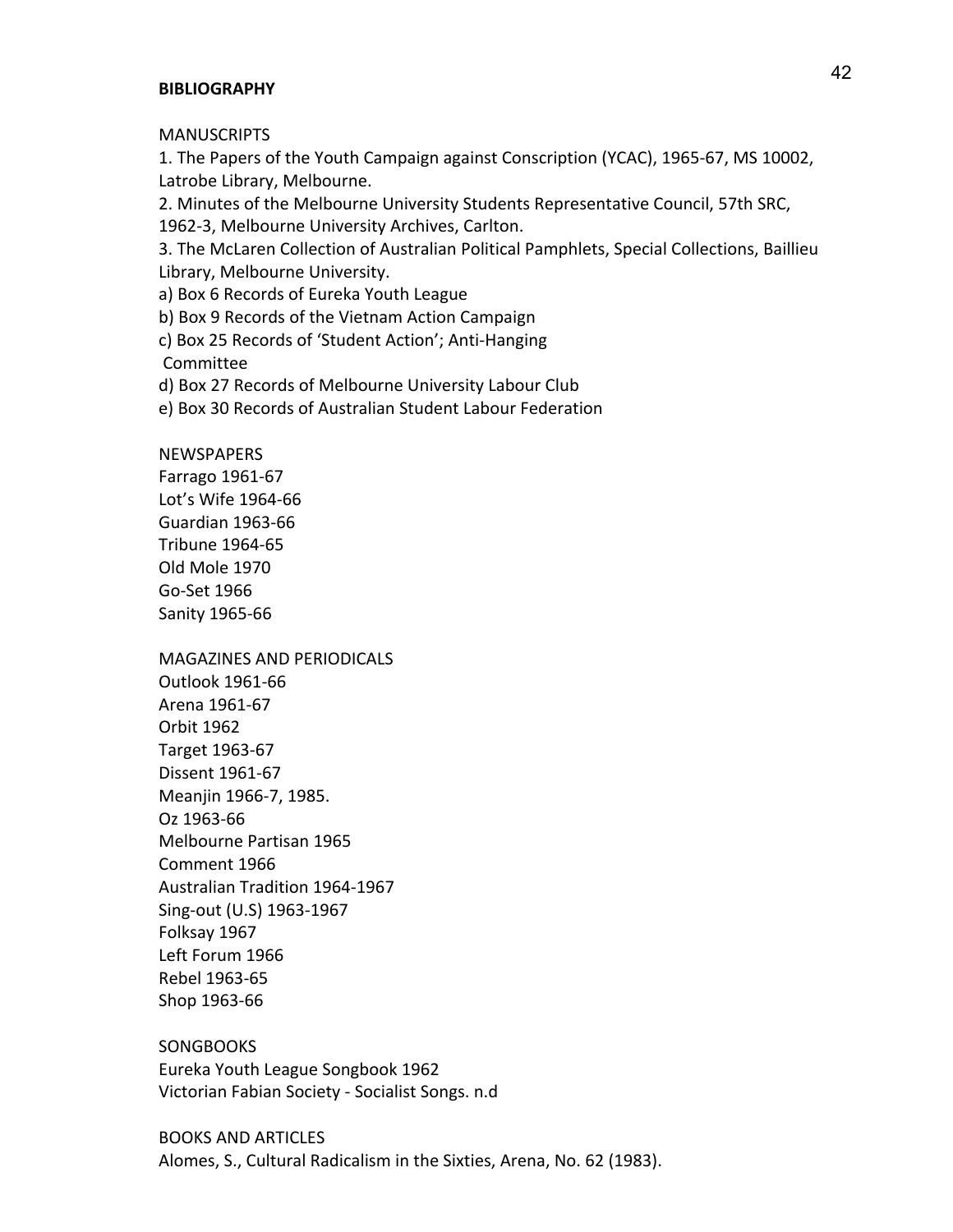Alomes, S., A Nation at Last? , Sydney, Angus and Robertson, 1988.

Altman, D., The Personal is Political - Social Movements and Cultural Change, in Head, B., and Walter, J., Intellectual Movements and Australian Society, Oxford, 1988.

Clunies-Ross, B., An Australian Sound: Jazz in Melbourne and Adelaide 1941-45, in Spearrit, P., and Walker, D., Australian Popular Culture, Sydney, Allen and Unwin, 1979. Cochrane, P., The War at Home, in Pemberton, G., (ed.), Vietnam Remembered, Weldon

Publishing, 1990.

Connell, R., and Irving, T., Class Structure in Australian History, Melbourne, Longman Cheshire, 1980.

Curthoys, A., Mobilising Dissent - the Later Stages of Protest, in Pemberton, G., (ed.), Vietnam Remembered, Weldon Publishing, 1990.

Dermody, S., Docker, J., and Modjeska, D., (eds.), Nellie Melba, Ginger Meggs and Friends, Malmsbury, Kibble, 1972.

Docker, J., Those Halcyon Days - The Moment of the New Left, in Head, B., and Walter, J., ( eds.), Intellectual Movements and Australian Society, Melbourne, Oxford, 1988.

Docker, J., Australian Cultural Elites, Sydney, Angus and Robertson, 1974.

Dowsing, I., Jim Cairns MHR, Melbourne, Acacia Press, 1971.

Gitlin, T., The Whole World is Watching, Berkeley, 1980.

Gordon, R., and Osmond, W., An Overview of the Australian New Left, in Gordon, R., (

ed. ), The Australian New Left, Melbourne, Heinemann, 1970.

Hamel-Green, M., The Resisters: A History of the Anti-Conscription Movement, in King,

P., (ed.), Australia's Vietnam, Allen and Unwin, 1983.

Hebdige, D., Subculture - The Meaning of Style, London, Methuen 1980.

Horne, D., The Lucky Country, Penguin, 1964.

Horne, D., Time of Hope, Sydney, Angus and Robertson, 1980.

Hyde, M.,(ed.), It is Right to Rebel, Canberra, 1972.

Johnson, C., Wild Cat Falling, Sydney, Angus and Robertson, 1965.

Jordens, Ann Mari., Conscription and Dissent, in Pemberton, G., (ed.), Vietnam Remembered, Weldon, 1990.

McGregor, C., People, Politics and Pop, Sydney, Ure Smith, 1968.

Nuttall, J., Bomb Culture, London, Paladin, 1970.

O'Brien, P., The Saviours - An Intellectual History of the Left in Australia, Drummond, 1977.

O'Brien, Peter, Some Overseas Comparisons, in Gordon, R., (ed.), The Australian New Left, 1970.

Ormonde, P., A Foolish Passionate Man, Penguin, 1981.

Osmond, W., The Dilemma of an Australian Sociology, Arena Monograph, 1972.

Osmond, W., Toward Self-Awareness, in Gordon, R., (ed.), The Australian New Left, Melbourne, Heinemann, 1970.

Rowse, T., Australian Liberalism and National Character, Malmsbury, Kibble, 1978. Scates, R., Draftmen Go Free, 1989.

Storey, J., Rockin' Hegemony: West Coast Rock and Aerika's War in Vietnam, in Louvre, A., and Walsh, J., (eds.), Tell Me Lies About Vietnam, Philadelphia, 1988.

Turner, I., My Long March, in Turner, I., Room for Manoeuvre, Melbourne, Drummond, 1982.

Ward, R., The Australian Legend, London, Oxford, 1958.

York, B., Student Revolt Latrobe University 1967-73, Canberra, Nicholas Press, 1989.